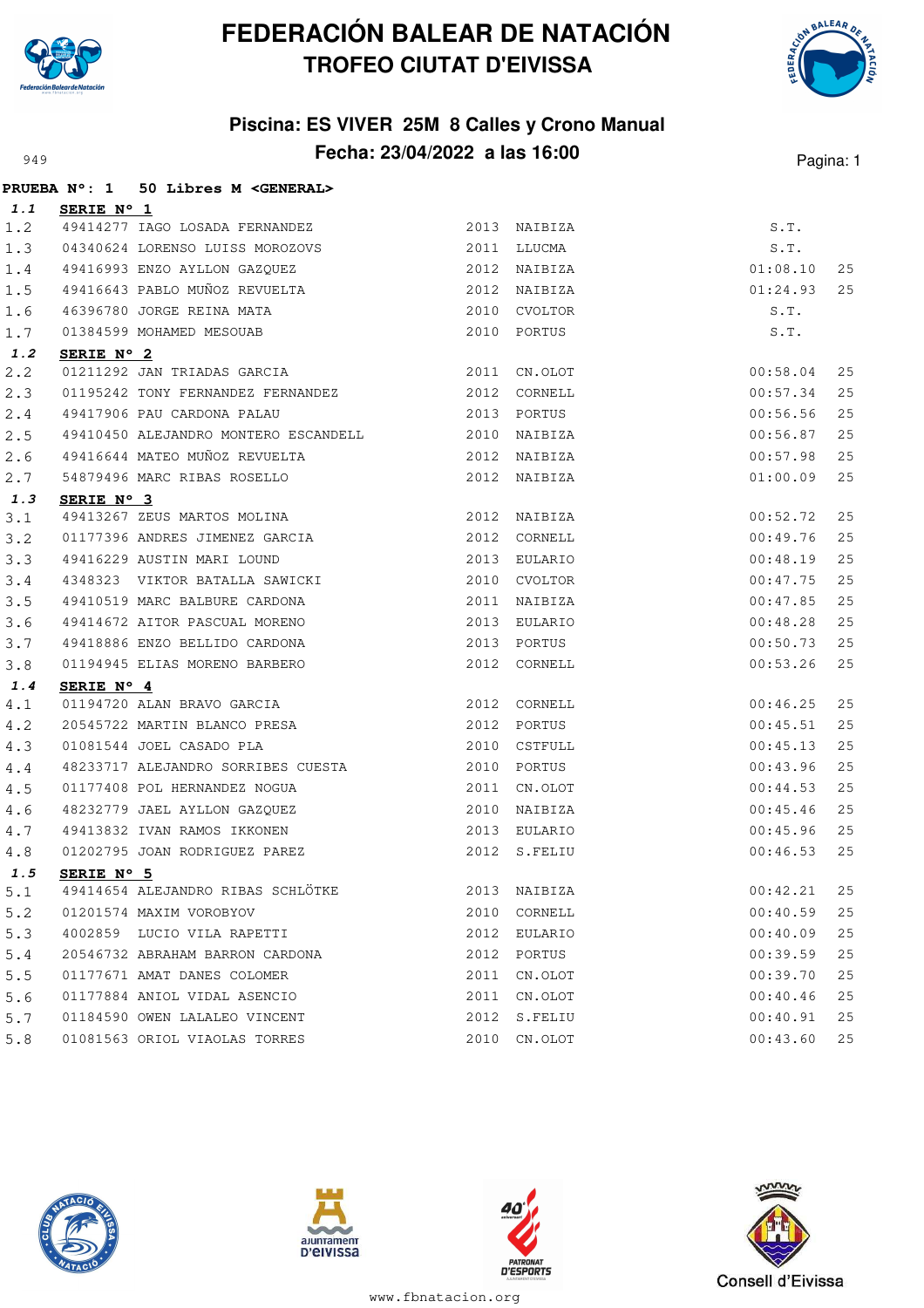



#### **Piscina: ES VIVER 25M 8 Calles y Crono Manual** Pagina: 23/04/2022 **a las 16:00** Pagina: 2

|             |                     | PRUEBA Nº: 1 50 Libres M < GENERAL>          |      |              |          |          |
|-------------|---------------------|----------------------------------------------|------|--------------|----------|----------|
| 1.6         | SERIE $N^{\circ}$ 6 |                                              |      |              |          |          |
| 6.1         |                     | 01095306 ADRIAN FERNANDEZ FAJARDO            |      | 2010 CORNELL | 00:39.16 | 25       |
| 6.2         |                     | 48233661 NICOLAS ALBA ESCOBAR                |      | 2010 NAIBIZA | 00:38.56 | 25       |
| 6.3         |                     | 48233669 JOAN ROIG PLANELLS                  |      | 2010 NAIBIZA | 00:37.55 | 25       |
| 6.4         |                     | 01177369 ANGEL DIAZ LOZANO                   |      | 2011 CORNELL | 00:36.85 | 25       |
| 6.5         |                     | 49771248 XAVIER COLOM CARRERES               |      | 2011 CVOLTOR | 00:37.12 | 25       |
| 6.6         |                     | 49411831 MIQUEL LLORENS RIERA                |      | 2011 NAIBIZA | 00:38.23 | 25       |
| 6.7         |                     | 01188284 GUILLEM COSTA ROYO                  | 2011 | CN.OLOT      | 00:39.03 | 25       |
| $6.8$       |                     | 49480144 ALEJANDRO LOPEZ SERRA               |      | 2010 CVOLTOR | 00:39.21 | 25       |
| 1.7         | SERIE N° 7          |                                              |      |              |          |          |
| 7.1         |                     | 20545611 LLUC CARDONA MORATA                 |      | 2011 PORTUS  | 00:35.98 | 25       |
| 7.2         |                     | 49411002 BRUNO LLORENS SURIGUEZ              |      | 2011 NAIBIZA | 00:35.41 | 25       |
| 7.3         |                     | 48232467 MATIAS ADDA FERRER                  |      | 2010 EULARIO | 00:32.64 | 25       |
| 7.4         |                     | 48233128 UMI CRISTIAN PEREZ OTA              |      | 2010 EULARIO | 00:29.51 | 25       |
| 7.5         |                     | 48233261 AITOR MOLINA BERNAUS                |      | 2010 NAIBIZA | 00:32.18 | 25       |
| 7.6         |                     | 48233946 PAU TORRES VEGA                     |      | 2010 NAIBIZA | 00:33.09 | 25       |
| 7.7         |                     | 54877873 MARC ROIG MORENO                    |      | 2011 EULARIO | 00:35.90 | 25       |
| 7.8         |                     | 49413232 ERIC SERRA ROMERO                   |      | 2011 PORTUS  | 00:36.41 | 25       |
|             |                     | PRUEBA N°: 2 50 Libres F <general></general> |      |              |          |          |
| 2.1         | SERIE N° 8          |                                              |      |              |          |          |
| 8.1         |                     | 49919005 NOA SILLERO FERNANDEZ               |      | 2012 CVOLTOR | S.T.     |          |
| 8.2         |                     | 49417225 LUCIA ALVAREZ MARTIN                |      | 2015 NAIBIZA | 01:10.17 | 25       |
| 8.3         |                     | 49416594 VALERIA TUR DEMCHEUK                |      | 2014 PORTUS  | 01:07.15 | 25       |
| 8.4         |                     | 49416088 CLAUDIA RIBAS ROIG                  |      | 2012 NAIBIZA | 00:59.45 | 25       |
| 8.5         |                     | 49418885 INES BELLIDO CARDONA                |      | 2015 PORTUS  | 01:04.65 | 25       |
| 8.6         |                     | 49415714 SOFIA RIQUELME PLANELLS             |      | 2014 NAIBIZA | 01:07.46 | 25       |
| 8.7         |                     | 49416244 ELENA VAZ PARRILLA                  |      | 2014 NAIBIZA | 01:18.88 | 25       |
| 2.2         | SERIE N° 9          |                                              |      |              |          |          |
| 9.1         |                     | 54879495 MARIA RIBAS ROSELLO                 |      | 2012 NAIBIZA | 00:53.40 | 25       |
| 9.2         |                     | 49416370 ADRIANA TORRES DEL PINO             |      | 2012 NAIBIZA | 00:51.30 | 25       |
| 9.3         |                     | 01196284 ARLET LOPEZ LARA                    |      | 2012 CORNELL | 00:48.68 | 25<br>25 |
| 9.4         |                     | 04855552 GINEVRA MENOTTI TEOFOLI             |      | 2012 NAIBIZA | 00:48.47 |          |
| 9.5         |                     | 49776594 ALEXIA BLAS HERNANDEZ               | 2013 | CVOLTOR      | 00:48.63 | 25       |
| 9.6         |                     | 49413640 ABRIL CURBELO CASADO                | 2012 | NAIBIZA      | 00:51.20 | 25       |
| 9.7         |                     | 49413708 LUZ ELIAS ARANDIA                   |      | 2013 EULARIO | 00:51.34 | 25<br>25 |
| 9.8         |                     | 49414082 EVA GONZALEZ OROZCO                 |      | 2012 EULARIO | 00:57.44 |          |
| 2.3<br>10.1 | SERIE Nº 10         | 01181848 JUDIT CANTELI ABAD                  |      | 2012 CSTFULL | 00:48.20 | 25       |
| 10.2        |                     | 49416591 MARÍA HERNÁNDEZ MARÍN               |      | 2013 PORTUS  | 00:46.99 | 25       |
| 10.3        |                     | 49922386 JULIA ACEITON BUELE                 |      | 2013 CVOLTOR | 00:44.78 | 25       |
| 10.4        |                     | 49416824 NINA PAVÓN RUIZ                     |      | 2012 PORTUS  | 00:44.10 | 25       |
| 10.5        |                     | 01205497 SOFIA CARRERA MEDIAVILLA            | 2012 | CORNELL      | 00:44.22 | 25       |
| 10.6        |                     | 20546265 MAR MARTÍNEZ VARGAS                 |      | 2012 PORTUS  | 00:45.83 | 25       |
| 10.7        |                     | 01209868 ALBA FERRETE RUIZ                   |      | 2012 S.FELIU | 00:47.02 | 25       |
|             |                     | 10.8 49919006 MARTA SAMPOL PEREZ             |      | 2013 CVOLTOR | 00:48.40 | 25       |







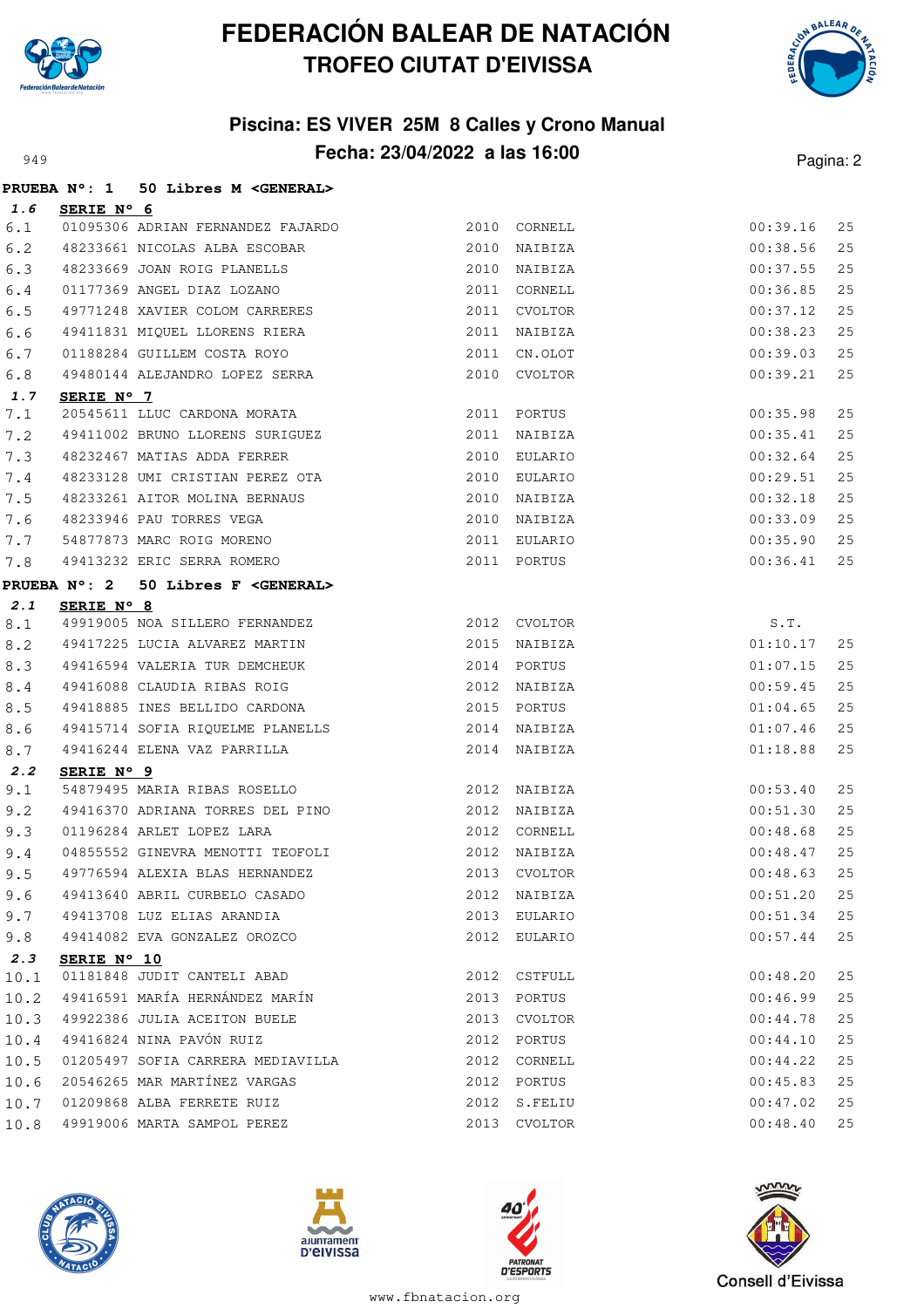



#### **Piscina: ES VIVER 25M 8 Calles y Crono Manual** Pagina: 3 **Fecha: 23/04/2022 a las 16:00** Pagina: 3

|      |             | PRUEBA N°: 2 50 Libres F < GENERAL>                                   |      |              |          |    |
|------|-------------|-----------------------------------------------------------------------|------|--------------|----------|----|
| 2.4  | SERIE Nº 11 |                                                                       |      |              |          |    |
| 11.1 |             | 02981385 WALAE MEFTAH EL MODEN                                        |      | 2012 PORTUS  | 00:43.62 | 25 |
| 11.2 |             | 2012 CORNELL<br>01205034 NURIA URIGAEN LEON                           |      |              | 00:42.96 | 25 |
| 11.3 |             | 20545707 MARTINA NOGUERA CONTRERAS 2012 EULARIO                       |      |              | 00:39.30 | 25 |
| 11.4 |             | 20545681 MARIA TORRES PLANELLS 2012 EULARIO                           |      |              | 00:38.56 | 25 |
| 11.5 |             | 49416196 ARIANNE DE SANTANA ÁLVAREZ 62013 PORTUS                      |      |              | 00:39.03 | 25 |
| 11.6 |             |                                                                       |      | 2013 EULARIO | 00:41.00 | 25 |
| 11.7 |             | 20546010 RENEE ALVAREZ ARGENTO<br>49413119 IARA CANALEJO SELAS        |      | 2012 PORTUS  | 00:43.40 | 25 |
| 11.8 |             | 03163070 DOA RESHATOVA RASHIDOVA 2013 CVOLTOR                         |      |              | 00:43.85 | 25 |
|      |             | PRUEBA N°: 3 100 Libres M <general></general>                         |      |              |          |    |
| 3.1  | SERIE N° 12 |                                                                       |      |              |          |    |
| 12.2 |             | 01087313 DIEGO JIMENEZ GARCIA 2009 CORNELL                            |      |              | 01:46.67 | 25 |
| 12.3 |             | 01205496 LEONEL CARRERA MEDIAVILLA 2009 CORNELL                       |      |              | 01:28.58 | 25 |
| 12.4 |             | 48199638 ARNAU VALLVE PALERM                                          | 2009 | NAIBIZA      | 01:22.71 | 25 |
| 12.5 |             |                                                                       | 2009 | NAIBIZA      | 01:24.63 | 25 |
| 12.6 |             | 48230103 NESTOR GALVEZ RODRIGUEZ<br>01205063 VICTOR URIGAEN LEON      |      | 2009 CORNELL | 01:34.98 | 25 |
| 3.2  | SERIE Nº 13 |                                                                       |      |              |          |    |
| 13.2 |             | 48199918 SIMON HORMIGO ROSELLO<br>01094471 NIL SIMAN HARO             |      | 2008 NAIBIZA | 01:19.47 | 25 |
| 13.3 |             |                                                                       | 2009 | CORNELL      | 01:19.03 | 25 |
| 13.4 |             | 01093292 HUGO SEGURA CAMPOS                                           |      | 2009 CORNELL | 01:17.90 | 25 |
| 13.5 |             | 01095248 POL-MICHEL GUERRERO BLAZQUEZ                                 |      | 2009 CORNELL | 01:18.82 | 25 |
| 13.6 |             | 49416424 ASIER ROIG SOLER                                             |      | 2009 EULARIO | 01:19.18 | 25 |
| 13.7 |             | 01087242 ORIOL MARTIN GAYOLA                                          |      | 2009 CN.OLOT | 01:21.49 | 25 |
| 3.3  | SERIE N° 14 |                                                                       |      |              |          |    |
| 14.1 |             | 45692114 NAOKI MONTORO ORIDE                                          |      | 2009 NCALVIA | 01:15.06 | 25 |
| 14.2 |             | 01090439 ALAN SEGURA CAMPOS<br>01080544 PAU PAGES RUIZ<br>01087885 -- |      | 2006 CORNELL | 01:13.42 | 25 |
| 14.3 |             |                                                                       |      | 2009 CN.OLOT | 01:12.08 | 25 |
| 14.4 |             | 01087237 ARNAU CARRERA GONZALEZ                                       | 2009 | CN.OLOT      | 01:11.64 | 25 |
| 14.5 |             | 01017553 HUGO BLAZQUEZ VICENTE                                        |      | 2009 S.FELIU | 01:11.90 | 25 |
| 14.6 |             | 48199330 NICOLÁS SERRA ROBLES                                         |      | 2008 PORTUS  | 01:12.46 | 25 |
| 14.7 |             | 20545313 GABRIEL TORRES DE SOUSA                                      |      | 2009 EULARIO | 01:13.51 | 25 |
| 14.8 |             | 01102309 ABEL BRAVO GARCIA                                            |      | 2009 CORNELL | 01:17.36 | 25 |
|      |             | 3.4 SERIE N° 15                                                       |      |              |          |    |
| 15.1 |             | 45189527 GUIEM MAS HERNANDEZ                                          |      | 2008 CVOLTOR | 01:12.54 | 50 |
| 15.2 |             | 01087240 ANGEL DAVID CHUGDEN ORRILLO                                  |      | 2009 CSTFULL | 01:10.59 | 25 |
| 15.3 |             | 01102215 POL ORTIGOSA GORDILLO                                        |      | 2009 CORNELL | 01:10.23 | 25 |
| 15.4 |             | 49414378 ALEXIS MIRALLES RUBIO-QUINTANILLA                            |      | 2005 PORTUS  | 01:08.18 | 25 |
| 15.5 |             | 01194990 AITOR CASTRO OYA                                             | 2008 | CORNELL      | 01:09.49 | 25 |
| 15.6 |             | 01095173 SERGIO ESPIGARES SANTIAGO                                    | 2007 | CORNELL      | 01:10.50 | 25 |
| 15.7 |             | 48230105 ALBERT ROMERO DOMINGUEZ                                      | 2009 | NAIBIZA      | 01:10.76 | 25 |
| 15.8 |             | 01082350 GUILLEM HERNANDEZ NOGUA                                      |      | 2009 CN.OLOT | 01:10.95 | 25 |







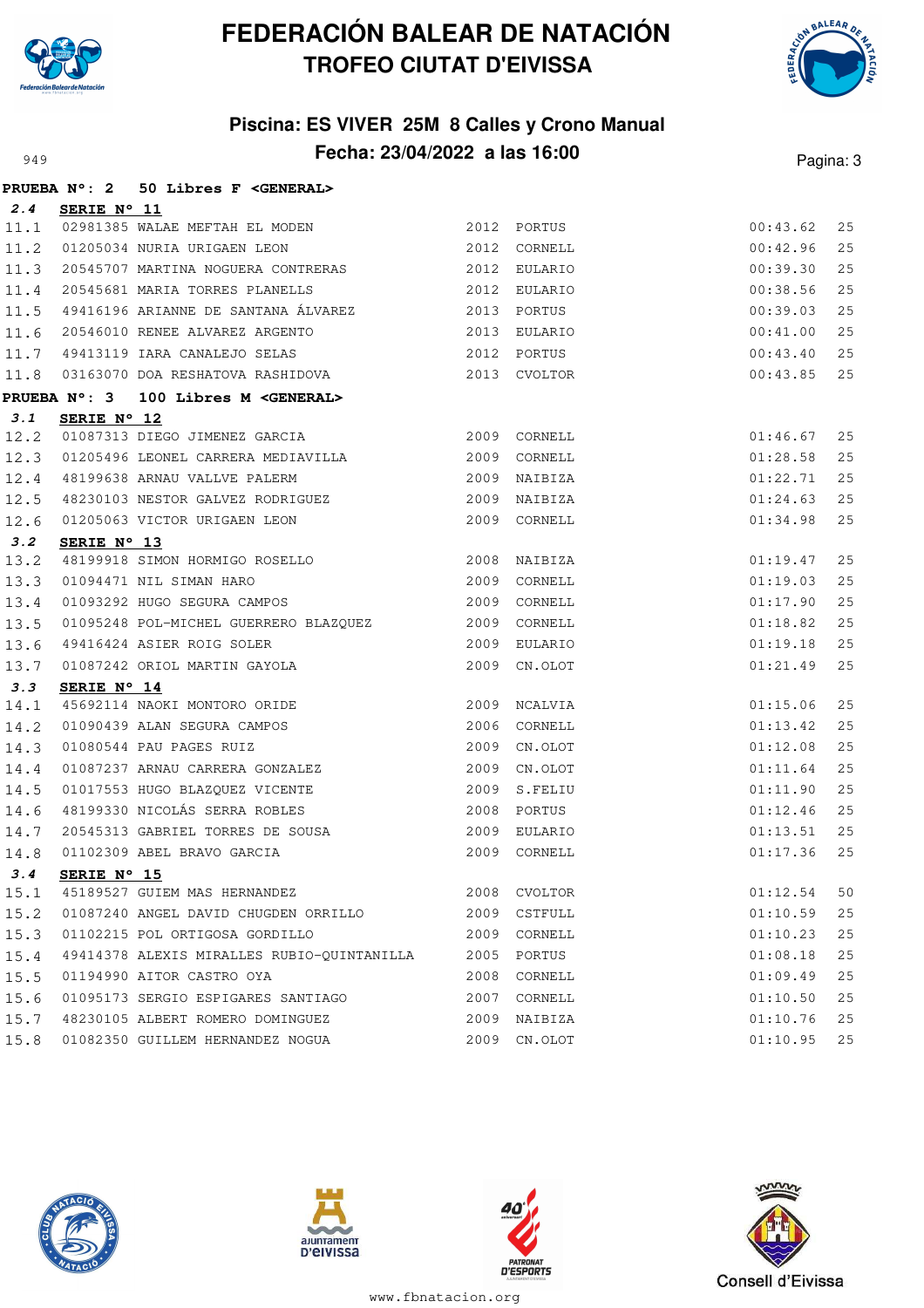



#### **Piscina: ES VIVER 25M 8 Calles y Crono Manual** Pagina: 4 **Fecha: 23/04/2022 a las 16:00** Pagina: 4

|      | PRUEBA N°: 3 | 100 Libres M <general></general>                                                          |      |              |          |    |
|------|--------------|-------------------------------------------------------------------------------------------|------|--------------|----------|----|
| 3.5  | SERIE Nº 16  |                                                                                           |      |              |          |    |
| 16.1 |              | 45189993 MARC TORO GARCIA<br>01016000 TTT                                                 |      | 2008 NCALVIA | 01:07.90 | 25 |
| 16.2 |              | 01016292 IAGO MARSO LAMONJA                                                               |      | 2008 S.FELIU | 01:08.83 | 50 |
| 16.3 |              | 01095236 HUGO SALAZAR PIZARRO                                                             |      | 2006 CORNELL | 01:06.89 | 25 |
| 16.4 |              | 48199604 PABLO TORRES JIMENEZ                                                             |      | 2008 NAIBIZA | 01:05.87 | 25 |
| 16.5 |              | 01162812 ALEX AYZA DE LA CRUZ                                                             | 2007 | CORNELL      | 01:06.60 | 25 |
| 16.6 |              | 47409290 IGNACIO BISQUERRA LUJAN                                                          |      | 2006 PORTUS  | 01:06.90 | 25 |
| 16.7 |              | 01087219 MAHAMADOU DAMBELLEH JARRA                                                        |      | 2005 CSTFULL | 01:07.39 | 25 |
| 16.8 |              | 01202794 BRAYNER FELIX GAMEZ COVA                                                         |      | 2007 S.FELIU | 01:08.00 | 25 |
| 3.6  | SERIE Nº 17  |                                                                                           |      |              |          |    |
| 17.1 |              |                                                                                           |      |              | 01:05.48 | 25 |
| 17.2 |              | 43461584 PAU SOCIAS ROIG                                                                  |      |              | 01:07.03 | 50 |
| 17.3 |              | 49411944 AARON GOMEZ VALDIVIA                                                             |      | 2008 EULARIO | 01:04.51 | 25 |
| 17.4 |              | 46388467 SERGIO PIQUERAS CHAVARRIA 2009 CVOLTOR                                           |      |              | 01:04.23 | 25 |
| 17.5 |              | 47431915 MATEO TORRES JIMENEZ                                                             | 2007 | NAIBIZA      | 01:04.30 | 25 |
| 17.6 |              | 49411945 AITOR GOMEZ VALDIVIA                                                             | 2008 | EULARIO      | 01:05.42 | 25 |
| 17.7 |              | 01095205 MARTA LOPEZ ALCALA                                                               |      | 2007 CORNELL | 01:07.05 | 50 |
| 17.8 |              | 49613168 MANUEL FLORIT CASTILLO                                                           |      | 2009 CVOLTOR | 01:07.47 | 50 |
| 3.7  | SERIE Nº 18  |                                                                                           |      |              |          |    |
| 18.1 |              | 01135765 JOEL RUSTULLET PUJOL                                                             |      | 2005 CSTFULL | 01:04.68 | 50 |
| 18.2 |              |                                                                                           |      | 2008 S.FELIU | 01:02.23 | 25 |
| 18.3 |              |                                                                                           |      | 2007 NCALVIA | 01:03.31 | 50 |
| 18.4 |              | 01015004 MAX ALEMANY LESMA<br>45613692 JOAN BORDOY TASCON<br>41664334 MARC TOMAS MORCILLO |      | 2006 CVOLTOR | 01:01.36 | 25 |
| 18.5 |              | 78223023 NOAH TORRICO RUIZ                                                                | 2008 | CVOLTOR      | 01:01.39 | 25 |
| 18.6 |              |                                                                                           |      | 2007 PORTUS  | 01:01.94 | 25 |
| 18.7 |              | 47433603 IZAN RIBAS RODRIGUEZ<br>00342128 NICOLAS HUTHER                                  |      | 2008 CVOLTOR | 01:03.91 | 50 |
| 18.8 |              | 48231044 RICARDO FERRER AGUILAR                                                           |      | 2008 EULARIO | 01:03.77 | 25 |
| 3.8  | SERIE N° 19  |                                                                                           |      |              |          |    |
| 19.1 |              | 01094225 GUILLEM COLL GARCIA 2006 CORNELL                                                 |      |              | 01:00.92 | 25 |
| 19.2 |              |                                                                                           |      |              | 01:02.04 | 50 |
| 19.3 |              | 47433818 VICTOR ADDA FERRER                                                               |      | 2008 EULARIO | 00:59.56 | 25 |
| 19.4 |              | 48199418 VICTOR VILLARINO SANTOLARIA 62007 EULARIO                                        |      |              | 00:59.24 | 25 |
|      |              | 19.5 47431112 HECTOR ROSELLO FERNANDEZ 2005 NAIBIZA                                       |      |              | 00:59.31 | 25 |
| 19.6 |              | 47433258 MARC VALLVE PALERM                                                               |      | 2007 NAIBIZA | 01:00.39 | 25 |
| 19.7 |              | 48233940 MARC CARDONA MARTIN                                                              |      | 2006 NAIBIZA | 01:00.91 | 25 |
| 19.8 |              | 43470583 PAU REY GARCIA                                                                   |      | 2007 NCALVIA | 01:01.00 | 25 |
| 3.9  | SERIE Nº 20  |                                                                                           |      |              |          |    |
| 20.1 |              | 48199742 MARCOS GARCIA IZQUIERDO                                                          |      | 2006 NAIBIZA | 00:58.63 | 25 |
| 20.2 |              | 01194823 MIQUEL BOIRA DIAZ                                                                |      | 2007 S.FELIU | 00:58.00 | 25 |
| 20.3 |              | 01094938 MAGI PIJOAN AUMATELL                                                             |      | 2000 TORELLO | 00:57.85 | 25 |
| 20.4 |              | 43466668 JAIME FLORIT CASTILLO                                                            | 2005 | CVOLTOR      | 00:57.64 | 25 |
| 20.5 |              | 45187628 XAVIER PUIG BLANCO                                                               |      | 2007 NCALVIA | 00:59.38 | 50 |
| 20.6 |              | 01095293 MANUEL GARCIA LOPEZ                                                              |      | 2006 CORNELL | 00:57.91 | 25 |
| 20.7 |              | 01162757 MARTI COMAS TARRES                                                               |      | 2001 TORELLO | 00:58.11 | 25 |
| 20.8 |              | 01137819 SERGIO ZVIR                                                                      |      | 2005 CORNELL | 00:59.22 | 25 |
|      |              |                                                                                           |      |              |          |    |







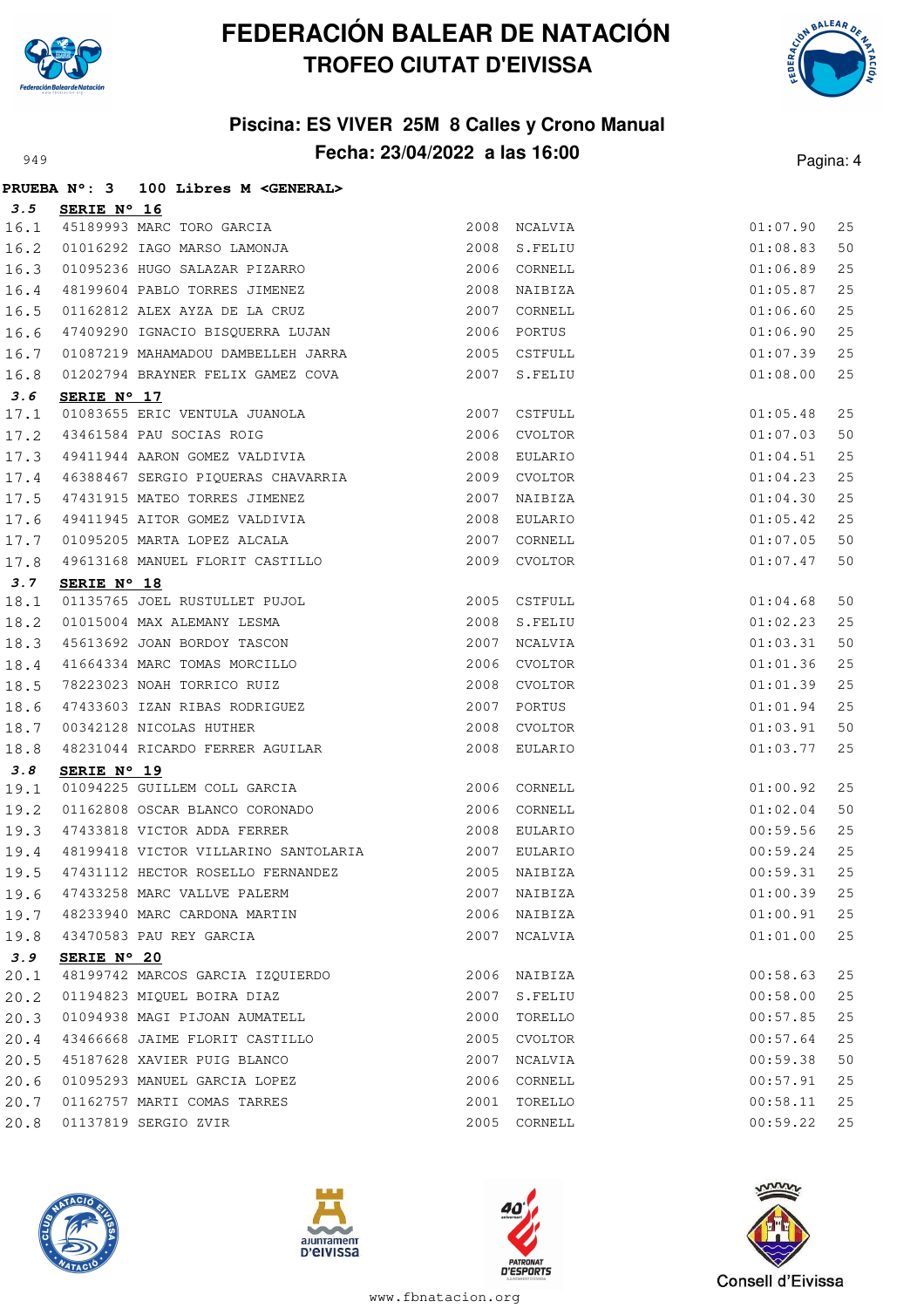



#### **Piscina: ES VIVER 25M 8 Calles y Crono Manual** Pagina: 5

|      | PRUEBA N°: 3         | 100 Libres M < GENERAL>                                                                       |              |          |    |
|------|----------------------|-----------------------------------------------------------------------------------------------|--------------|----------|----|
|      | 3.10 SERIE Nº 21     |                                                                                               |              |          |    |
| 21.1 |                      | 48199434 JOSE MARIA AZNAREZ TUR                                                               | 2006 NAIBIZA | 00:57.15 | 25 |
| 21.2 |                      | 01095200 ADRIAN AVELLANEDA RODRIGUEZ 2002 CORNELL                                             |              | 00:58.60 | 50 |
| 21.3 |                      | 43467664 HUGO MORENO BONET                                                                    | 2007 NAIBIZA | 00:56.86 | 25 |
| 21.4 |                      |                                                                                               |              | 00:56.05 | 25 |
| 21.5 |                      | 01095247 RAUL ESTEBAN AGUILERA                                                                | 2003 CORNELL | 00:56.50 | 25 |
| 21.6 |                      | 47409850 MARC TORRES VEGA                                                                     | 2004 NAIBIZA | 00:56.97 | 25 |
| 21.7 |                      | 01037634 GUILLEM ESCOFET MICOLAU 1995 CORNELL                                                 |              | 00:57.02 | 25 |
| 21.8 |                      | 01092663 ROGER TORRES BOSCH                                                                   | 1999 CORNELL | 00:59.22 | 50 |
|      | 3.11 SERIE Nº 22     |                                                                                               |              |          |    |
| 22.1 |                      | 01102348 AGUSTA ESCOBAR ROMERO 2000 CORNELL                                                   |              | 00:57.45 | 50 |
| 22.2 |                      | 47409903 DAVID MEDINA CARDENAS 2004 NAIBIZA                                                   |              | 00:55.20 | 25 |
| 22.3 |                      |                                                                                               |              | 00:54.31 | 25 |
| 22.4 |                      | 01162797 DAVID FLORES MUAOZ                                                                   | 2004 CORNELL | 00:52.77 | 25 |
| 22.5 |                      | 47406107 ANGEL ESTEBAN SEGOVIA                                                                | 2004 NAIBIZA | 00:54.80 | 50 |
| 22.6 |                      | 01095154 JUAN MANUEL SANCHEZ LOPEZ 2003 CORNELL                                               |              | 00:54.34 | 25 |
| 22.7 |                      | 01095183 ADRIAN MARTIN MURILLO                                                                | 2002 CORNELL | 00:56.82 | 50 |
| 22.8 |                      | 45188997 LLUC ZANIN BARCELO                                                                   | 2007 NCALVIA | 00:56.03 | 25 |
|      | PRUEBA $N^\circ$ : 4 | 100 Libres F <general></general>                                                              |              |          |    |
| 4.1  | SERIE Nº 23          |                                                                                               |              |          |    |
| 23.1 |                      | 45695594 ARIADNA LEGEY SOLER 2009 NCALVIA                                                     |              | S.T.     |    |
| 23.2 |                      | 46394473 NEREA CASTAÑER NOGUERA 2003 CVOLTOR                                                  |              | S.T.     |    |
| 23.3 |                      | 01103103 SOFIA FERNANDEZ REDONDO                                                              | 2011 CORNELL | 01:49.72 | 25 |
| 23.4 |                      | 01206751 Mia Isabella Quintero Siles 612011 CSTFULL                                           |              | 01:44.21 | 25 |
| 23.5 |                      | 49413187 SIRA BOFILL VIZOSO                                                                   | 2011 NAIBIZA | 01:49.43 | 25 |
| 23.6 |                      |                                                                                               | 2010 CSTFULL | 01:52.90 | 25 |
| 23.7 |                      |                                                                                               | 1999 PORTUS  | S.T.     |    |
| 23.8 |                      | 01207859 Lidia Morales Roca<br>47432746 ANA ROSELLO MARTINEZ<br>43477809 ADRIANA GATTI TASCON | 2007 NCALVIA | S.T.     |    |
| 4.2  | SERIE N° 24          |                                                                                               |              |          |    |
| 24.1 |                      | 01102312 LAIA ORTEGA GARRIGA                                                                  | 2011 CORNELL | 01:36.45 | 25 |
| 24.2 |                      | 49605845 PAULA SILLERO FERNANDEZ 2010 CVOLTOR                                                 |              | 01:33.49 | 25 |
| 24.3 |                      | 01100260 MARTINA BOU ARROYO                                                                   | 2009 S.FELIU | 01:29.43 | 25 |
| 24.4 |                      | 01195190 Queralt Jorquera Serra                                                               | 2010 CN.OLOT | 01:29.07 | 25 |
| 24.5 |                      | 49419563 MALENA BEDIANG SANAM SOUZA                                                           | 2010 NAIBIZA | 01:29.18 | 25 |
| 24.6 |                      | 01103100 CHLOE SIMON HARO                                                                     | 2011 CORNELL | 01:30.62 | 25 |
| 24.7 |                      | 01086854 MARIA GONZALEZ CARMONA                                                               | 2011 CORNELL | 01:35.92 | 25 |
| 24.8 |                      | 01187570 CLAUDIA VELASCO BADOSA                                                               | 2011 CN.OLOT | 01:36.80 | 25 |
| 4.3  | SERIE Nº 25          |                                                                                               |              |          |    |
| 25.1 |                      | 49411434 TANIT ALVAREZ ARGENTO                                                                | 2011 EULARIO | 01:25.09 | 25 |
| 25.2 |                      | 01188862 FATOUMATA BAH                                                                        | 2005 CSTFULL | 01:24.63 | 25 |
| 25.3 |                      | 49480154 PILAR BARRIENTOS DURAN                                                               | 2010 CVOLTOR | 01:24.17 | 25 |
| 25.4 |                      | 49611179 CARLA ARTEAGA MOLINA                                                                 | 2010 CVOLTOR | 01:22.87 | 25 |
| 25.5 |                      | 49410573 MIRIAM RIERA ROSELLO                                                                 | 2010 NAIBIZA | 01:22.88 | 25 |
| 25.6 |                      | 01015784 MARTINA BLANCH TORRENTE                                                              | 2009 S.FELIU | 01:25.49 | 50 |
| 25.7 |                      | 49922387 CARLA ACEITON BUELE                                                                  | 2010 CVOLTOR | 01:24.96 | 25 |
| 25.8 |                      | 01188673 AMINATA BAH                                                                          | 2002 CSTFULL | 01:27.81 | 25 |







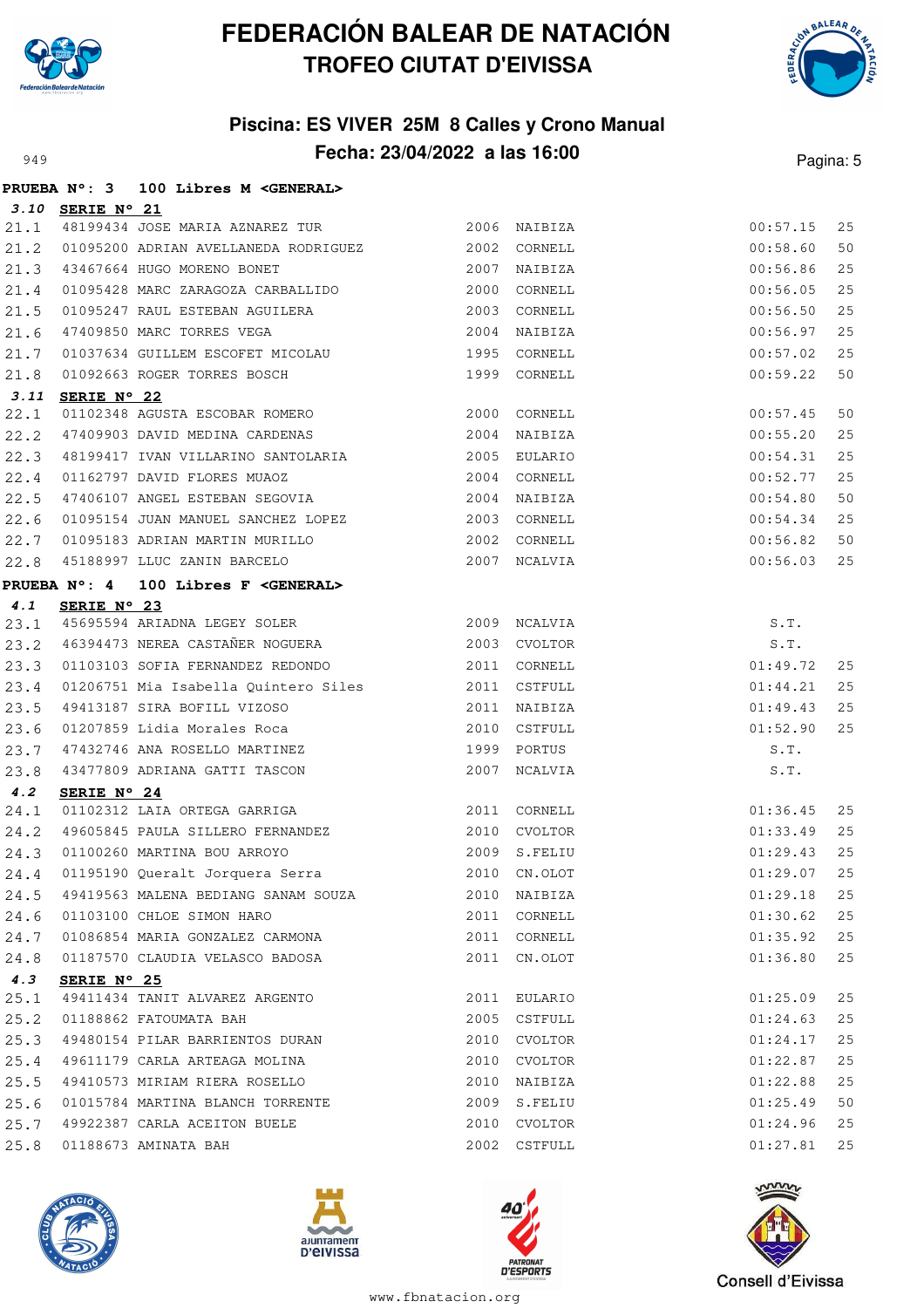



#### **Piscina: ES VIVER 25M 8 Calles y Crono Manual** Pagina: 6 **Fecha: 23/04/2022 a las 16:00** Pagina: 6

|      |                    | PRUEBA N°: 4 100 Libres F <general></general>                                                           |      |                  |          |    |
|------|--------------------|---------------------------------------------------------------------------------------------------------|------|------------------|----------|----|
| 4.4  | <b>SERIE N° 26</b> |                                                                                                         |      |                  |          |    |
| 26.1 |                    | 48233375 MARTINA JIMENEZ CASTILLO                                                                       |      | 2009 EULARIO     | 01:22.72 | 25 |
| 26.2 |                    | $01004675 \text{ MARIONA PERAL ANGLADA} \hspace{20pt} 2008 \text{ S. FELIU}$ 49413375 AROA WONG PADILLA |      |                  | 01:22.07 | 25 |
| 26.3 |                    | 49413375 AROA WONG PADILLA                                                                              |      |                  | 01:21.05 | 25 |
| 26.4 |                    | 49411571 CARLOTA TYSON MARTINEZ                                                                         |      | 2010 PORTUS      | 01:20.62 | 25 |
| 26.5 |                    | 01070965 ANNA MORENO BEATOBE<br>48199923 MAR TUR FERRER                                                 |      | 2006 CSTFULL     | 01:20.88 | 25 |
| 26.6 |                    |                                                                                                         |      | 2009 EULARIO     | 01:21.84 | 25 |
| 26.7 |                    |                                                                                                         |      |                  | 01:22.70 | 25 |
|      |                    | 26.8 49410356 ONA TUR FERRER                                                                            |      | 2010 EULARIO     | 01:22.84 | 25 |
| 4.5  | SERIE Nº 27        |                                                                                                         |      |                  |          |    |
| 27.1 |                    | 47433422 ENOLA ROSELLO RODRIGUEZ 2002 NAIBIZA                                                           |      |                  | 01:20.30 | 25 |
| 27.2 |                    | 49412214 SOFIA MARIA JUAN GARCIA 2011 PORTUS                                                            |      |                  | 01:19.69 | 25 |
| 27.3 |                    | 01139261 KARLETH VICTORIA GAMEZ URBANO 2011 S.FELIU                                                     |      |                  | 01:18.74 | 25 |
| 27.4 |                    | 01016130 RITA MARCOS RIVERO<br>01016125 NOA PEREDA AMILLS                                               |      | 2011 S.FELIU     | 01:18.32 | 25 |
| 27.5 |                    |                                                                                                         |      | 2009 S.FELIU     | 01:18.61 | 25 |
| 27.6 |                    | 01016286 LLUNA RODRIGUEZ PEREZ                                                                          |      | 2010 S.FELIU     | 01:19.27 | 25 |
| 27.7 |                    | 01087241 GEMMA VENTULA JUANOLA                                                                          |      | 2010 CSTFULL     | 01:19.77 | 25 |
| 27.8 |                    | 49413486 JUDITH PEREZ GARCIA                                                                            |      | 2011 EULARIO     | 01:20.44 | 25 |
| 4.6  | SERIE N° 28        |                                                                                                         |      |                  |          |    |
| 28.1 |                    | 01177061 CLARA MORERA PUJOLAR 2011 CN.OLOT 49412274 ELSA BUFI RIERA 2010 EULARIO                        |      |                  | 01:17.99 | 25 |
| 28.2 |                    |                                                                                                         |      |                  | 01:17.72 | 25 |
| 28.3 |                    | 01005612 ANA JORDI DE LA CRUZ 600 2010 S.FELIU                                                          |      |                  | 01:17.26 | 25 |
| 28.4 |                    | 01023975 AYLEN PORTILLO GUTIERREZ<br>42474225 WARTA WARE SINTE                                          |      | 2009 S.FELIU     | 01:17.17 | 25 |
| 28.5 |                    | 43474335 MARTA NADAL CANET                                                                              |      | 2006 NCALVIA     | 01:17.24 | 25 |
| 28.6 |                    |                                                                                                         |      |                  | 01:17.69 | 25 |
| 28.7 |                    | $01171646$ NAWAR EL LAUCHI EL BAKKALI $2010$ S.FELIU $01194818$ BERTA NEVES MARTIN $2007$ S.FELIU       |      |                  | 01:17.83 | 25 |
| 28.8 |                    |                                                                                                         |      |                  | 01:18.13 | 25 |
| 4.7  | SERIE N° 29        |                                                                                                         |      |                  |          |    |
| 29.1 |                    | 01101971 JULIA GARCIA RIVALLO 2008 CORNELL                                                              |      |                  | 01:17.03 | 25 |
| 29.2 |                    | 01102093 AHINA FULQUET FERNANDEZ                                                                        |      | 2010 S.FELIU     | 01:16.91 | 25 |
| 29.3 |                    | 01176888 georgina MORENO CARLES<br>54877872 LAIA ROIG MORENO<br>01095232 ELIA SANCHEZ NUAEZ             | 2007 | CN.OLOT          | 01:17.53 | 50 |
| 29.4 |                    |                                                                                                         |      | 2011 EULARIO     | 01:16.45 | 25 |
| 29.5 |                    |                                                                                                         |      | 2007 CORNELL     | 01:17.47 | 50 |
| 29.6 |                    | 01089871 NASRIA PONS ESQUENA                                                                            | 2010 | CN.OLOT          | 01:16.63 | 25 |
| 29.7 |                    | 01101972 CANDELA GARCIA RIVALLO                                                                         | 2010 | CORNELL          | 01:16.97 | 25 |
| 29.8 |                    | 01095311 MIRIAN GARCIA DE ALCARAZ CRESPO                                                                |      | 2009 CORNELL     | 01:17.06 | 25 |
| 4.8  | SERIE Nº 30        |                                                                                                         |      |                  |          |    |
| 30.1 |                    | 01016298 CLAUDIA PALMERO ALVAREZ                                                                        | 2009 | S.FELIU          | 01:15.98 | 25 |
| 30.2 |                    | 01087239 BERTA COLOMER ROURA                                                                            | 2008 | ${\tt CN. OLOT}$ | 01:16.23 | 50 |
| 30.3 |                    | 01095304 MARTA LUQUE PATRICIO                                                                           | 2009 | CORNELL          | 01:14.91 | 25 |
| 30.4 |                    | 01086853 MIREIA GONZALEZ CARMONA                                                                        | 2008 | CORNELL          | 01:14.51 | 25 |
| 30.5 |                    | 01092423 JULIA CRIVILLES ORENSANZ                                                                       | 2004 | CSTFULL          | 01:14.67 | 25 |
| 30.6 |                    | 01095243 ZAIRA DURAN DANOZ                                                                              | 2008 | CORNELL          | 01:15.02 | 25 |
| 30.7 |                    | 01177376 DIANA MARIA CHELARIU                                                                           | 2008 | CORNELL          | 01:15.91 | 25 |
| 30.8 |                    | 01095265 FLAVIA MORA CACERES                                                                            | 2008 | CORNELL          | 01:16.40 | 25 |







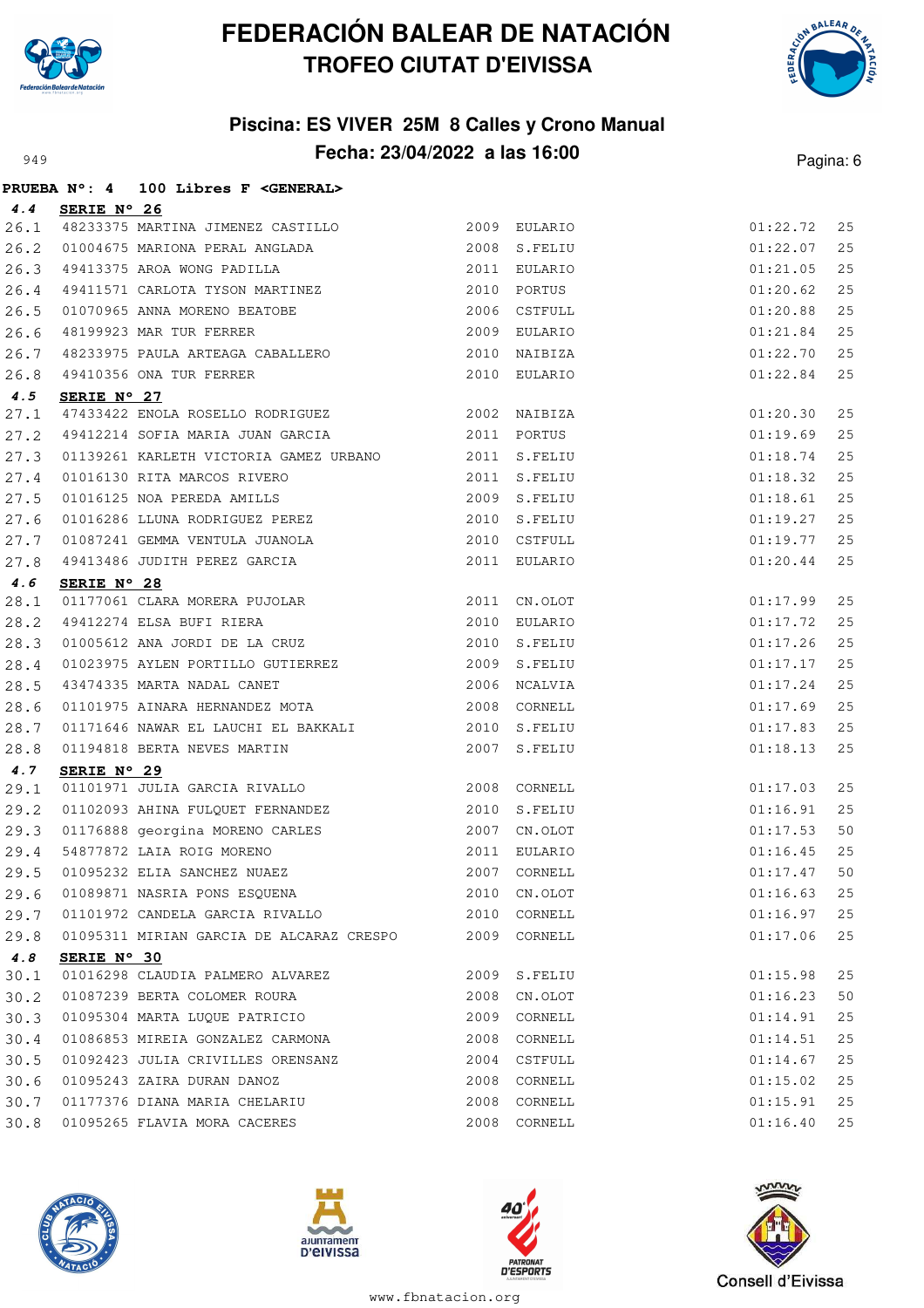



#### **Piscina: ES VIVER 25M 8 Calles y Crono Manual** Pagina: 7 **Fecha: 23/04/2022 a las 16:00** Pagina: 7

|      |                  | PRUEBA N°: 4 100 Libres F <general></general>                                               |              |              |          |    |
|------|------------------|---------------------------------------------------------------------------------------------|--------------|--------------|----------|----|
| 4.9  | SERIE Nº 31      |                                                                                             |              |              |          |    |
| 31.1 |                  | 49411450 ANIA FERRER CARASA                                                                 |              | 2010 EULARIO | 01:14.31 | 25 |
| 31.2 |                  |                                                                                             |              | 2010 EULARIO | 01:13.28 | 25 |
| 31.3 |                  | 48233492 NOEMI CARDONA CASTILLO<br>01095322 JUDIT LUNA ROJAS<br>01142576 BERTA SANTOS AYATS |              | 2007 CORNELL | 01:11.99 | 25 |
| 31.4 |                  |                                                                                             |              | 2009 CN.OLOT | 01:11.39 | 25 |
| 31.5 |                  | 01179785 MAR BUSQUETS DOMANECH                                                              |              | 2007 CN.OLOT | 01:12.97 | 50 |
| 31.6 |                  | 45613777 NEUS GREGORIO RIERA                                                                |              | 2009 CVOLTOR | 01:12.75 | 25 |
| 31.7 |                  | 01095295 JASLIA MORENO GUTIERREZ                                                            | 2007         | CORNELL      | 01:13.39 | 25 |
| 31.8 |                  | 49412273 TANIA BUFI RIERA                                                                   |              | 2008 EULARIO | 01:14.44 | 25 |
|      | 4.10 SERIE Nº 32 |                                                                                             |              |              |          |    |
| 32.1 |                  | 49920386 JULIA ARROM VILLALONGA 2009 CVOLTOR                                                |              |              | 01:11.21 | 25 |
| 32.2 |                  | 48231699 ALICIA RAMON IGLESIA<br>47433046 ALBA PRATS MARTINEZ                               |              | 2009 EULARIO | 01:10.50 | 25 |
| 32.3 |                  |                                                                                             |              | 2007 PORTUS  | 01:10.15 | 25 |
| 32.4 |                  | 01095290 IRIA LEDESMA TAULATS                                                               |              | 2007 CORNELL | 01:10.54 | 50 |
| 32.5 |                  | 01177071 JULIA JIMANEZ MORILLO                                                              |              | 2008 S.FELIU | 01:09.92 | 25 |
| 32.6 |                  | 01015003 MARTA ALEMANY LESMA                                                                |              | 2010 S.FELIU | 01:10.43 | 25 |
| 32.7 |                  | 01099964 RITA SADURNI FABREGAS                                                              |              | 2008 S.FELIU | 01:11.06 | 25 |
| 32.8 |                  | 41664764 NEUS QUETGLAS CARBONELL                                                            |              | 2006 NCALVIA | 01:12.34 | 50 |
|      | 4.11 SERIE Nº 33 |                                                                                             |              |              |          |    |
| 33.1 |                  | <b>SERIE N° 33</b><br>01087249 ANNA SIDERA CANO (2009 CN.OLOT                               |              |              | 01:09.25 | 25 |
| 33.2 |                  | 01016135 MARIA FIGUEROA GARCIA (2009 S.FELIU                                                |              |              | 01:09.44 | 50 |
| 33.3 |                  | 48232179 AITANA ALCANTARA MARCELO 2007 EULARIO                                              |              |              | 01:08.06 | 25 |
| 33.4 |                  | 01015786 ARIADNA ROVIRA NOVA<br>01023973 MIREIA GONZALEZ VALERA                             |              | 2010 S.FELIU | 01:07.24 | 25 |
| 33.5 |                  |                                                                                             |              | 2008 S.FELIU | 01:07.58 | 25 |
| 33.6 |                  | 01095238 CORAL TAUSTE MARQUEZ                                                               |              | 2008 CORNELL | 01:09.26 | 50 |
| 33.7 |                  |                                                                                             |              | 2009 EULARIO | 01:08.48 | 25 |
| 33.8 |                  | 48231700 VICTORIA RAMON IGLESIA<br>01016294 MARIA SUAER SALA                                |              | 2009 S.FELIU | 01:10.45 | 50 |
| 4.12 | SERIE N° 34      |                                                                                             | 2008 EULARIO |              |          |    |
| 34.1 |                  | 48199024 MARTA BONET PEREZ                                                                  |              |              | 01:06.77 | 25 |
| 34.2 |                  | 01206237 ALEXANDRA BARRAGAN SEBASTIAN 2006 S.FELIU                                          |              |              | 01:06.18 | 25 |
| 34.3 |                  | 43474950 NOA MARTINEZ COUSELO                                                               |              | 2006 CVOLTOR | 01:07.05 | 50 |
| 34.4 |                  | 45370765 AINA FERNANDEZ BERTH<br>01089880 BERTA NICOLAU VEGAS                               |              | 2008 CVOLTOR | 01:06.92 | 50 |
| 34.5 |                  |                                                                                             |              | 2009 CN.OLOT | 01:05.99 | 25 |
| 34.6 |                  | 01080987 ANNA VEGAS COROMINAS                                                               |              | 2008 CN.OLOT | 01:06.10 | 25 |
| 34.7 |                  | 47433047 ALBA PARRA OLIVA                                                                   |              | 2004 NAIBIZA | 01:06.65 | 25 |
| 34.8 |                  | 47433423 YARA ROSELLO RODRIGUEZ                                                             |              | 2006 NAIBIZA | 01:07.08 | 25 |
| 4.13 | SERIE N° 35      |                                                                                             |              |              |          |    |
| 35.1 |                  | 49481006 LUCIA MOYA JIMENEZ                                                                 |              | 2007 NCALVIA | 01:05.56 | 25 |
| 35.2 |                  | 49410260 CLAUDIA BASILIO FERNANDEZ                                                          | 2005         | EULARIO      | 01:05.80 | 50 |
| 35.3 |                  | 46394475 LAURA CASTAÑER NOGUERA                                                             | 2009         | CVOLTOR      | 01:03.96 | 25 |
| 35.4 |                  | 01067275 EMMA LOBATO RUIZ                                                                   | 2007         | CN.OLOT      | 01:03.60 | 25 |
| 35.5 |                  | 01087250 MARIANE AHUMADA FRANCAS                                                            | 2007         | CN.OLOT      | 01:04.90 | 50 |
| 35.6 |                  | 49410044 PATRICIA QUIROS TUR                                                                | 2007         | NAIBIZA      | 01:04.00 | 25 |
| 35.7 |                  | 01067285 JASLIA COLL MARTI                                                                  | 2007         | CN.OLOT      | 01:04.92 | 25 |
| 35.8 |                  | 01081427 NASRIA GIFREU MATILLA                                                              | 2008         | CN.OLOT      | 01:05.59 | 25 |







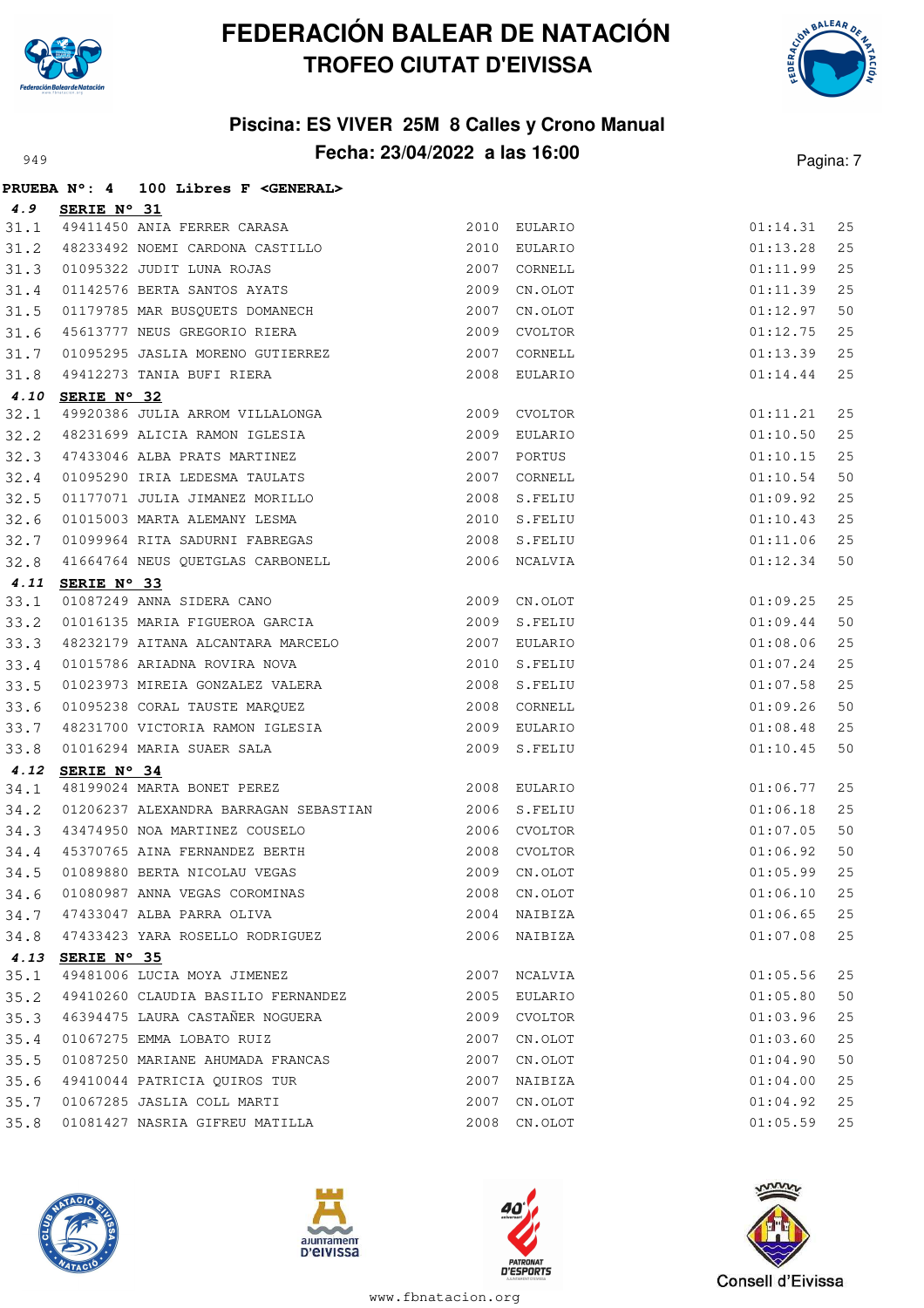



#### **Piscina: ES VIVER 25M 8 Calles y Crono Manual** Pagina: 8 **Fecha: 23/04/2022 a las 16:00** Pagina: 8

|      |                  | PRUEBA N°: 4 100 Libres F <general></general>           |              |              |          |    |
|------|------------------|---------------------------------------------------------|--------------|--------------|----------|----|
|      | 4.14 SERIE Nº 36 |                                                         |              |              |          |    |
| 36.1 |                  | 41662194 LUCIA ROCA RODADO                              |              | 2003 CVOLTOR | 01:03.36 | 25 |
| 36.2 |                  | 48199273 VIOLETA CUBERO SOLER 2006 NAIBIZA              |              |              | 01:02.81 | 25 |
| 36.3 |                  |                                                         |              |              | 01:01.76 | 25 |
| 36.4 |                  | 47433057 EVA PARRA OLIVA                                |              | 2004 NAIBIZA | 01:01.58 | 25 |
| 36.5 |                  | 49410436 NEREA PADILLA ORTIZ                            |              | 2005 EULARIO | 01:01.61 | 25 |
| 36.6 |                  | 43477108 NATALIA MARTINEZ CACERES                       |              | 2004 CVOLTOR | 01:02.66 | 25 |
| 36.7 |                  |                                                         |              | 2005 NAIBIZA | 01:03.25 | 25 |
| 36.8 |                  | 47431743 MARIA JUAN MARI<br>78223022 KIARA TORRICO RUIZ |              | 2005 CVOLTOR | 01:04.56 | 50 |
| 4.15 | SERIE N° 37      |                                                         |              |              |          |    |
| 37.1 |                  | 48230531 JIMENA GARCIA DE DIOS                          |              | 2008 EULARIO | 01:01.11 | 25 |
| 37.2 |                  | 54878548 CATALINA FOURCADE<br>2003 EULARIO              |              |              | 01:00.54 | 25 |
| 37.3 |                  | 47409922 IRENE GARCIA DE DIOS                           |              | 2005 EULARIO | 00:59.71 | 25 |
| 37.4 |                  | 48198922 MARIA RIERA PRATS                              |              | 2006 NAIBIZA | 00:59.43 | 25 |
| 37.5 |                  | 01175486 TERESA HERNANDEZ MARI                          |              | 2006 SABADEL | 01:00.50 | 50 |
| 37.6 |                  | 48233287 ADRIANA ESTEBAN SEGOVIA                        |              | 2007 NAIBIZA | 01:00.13 | 25 |
| 37.7 |                  | 01037631 ALBA CERRILLO MARTINEZ  1996 CORNELL           |              |              | 01:01.97 | 50 |
| 37.8 |                  | 48231123 PAULA PEREZ MULAS                              |              | 2007 EULARIO | 01:01.20 | 25 |
|      |                  | PRUEBA Nº: 5 50 Braza M <general></general>             |              |              |          |    |
| 5.1  | SERIE N° 38      |                                                         |              |              |          |    |
| 38.2 |                  | 54880202 JOEL GUASCH DELGADO                            |              | 2013 NAIBIZA | S.T.     |    |
| 38.3 |                  | 49416643 PABLO MUÑOZ REVUELTA                           |              | 2012 NAIBIZA | S.T.     |    |
| 38.4 |                  | 4002859 LUCIO VILA RAPETTI                              |              | 2012 EULARIO | S.T.     |    |
| 38.5 |                  | 54879496 MARC RIBAS ROSELLO                             |              | 2012 NAIBIZA | S.T.     |    |
| 38.6 |                  | 49417906 PAU CARDONA PALAU                              |              | 2013 PORTUS  | S.T.     |    |
| 38.7 |                  | 49416229 AUSTIN MARI LOUND                              |              | 2013 EULARIO | S.T.     |    |
| 5.2  | SERIE N° 39      |                                                         |              |              |          |    |
| 39.2 |                  | 49418886 ENZO BELLIDO CARDONA                           | 2013 PORTUS  |              | S.T.     |    |
| 39.3 |                  | 04340624 LORENSO LUISS MOROZOVS 2011 LLUCMA             |              |              | S.T.     |    |
| 39.4 |                  | 46396780 JORGE REINA MATA                               | 2010 CVOLTOR |              | S.T.     |    |
| 39.5 |                  | 48233717 ALEJANDRO SORRIBES CUESTA                      |              | 2010 PORTUS  | S.T.     |    |
| 39.6 |                  | 49413832 IVAN RAMOS IKKONEN                             |              | 2013 EULARIO | S.T.     |    |
| 39.7 |                  | 01384599 MOHAMED MESOUAB                                | 2010         | PORTUS       | S.T.     |    |
| 5.3  | SERIE N° 40      |                                                         |              |              |          |    |
| 40.1 |                  | 01202795 JOAN RODRIGUEZ PAREZ                           | 2012         | S.FELIU      | 01:10.00 | 25 |
| 40.2 |                  | 01211292 JAN TRIADAS GARCIA                             | 2011         | CN.OLOT      | 00:59.56 | 25 |
| 40.3 |                  | 01188284 GUILLEM COSTA ROYO                             | 2011         | CN.OLOT      | 00:56.58 | 25 |
| 40.4 |                  | 01177408 POL HERNANDEZ NOGUA                            | 2011         | CN.OLOT      | 00:55.70 | 25 |
| 40.5 |                  | 48233669 JOAN ROIG PLANELLS                             | 2010         | NAIBIZA      | 00:55.79 | 25 |
| 40.6 |                  | 01177671 AMAT DANES COLOMER                             | 2011         | CN.OLOT      | 00:58.62 | 25 |
| 40.7 |                  | 01081544 JOEL CASADO PLA                                | 2010         | CSTFULL      | 01:06.91 | 25 |
| 40.8 |                  | 49414277 IAGO LOSADA FERNANDEZ                          | 2013         | NAIBIZA      | S.T.     |    |







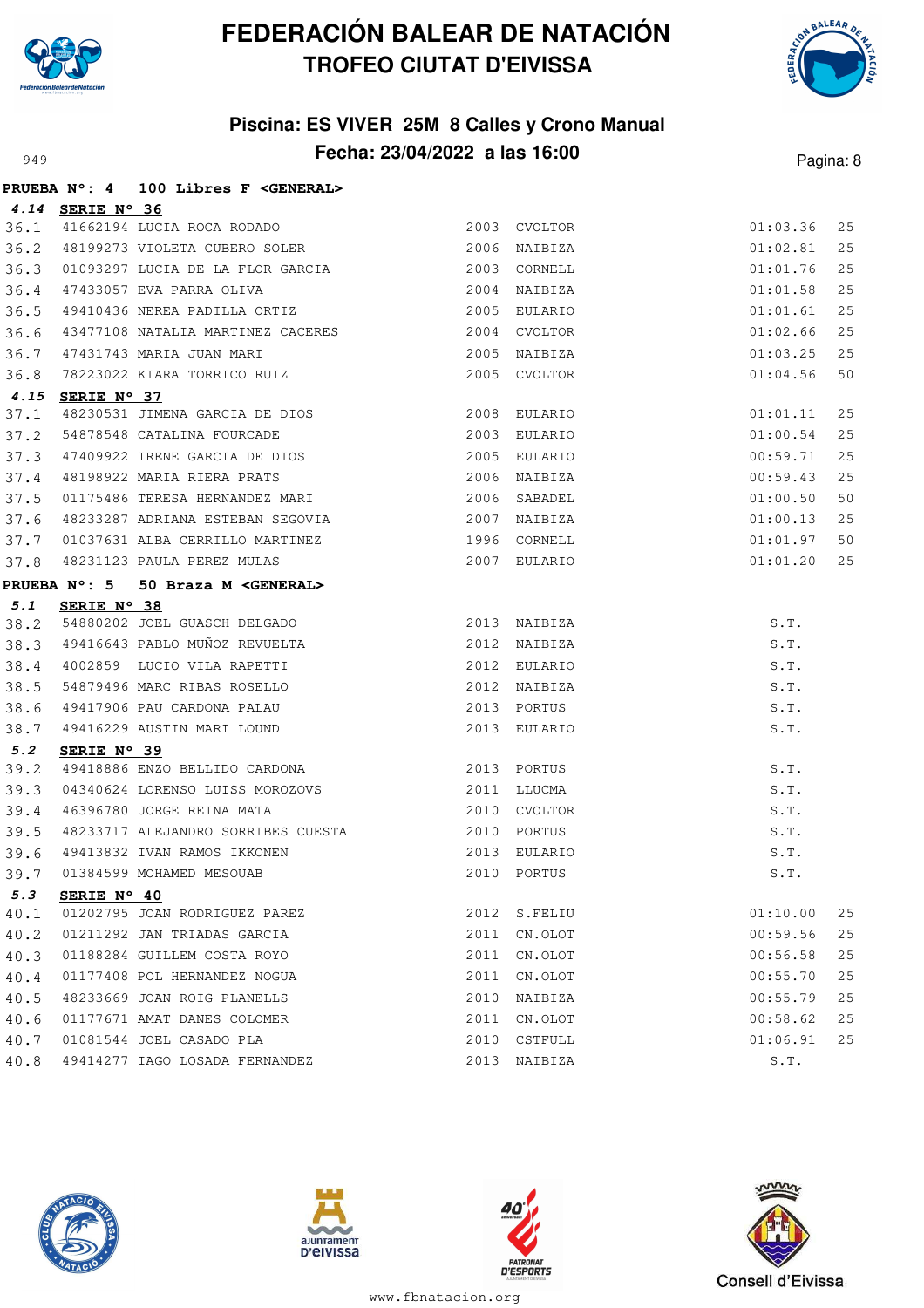



#### **Piscina: ES VIVER 25M 8 Calles y Crono Manual** Pecha: 23/04/2022 a las 16:00

|      |                      | PRUEBA N°: 5 50 Braza M <general></general>             |              |              |             |    |
|------|----------------------|---------------------------------------------------------|--------------|--------------|-------------|----|
| 5.4  | SERIE N° 41          |                                                         |              |              |             |    |
| 41.1 |                      | 01184590 OWEN LALALEO VINCENT 2012 S.FELIU              |              |              | 00:54.16    | 25 |
| 41.2 |                      | 20546732 ABRAHAM BARRON CARDONA                         | 2012 PORTUS  |              | 00:51.88    | 25 |
| 41.3 |                      | 01195197 GUILLEM CARRERA GONZALEZ 2012 CN.OLOT          |              |              | 00:49.45    | 25 |
| 41.4 |                      | 49480144 ALEJANDRO LOPEZ SERRA 2010 CVOLTOR             |              |              | 00:49.01    | 25 |
| 41.5 |                      | 01201574 MAXIM VOROBYOV $2010$ CORNELL                  |              |              | 00:49.01    | 25 |
| 41.6 |                      | 49411002 BRUNO LLORENS SURIGUEZ 2011 NAIBIZA            |              |              | 00:49.87    | 25 |
| 41.7 |                      | 48233661 NICOLAS ALBA ESCOBAR 2010 NAIBIZA              |              |              | 00:53.37    | 25 |
| 41.8 |                      | 01182507 AKRAM EL LAUCHI EL BAKKALI 2012 S.FELIU        |              |              | 00:54.65    | 25 |
| 5.5  | SERIE $N^{\circ}$ 42 |                                                         |              |              |             |    |
| 42.1 |                      | 01177369 ANGEL DIAZ LOZANO                              | 2011 CORNELL |              | 00:47.90    | 25 |
| 42.2 |                      | 20545611 LLUC CARDONA MORATA                            | 2011 PORTUS  |              | 00:47.17    | 25 |
| 42.3 |                      | 48233128 UMI CRISTIAN PEREZ OTA 2010 EULARIO            |              |              | 00:45.54    | 25 |
| 42.4 |                      | 48233946 PAU TORRES VEGA<br>48232467 MATIAS ADDA FERRER |              | 2010 NAIBIZA | 00:43.49    | 25 |
| 42.5 |                      |                                                         |              | 2010 EULARIO | 00:44.86    | 25 |
| 42.6 |                      | 01087244 JOAN HERNANDO ORITGOSA $2010$ CN.OLOT          |              |              | 00:46.36    | 25 |
| 42.7 |                      | 01177270 IAN ESPUAA PUIGVERT 2011 CN.OLOT               |              |              | 00:47.73    | 25 |
| 42.8 |                      | 54877873 MARC ROIG MORENO                               |              | 2011 EULARIO | 00:48.10    | 25 |
|      |                      | PRUEBA N°: 6 50 Braza F <general></general>             |              |              |             |    |
| 6.1  | SERIE Nº 43          |                                                         |              |              |             |    |
| 43.1 |                      | 49416824 NINA PAVÓN RUIZ $2012$ PORTUS                  |              |              | S.T.        |    |
| 43.2 |                      | 49919005 NOA SILLERO FERNANDEZ 2012 CVOLTOR             |              |              | S.T.        |    |
| 43.3 |                      | 49416088 CLAUDIA RIBAS ROIG                             |              | 2012 NAIBIZA | S.T.        |    |
| 43.4 |                      | 49416370 ADRIANA TORRES DEL PINO 2012 NAIBIZA           |              |              | S.T.        |    |
| 43.5 |                      | 49413708 LUZ ELIAS ARANDIA (2013 EULARIO                |              |              | S.T.        |    |
| 43.6 |                      | 54879495 MARIA RIBAS ROSELLO 2012 NAIBIZA               |              |              | S.T.        |    |
| 43.7 |                      | 49418885 INES BELLIDO CARDONA                           |              | 2015 PORTUS  | S.T.        |    |
| 6.2  | SERIE N° 44          |                                                         |              |              |             |    |
| 44.1 |                      |                                                         |              |              | S.T.        |    |
| 44.2 |                      | 20546265 MAR MARTÍNEZ VARGAS 2012 PORTUS                |              |              | S.T.        |    |
| 44.3 |                      | 49414082 EVA GONZALEZ OROZCO<br>2012 EULARIO            |              |              | 01:21.95    | 25 |
| 44.4 |                      | 49776594 ALEXIA BLAS HERNANDEZ                          |              | 2013 CVOLTOR | 01:05.43    | 25 |
|      |                      | 44.5 01181848 JUDIT CANTELI ABAD                        |              | 2012 CSTFULL | 01:07.31 25 |    |
| 44.6 |                      | 49416594 VALERIA TUR DEMCHEUK                           |              | 2014 PORTUS  | 01:26.03    | 25 |
| 44.7 |                      | 49413640 ABRIL CURBELO CASADO                           |              | 2012 NAIBIZA | S.T.        |    |
| 6.3  | SERIE Nº 45          |                                                         |              |              |             |    |
| 45.1 |                      | 01205034 NURIA URIGAEN LEON                             |              | 2012 CORNELL | 00:59.82    | 25 |
| 45.2 |                      | 20546010 RENEE ALVAREZ ARGENTO                          |              | 2013 EULARIO | 00:57.13    | 25 |
| 45.3 |                      | 01177373 CLAUDIA AYZA DE LA CRUZ                        |              | 2012 CORNELL | 00:55.22    | 50 |
| 45.4 |                      | 49416196 ARIANNE DE SANTANA ÁLVAREZ                     |              | 2013 PORTUS  | 00:50.16    | 25 |
| 45.5 |                      | 01196284 ARLET LOPEZ LARA                               |              | 2012 CORNELL | 00:52.09    | 25 |
| 45.6 |                      | 20545707 MARTINA NOGUERA CONTRERAS                      |              | 2012 EULARIO | 00:55.07    | 25 |
| 45.7 |                      | 49416591 MARÍA HERNÁNDEZ MARÍN                          |              | 2013 PORTUS  | 00:59.11    | 25 |
| 45.8 |                      | 49919006 MARTA SAMPOL PEREZ                             |              | 2013 CVOLTOR | 01:03.29    | 25 |







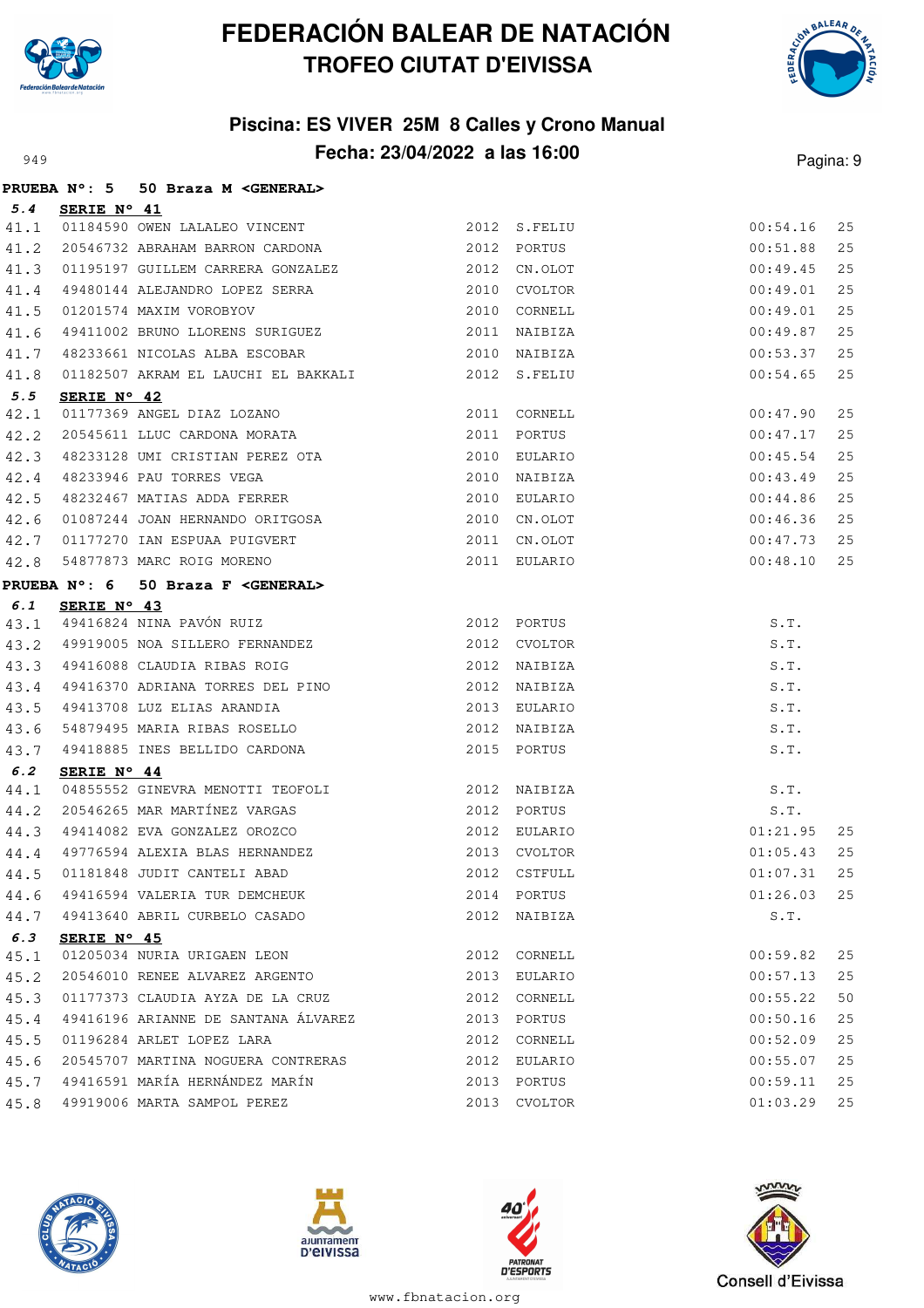



#### **Piscina: ES VIVER 25M 8 Calles y Crono Manual** Pagina: 10

|      |             | PRUEBA Nº: 7 100 Braza M < GENERAL>                                  |      |              |          |    |
|------|-------------|----------------------------------------------------------------------|------|--------------|----------|----|
| 7.1  | SERIE N° 46 |                                                                      |      |              |          |    |
| 46.1 |             | 47431112 HECTOR ROSELLO FERNANDEZ                                    |      | 2005 NAIBIZA | S.T.     |    |
| 46.2 |             | 47409290 IGNACIO BISQUERRA LUJAN                                     |      | 2006 PORTUS  | S.T.     |    |
| 46.3 |             | 01087313 DIEGO JIMENEZ GARCIA                                        |      | 2009 CORNELL | 03:04.55 | 25 |
| 46.4 |             | 01205063 VICTOR URIGAEN LEON<br>40000111                             |      | 2009 CORNELL | 01:58.97 | 25 |
| 46.5 |             | 48230103 NESTOR GALVEZ RODRIGUEZ                                     |      | 2009 NAIBIZA | 02:10.79 | 25 |
| 46.6 |             | 47433603 IZAN RIBAS RODRIGUEZ                                        |      | 2007 PORTUS  | S.T.     |    |
| 46.7 |             | 43461584 PAU SOCIAS ROIG                                             |      | 2006 CVOLTOR | S.T.     |    |
| 7.2  | SERIE Nº 47 |                                                                      |      |              |          |    |
| 47.1 |             | 01094471 NIL SIMAN HARO<br>01093292 HUGO SEGURA CAMPOS               |      | 2009 CORNELL | 01:55.49 | 25 |
| 47.2 |             |                                                                      | 2009 | CORNELL      | 01:46.49 | 25 |
| 47.3 |             | 48199918 SIMON HORMIGO ROSELLO                                       |      | 2008 NAIBIZA | 01:44.03 | 25 |
| 47.4 |             | 20545313 GABRIEL TORRES DE SOUSA                                     |      | 2009 EULARIO | 01:36.99 | 25 |
| 47.5 |             | 49416424 ASIER ROIG SOLER<br>01087242 ORIOL MARTIN GAYOLA            |      | 2009 EULARIO | 01:38.62 | 25 |
| 47.6 |             |                                                                      |      | 2009 CN.OLOT | 01:44.47 | 25 |
| 47.7 |             | 48199638 ARNAU VALLVE PALERM                                         |      | 2009 NAIBIZA | 01:48.78 | 25 |
| 7.3  | SERIE N° 48 |                                                                      |      |              |          |    |
| 48.1 |             | 01095248 POL-MICHEL GUERRERO BLAZQUEZ $2009$ CORNELL                 |      |              | 01:35.74 | 25 |
| 48.2 |             | 01095267 ERIC ALQUEZAR ROMERO                                        |      | 2009 CORNELL | 01:34.51 | 25 |
| 48.3 |             | 01082350 GUILLEM HERNANDEZ NOGUA                                     | 2009 | CN.OLOT      | 01:33.15 | 25 |
| 48.4 |             | 48199330 NICOLÁS SERRA ROBLES<br>01080544 PAU PAGES RUIZ<br>01080544 |      | 2008 PORTUS  | 01:31.96 | 25 |
| 48.5 |             |                                                                      |      | 2009 CN.OLOT | 01:32.73 | 25 |
| 48.6 |             | 01095247 RAUL ESTEBAN AGUILERA                                       |      | 2003 CORNELL | 01:33.43 | 25 |
| 48.7 |             | 48230105 ALBERT ROMERO DOMINGUEZ                                     |      | 2009 NAIBIZA | 01:35.73 | 25 |
| 48.8 |             | 01095236 HUGO SALAZAR PIZARRO                                        |      | 2006 CORNELL | 01:35.80 | 25 |
| 7.4  | SERIE N° 49 |                                                                      |      |              |          |    |
| 49.1 |             | 01090439 ALAN SEGURA CAMPOS                                          |      | 2006 CORNELL | 01:31.00 | 25 |
| 49.2 |             | 01095173 SERGIO ESPIGARES SANTIAGO                                   |      | 2007 CORNELL | 01:30.15 | 25 |
| 49.3 |             | 01202794 BRAYNER FELIX GAMEZ COVA                                    |      | 2007 S.FELIU | 01:28.79 | 25 |
| 49.4 |             | 01095205 MARTA LOPEZ ALCALA                                          | 2007 | CORNELL      | 01:28.24 | 25 |
| 49.5 |             | 49411945 AITOR GOMEZ VALDIVIA                                        |      | 2008 EULARIO | 01:28.78 | 25 |
| 49.6 |             | 01092663 ROGER TORRES BOSCH                                          |      | 1999 CORNELL | 01:28.95 | 25 |
| 49.7 |             | 01162812 ALEX AYZA DE LA CRUZ 2007 CORNELL                           |      |              | 01:30.72 | 25 |
| 49.8 |             | 01102215 POL ORTIGOSA GORDILLO                                       |      | 2009 CORNELL | 01:31.09 | 25 |
| 7.5  | SERIE N° 50 |                                                                      |      |              |          |    |
| 50.1 |             | 01016292 IAGO MARSO LAMONJA                                          |      | 2008 S.FELIU | 01:26.99 | 25 |
| 50.2 |             | 48233940 MARC CARDONA MARTIN                                         |      | 2006 NAIBIZA | 01:26.55 | 25 |
| 50.3 |             | 01135765 JOEL RUSTULLET PUJOL                                        |      | 2005 CSTFULL | 01:23.12 | 25 |
| 50.4 |             | 01094225 GUILLEM COLL GARCIA                                         | 2006 | CORNELL      | 01:21.22 | 25 |
| 50.5 |             | 01194990 AITOR CASTRO OYA                                            | 2008 | CORNELL      | 01:21.41 | 25 |
| 50.6 |             | 47433818 VICTOR ADDA FERRER                                          |      | 2008 EULARIO | 01:23.56 | 25 |
| 50.7 |             | 01162808 OSCAR BLANCO CORONADO                                       |      | 2006 CORNELL | 01:26.64 | 25 |
| 50.8 |             | 47433258 MARC VALLVE PALERM                                          |      | 2007 NAIBIZA | 01:27.37 | 25 |







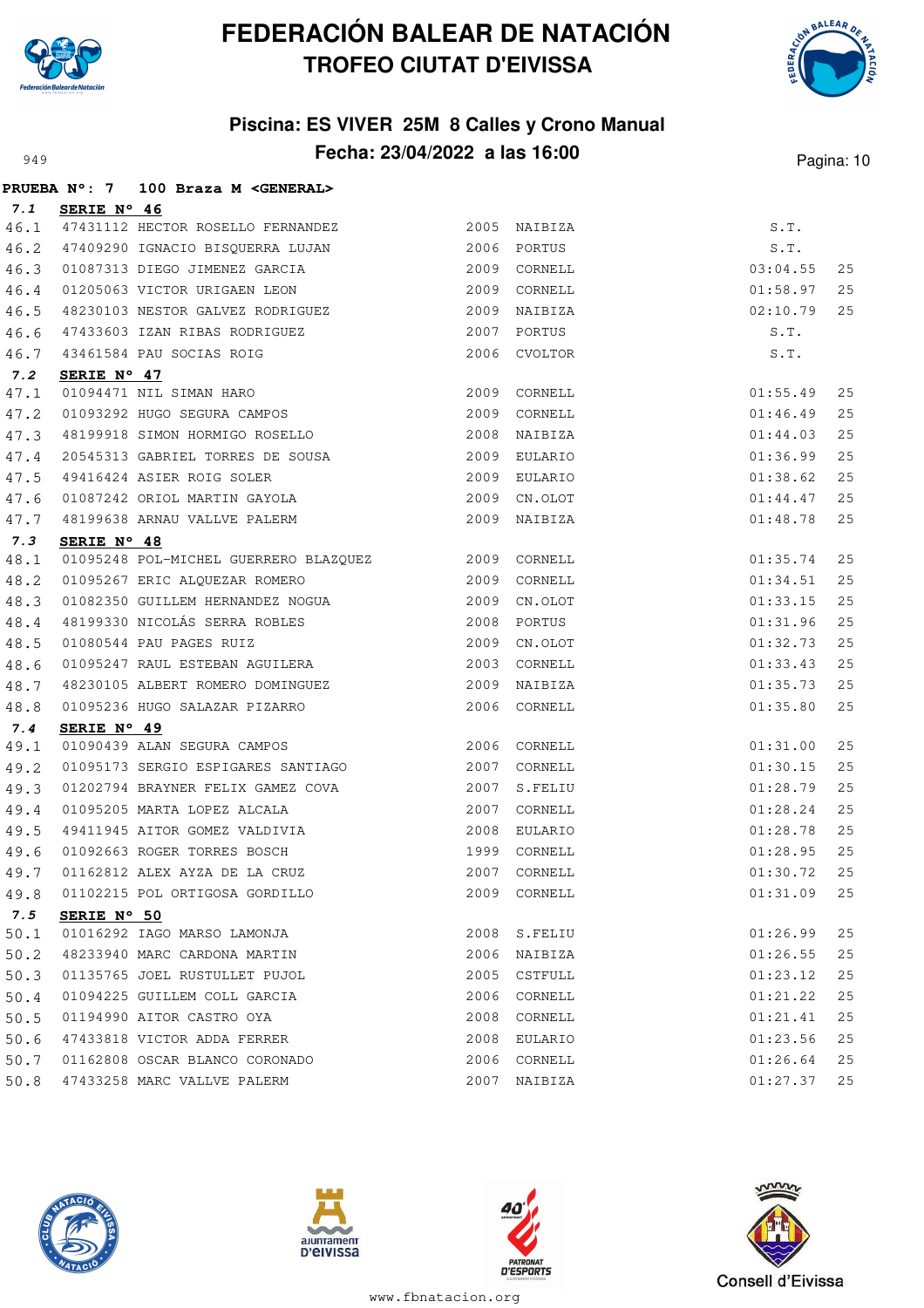



#### **Piscina: ES VIVER 25M 8 Calles y Crono Manual** Pagina: 11

|      |             | PRUEBA N°: 7 100 Braza M <general></general>                                                             |      |              |                          |    |
|------|-------------|----------------------------------------------------------------------------------------------------------|------|--------------|--------------------------|----|
| 7.6  | SERIE N° 51 |                                                                                                          |      |              |                          |    |
| 51.1 |             | 01162757 MARTI COMAS TARRES                                                                              |      | 2001 TORELLO | 01:20.93                 | 25 |
| 51.2 |             | 48231044 RICARDO FERRER AGUILAR                                                                          |      | 2008 EULARIO | 01:20.31                 | 25 |
| 51.3 |             |                                                                                                          |      |              | 01:19.35                 | 25 |
| 51.4 |             |                                                                                                          |      | 2007 NCALVIA | 01:17.22                 | 25 |
| 51.5 |             | 45613692 JOAN BORDOY TASCON<br>01083655 ERIC VENTULA JUANOLA                                             |      | 2007 CSTFULL | 01:18.43                 | 25 |
| 51.6 |             |                                                                                                          | 2007 | NCALVIA      | 01:20.29                 | 25 |
| 51.7 |             |                                                                                                          | 2005 | CORNELL      | 01:20.63                 | 25 |
| 51.8 |             | 45187628 XAVIER PUIG BLANCO<br>01137819 SERGIO ZVIR<br>00342128 NICOLAS HUTHER                           |      | 2008 CVOLTOR | 01:21.11                 | 25 |
| 7.7  | SERIE Nº 52 |                                                                                                          |      |              |                          |    |
| 52.1 |             | 49414378 ALEXIS MIRALLES RUBIO-QUINTANILLA 2005 PORTUS                                                   |      |              | 01:15.00                 | 25 |
| 52.2 |             |                                                                                                          |      |              | 01:14.78                 | 25 |
| 52.3 |             | 43466210 MARCOS RUIZ MARTIN 2005 CVOLTOR<br>78223023 NOAH TORRICO RUIZ 2008 CVOLTOR<br>21122212 ACVIET - |      |              | 01:14.59                 | 25 |
| 52.4 |             |                                                                                                          |      |              | 01:14.32                 | 25 |
| 52.5 |             | 01102348 AGUSTA ESCOBAR ROMERO                                                                           |      | 2000 CORNELL | 01:14.34                 | 25 |
| 52.6 |             | 01095157 PAU XIAO ANDREU GASCON 2004                                                                     |      | CORNELL      | 01:14.59                 | 25 |
| 52.7 |             | 48199418 VICTOR VILLARINO SANTOLARIA 62007 EULARIO                                                       |      |              | 01:14.81                 | 25 |
| 52.8 |             | 01095183 ADRIAN MARTIN MURILLO                                                                           |      | 2002 CORNELL | 01:15.90                 | 25 |
| 7.8  | SERIE Nº 53 |                                                                                                          |      |              |                          |    |
| 53.1 |             | <u>cente n<sup>-</sup> 00</u><br>45189993 MARC TORO GARCIA (2008 NCALVIA                                 |      |              | 01:15.84                 | 50 |
| 53.2 |             |                                                                                                          |      |              | 01:10.72                 | 25 |
| 53.3 |             | 01095200 ADRIAN AVELLANEDA RODRIGUEZ $2002$ CORNELL                                                      |      |              | 01:10.03                 | 25 |
| 53.4 |             | 01037632 MARC BLANCO CORONADO<br>47409850 MARC TORRES VEGA                                               |      | 1998 CORNELL | 01:08.03                 | 50 |
| 53.5 |             |                                                                                                          | 2004 | NAIBIZA      | 01:07.55                 | 25 |
| 53.6 |             |                                                                                                          |      | 2004 NAIBIZA | 01:10.61                 | 25 |
|      |             | 53.7 43470583 PAU REY GARCIA                                                                             |      | 2007 NCALVIA | 01:12.89                 | 25 |
| 53.8 |             | 47409903 DAVID MEDINA CARDENAS<br>43470583 PAU REY GARCIA<br>41664334 MARC TOMAS MORCILLO                |      | 2006 CVOLTOR | 01:16.29                 | 50 |
|      |             | PRUEBA N°: 8 100 Braza F <general></general>                                                             |      |              |                          |    |
| 8.1  | SERIE N° 54 |                                                                                                          |      |              |                          |    |
|      |             | 54.2 47433047 ALBA PARRA OLIVA 2004 NAIBIZA<br>54.3 01207859 Lidia Morales Roca 2010 CSTFULL             |      |              | S.T.                     |    |
|      |             |                                                                                                          |      |              | S.T.                     |    |
|      |             | 54.4 01195190 Queralt Jorquera Serra 2010 CN.OLOT                                                        |      |              | S.T.<br>$S.T.$<br>$S.T.$ |    |
|      |             | 54.5 47431743 MARIA JUAN MARI 2005 NAIBIZA                                                               |      |              |                          |    |
| 54.6 |             | 01194818 BERTA NEVES MARTIN                                                                              |      | 2007 S.FELIU | S.T.                     |    |
| 8.2  | SERIE N° 55 |                                                                                                          |      |              |                          |    |
| 55.2 |             | 49413187 SIRA BOFILL VIZOSO                                                                              |      | 2011 NAIBIZA | 02:32.90                 | 25 |
| 55.3 |             | 01206751 Mia Isabella Quintero Siles                                                                     |      | 2011 CSTFULL | 02:05.15                 | 25 |
| 55.4 |             | 01086854 MARIA GONZALEZ CARMONA                                                                          |      | 2011 CORNELL | 01:54.61                 | 25 |
| 55.5 |             | 01103103 SOFIA FERNANDEZ REDONDO                                                                         |      | 2011 CORNELL | 02:04.09                 | 25 |
| 55.6 |             | 01187570 CLAUDIA VELASCO BADOSA                                                                          |      | 2011 CN.OLOT | 02:22.08                 | 25 |
| 55.7 |             | 49410260 CLAUDIA BASILIO FERNANDEZ                                                                       |      | 2005 EULARIO | S.T.                     |    |







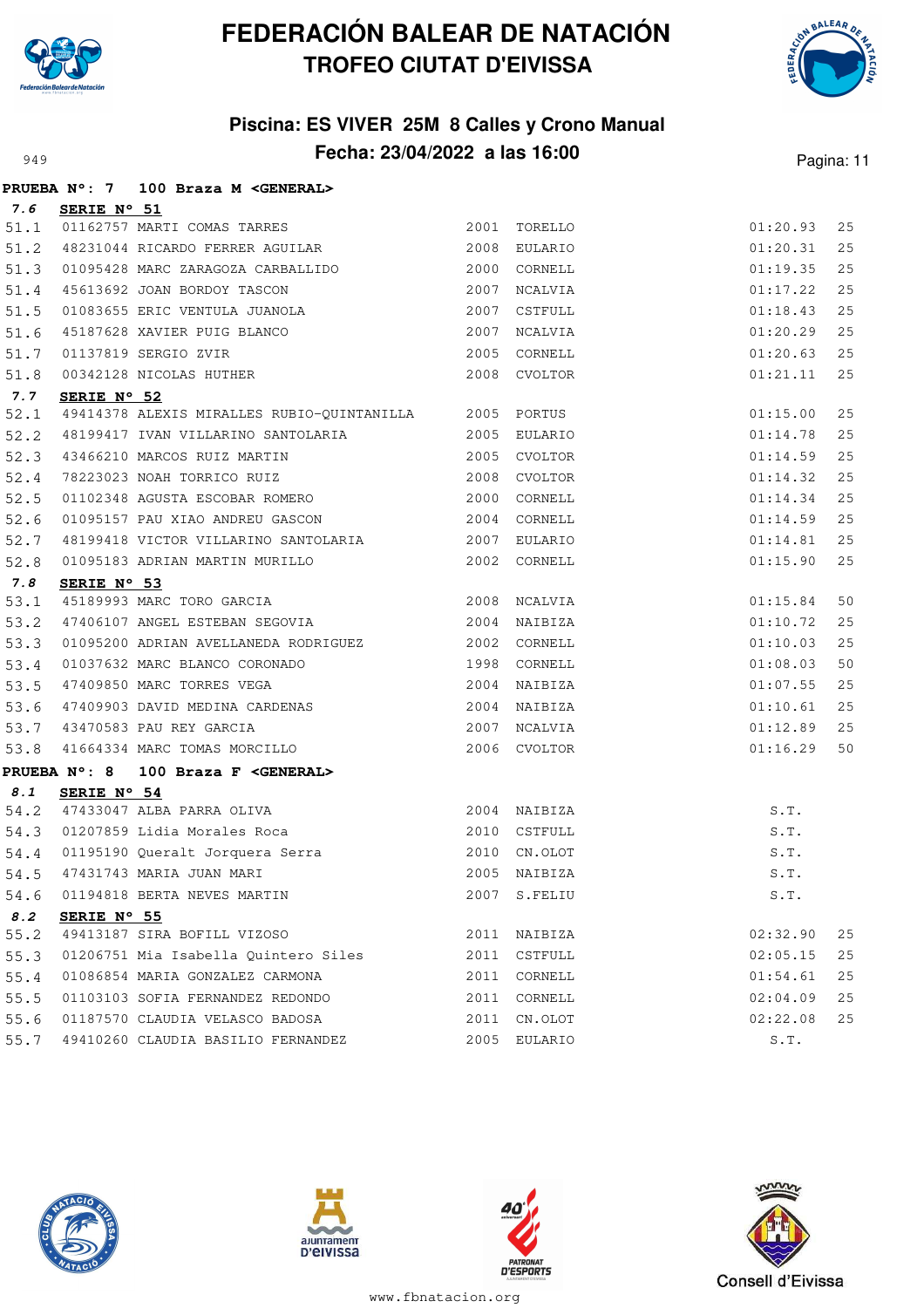



#### **Piscina: ES VIVER 25M 8 Calles y Crono Manual** Pagina: 12 **Fecha: 23/04/2022 a las 16:00** Pagina: 12

|      |                      | PRUEBA N°: 8 100 Braza F <general></general>                                                                        |                |              |          |    |
|------|----------------------|---------------------------------------------------------------------------------------------------------------------|----------------|--------------|----------|----|
| 8.3  | SERIE Nº 56          |                                                                                                                     |                |              |          |    |
| 56.1 |                      | 49410573 MIRIAM RIERA ROSELLO                                                                                       |                | 2010 NAIBIZA | 01:53.43 | 25 |
| 56.2 |                      | 49419563 MALENA BEDIANG SANAM SOUZA 2010 NAIBIZA                                                                    |                |              | 01:53.00 | 25 |
| 56.3 |                      | 49412274 ELSA BUFI RIERA                                                                                            | 2010 EULARIO   |              | 01:52.45 | 25 |
| 56.4 |                      | 49605845 PAULA SILLERO FERNANDEZ 2010 CVOLTOR                                                                       |                |              | 01:52.36 | 25 |
| 56.5 |                      | 49413375 AROA WONG PADILLA                                                                                          |                | 2011 EULARIO | 01:52.45 | 25 |
| 56.6 |                      | 49411434 TANIT ALVAREZ ARGENTO                                                                                      |                | 2011 EULARIO | 01:52.55 | 25 |
| 56.7 |                      | 01016367 BERTA RAMOS CAMPOS                                                                                         | $2009$ S.FELIU |              | 01:53.34 | 25 |
| 56.8 |                      | 48233375 MARTINA JIMENEZ CASTILLO 2009 EULARIO                                                                      |                |              | 01:54.58 | 25 |
| 8.4  | SERIE Nº 57          |                                                                                                                     |                |              |          |    |
| 57.1 |                      | 01100260 MARTINA BOU ARROYO                                                                                         |                | 2009 S.FELIU | 01:49.94 | 25 |
| 57.2 |                      | 49480154 PILAR BARRIENTOS DURAN                                                                                     |                | 2010 CVOLTOR | 01:48.96 | 25 |
| 57.3 |                      |                                                                                                                     |                |              | 01:48.43 | 25 |
| 57.4 |                      | 46233373 INSERT MOREMONIST<br>18199923 MAR TUR FERRER<br>01095243 ZAIRA DURAN DANOZ<br>01070965 ANNA MORENO BEATOBE |                | 2009 EULARIO | 01:47.97 | 25 |
| 57.5 |                      |                                                                                                                     |                | 2008 CORNELL | 01:48.41 | 25 |
| 57.6 |                      |                                                                                                                     |                | 2006 CSTFULL | 01:48.62 | 25 |
| 57.7 |                      | 49922387 CARLA ACEITON BUELE                                                                                        |                | 2010 CVOLTOR | 01:49.42 | 25 |
| 57.8 |                      | 49412214 SOFIA MARIA JUAN GARCIA                                                                                    |                | 2011 PORTUS  | 01:51.30 | 25 |
| 8.5  | SERIE N° 58          |                                                                                                                     |                |              |          |    |
| 58.1 |                      | 01102312 LAIA ORTEGA GARRIGA                                                                                        |                | 2011 CORNELL | 01:47.73 | 25 |
| 58.2 |                      | 01095295 JASLIA MORENO GUTIERREZ                                                                                    |                | 2007 CORNELL | 01:46.69 | 25 |
| 58.3 |                      |                                                                                                                     |                |              | 01:45.06 | 25 |
| 58.4 |                      | 48233492 NOEMI CARDONA CASTILLO                                                                                     |                | 2010 EULARIO | 01:44.63 | 25 |
| 58.5 |                      | 49412273 TANIA BUFI RIERA                                                                                           |                | 2008 EULARIO | 01:44.97 | 25 |
| 58.6 |                      | 49411571 CARLOTA TYSON MARTINEZ                                                                                     |                | 2010 PORTUS  | 01:45.62 | 25 |
| 58.7 |                      |                                                                                                                     |                | 2009 CORNELL | 01:47.73 | 25 |
| 58.8 |                      | 01095304 MARTA LUQUE PATRICIO<br>49410356 ONA TUR FERRER                                                            |                | 2010 EULARIO | 01:47.81 | 25 |
| 8.6  | SERIE $N^{\circ}$ 59 |                                                                                                                     |                |              |          |    |
| 59.1 |                      | 01176888 georgina MORENO CARLES (2007 CN.OLOT 01087239 BERTA COLOMER ROURA                                          |                |              | 01:43.47 | 25 |
| 59.2 |                      |                                                                                                                     |                |              | 01:42.84 | 25 |
| 59.3 |                      | 01101975 AINARA HERNANDEZ MOTA 62008 CORNELL                                                                        |                |              | 01:42.69 | 25 |
| 59.4 |                      | 01016130 RITA MARCOS RIVERO                                                                                         |                | 2011 S.FELIU | 01:42.46 | 25 |
|      |                      | 59.5 01177376 DIANA MARIA CHELARIU 4008 2008 CORNELL 601:42.48 25                                                   |                |              |          |    |
| 59.6 |                      | 01016286 LLUNA RODRIGUEZ PEREZ                                                                                      |                | 2010 S.FELIU | 01:42.80 | 25 |
| 59.7 |                      | 01016125 NOA PEREDA AMILLS                                                                                          |                | 2009 S.FELIU | 01:43.05 | 25 |
| 59.8 |                      | 49611179 CARLA ARTEAGA MOLINA                                                                                       |                | 2010 CVOLTOR | 01:43.51 | 25 |
| 8.7  | SERIE N° 60          |                                                                                                                     |                |              |          |    |
| 60.1 |                      | 49411532 MARIA BONET PEREZ                                                                                          |                | 2011 EULARIO | 01:40.29 | 25 |
| 60.2 |                      | 01171646 NAWAR EL LAUCHI EL BAKKALI                                                                                 |                | 2010 S.FELIU | 01:39.37 | 25 |
| 60.3 |                      | 45613777 NEUS GREGORIO RIERA                                                                                        | 2009           | CVOLTOR      | 01:37.60 | 25 |
| 60.4 |                      | 49411450 ANIA FERRER CARASA                                                                                         | 2010           | EULARIO      | 01:37.39 | 25 |
| 60.5 |                      | 01089871 NASRIA PONS ESQUENA                                                                                        | 2010           | CN.OLOT      | 01:37.41 | 25 |
| 60.6 |                      | 54877872 LAIA ROIG MORENO                                                                                           | 2011           | EULARIO      | 01:37.89 | 25 |
| 60.7 |                      | 01095265 FLAVIA MORA CACERES                                                                                        | 2008           | CORNELL      | 01:39.56 | 25 |
| 60.8 |                      | 01188862 FATOUMATA BAH                                                                                              | 2005           | CSTFULL      | 01:43.28 | 50 |







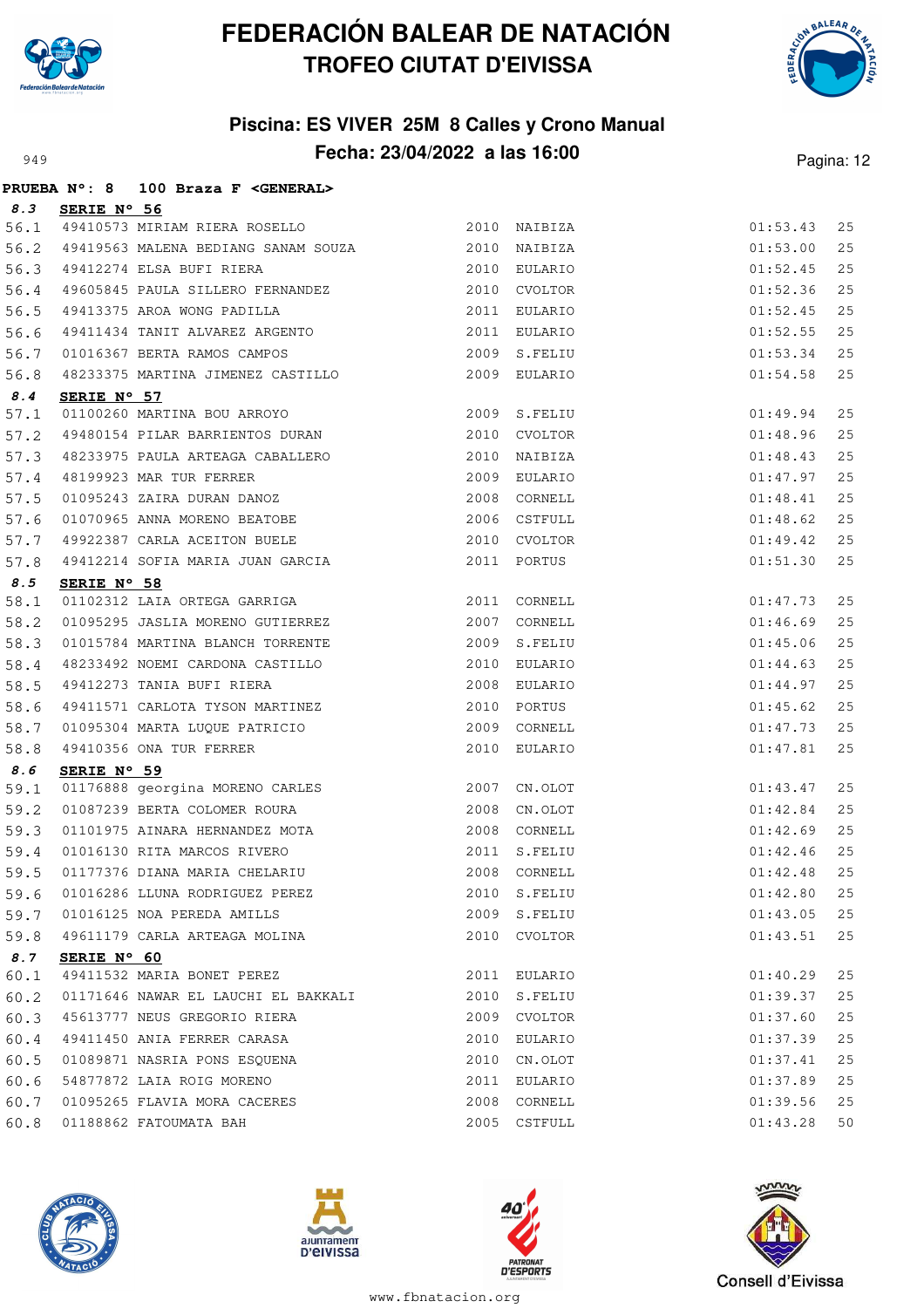



#### **Piscina: ES VIVER 25M 8 Calles y Crono Manual Fecha: 23/04/2022 a las 16:00** Pagina: 13

|      | <b>PRUEBA N°: 8</b> | 100 Braza F < GENERAL>                                                                                       |                |               |    |
|------|---------------------|--------------------------------------------------------------------------------------------------------------|----------------|---------------|----|
| 8.8  | SERIE N° 61         |                                                                                                              |                |               |    |
| 61.1 |                     | 01095232 ELIA SANCHEZ NUAEZ                                                                                  | 2007 CORNELL   | 01:36.41      | 25 |
| 61.2 |                     | 01087241 GEMMA VENTULA JUANOLA                                                                               | 2010 CSTFULL   | 01:35.44      | 25 |
| 61.3 |                     | 01099964 RITA SADURNI FABREGAS 2008 S.FELIU                                                                  |                | 01:32.96      | 25 |
| 61.4 |                     | 49920386 JULIA ARROM VILLALONGA                                                                              | 2009 CVOLTOR   | 01:32.50      | 25 |
| 61.5 |                     | 01102093 AHINA FULQUET FERNANDEZ $2010$ S.FELIU                                                              |                | 01:32.84      | 25 |
| 61.6 |                     | 01177061 CLARA MORERA PUJOLAR 2011 CN.OLOT                                                                   |                | 01:34.89      | 25 |
| 61.7 |                     | 01023975 AYLEN PORTILLO GUTIERREZ 2009 S.FELIU                                                               |                | 01:36.36      | 25 |
| 61.8 |                     | 46396883 DANIELA BLAS HERNANDEZ                                                                              | 2011 CVOLTOR   | 01:36.51      | 25 |
| 8.9  | SERIE N° 62         |                                                                                                              |                |               |    |
| 62.1 |                     | 01023973 MIREIA GONZALEZ VALERA $2008$ S.FELIU                                                               |                | 01:31.29      | 25 |
| 62.2 |                     |                                                                                                              | 2002 CSTFULL   | 01:32.54      | 50 |
| 62.3 |                     |                                                                                                              | 2007 CN.OLOT   | 01:29.76      | 25 |
| 62.4 |                     | 01023373 MINATA BAH<br>01067285 JASLIA COLL MARTI<br>43474335 MARTA NADAL CANET<br>01095322 JUDIT LUNA ROJAS | 2006 NCALVIA   | 01:27.18      | 25 |
| 62.5 |                     |                                                                                                              | 2007 CORNELL   | 01:27.56      | 25 |
| 62.6 |                     | 01095238 CORAL TAUSTE MARQUEZ                                                                                | 2008 CORNELL   | 01:30.19      | 25 |
| 62.7 |                     | 01095204 ARIADNA LOPEZ ALCALA 2004 CORNELL                                                                   |                | 01:31.24      | 25 |
| 62.8 |                     | 01206237 ALEXANDRA BARRAGAN SEBASTIAN 2006 S.FELIU                                                           |                | 01:31.68      | 25 |
| 8.10 | SERIE N° 63         |                                                                                                              |                |               |    |
| 63.1 |                     | 01015003 MARTA ALEMANY LESMA 2010 S.FELIU                                                                    |                | 01:26.17      | 25 |
| 63.2 |                     | 01095208 SARA ALLENDE CASTILLA $2004$ CORNELL                                                                |                | 01:25.03      | 25 |
| 63.3 |                     |                                                                                                              |                | 01:23.36      | 25 |
| 63.4 |                     |                                                                                                              |                | 01:24.98      | 50 |
| 63.5 |                     | 01095290 IRIA LEDESMA TAULATS 2007                                                                           | CORNELL        | 01:23.17      | 25 |
| 63.6 |                     | 48231700 VICTORIA RAMON IGLESIA 2009 EULARIO                                                                 |                | 01:23.70      | 25 |
| 63.7 |                     | 01080987 ANNA VEGAS COROMINAS                                                                                | 2008 CN.OLOT   | 01:25.11      | 25 |
| 63.8 |                     | 01095311 MIRIAN GARCIA DE ALCARAZ CRESPO 2009 CORNELL                                                        |                | 01:26.78      | 25 |
| 8.11 | SERIE N° 64         |                                                                                                              |                |               |    |
| 64.1 |                     |                                                                                                              |                | 01:22.53      | 25 |
|      |                     | 64.2 43474950 NOA MARTINEZ COUSELO 2006 CVOLTOR                                                              |                | 01:23.58      | 50 |
|      |                     | 64.3 48232179 AITANA ALCANTARA MARCELO                                                                       | 2007 EULARIO   | 01:21.03      | 25 |
|      |                     | 64.4 43477108 NATALIA MARTINEZ CACERES 2004 CVOLTOR                                                          |                | 01:17.26      | 25 |
| 64.5 |                     |                                                                                                              |                | $01:22.55$ 50 |    |
|      |                     | 64.6 49770993 ERIKA BAYON BUENO                                                                              | 2008 CVOLTOR   | 01:21.17      | 25 |
|      |                     | 64.7 49410436 NEREA PADILLA ORTIZ                                                                            | 2005 EULARIO   | 01:21.67      | 25 |
|      |                     | 64.8 48230531 JIMENA GARCIA DE DIOS                                                                          | 2008 EULARIO   | 01:22.64      | 25 |
|      | PRUEBA N°: 9        | 4x50 Libres M < GENERAL>                                                                                     |                |               |    |
| 9.1  | SERIE Nº 65         |                                                                                                              |                |               |    |
| 65.1 | 00259               | CASTELLFOLLIT                                                                                                | CSTFULL        | S.T.          |    |
| 65.2 | 00877               | CVOLTOR GENERAL                                                                                              | CVOLTOR        | S.T.          |    |
| 65.3 | 01345               | PORTUS GENERAL                                                                                               | PORTUS         | S.T.          |    |
| 65.4 | 00456               | CORNELLA                                                                                                     | CORNELL        | 02:17.68      | 50 |
| 65.5 | 00075               | OLOT                                                                                                         | CN.OLOT        | 02:32.12      | 25 |
| 65.6 | 00895               | EULARIO GENERAL                                                                                              | <b>EULARIO</b> | S.T.          |    |









www.fbnatacion.org

65.7 00499 NAIBIZA GENERAL NAIBIZA S.T.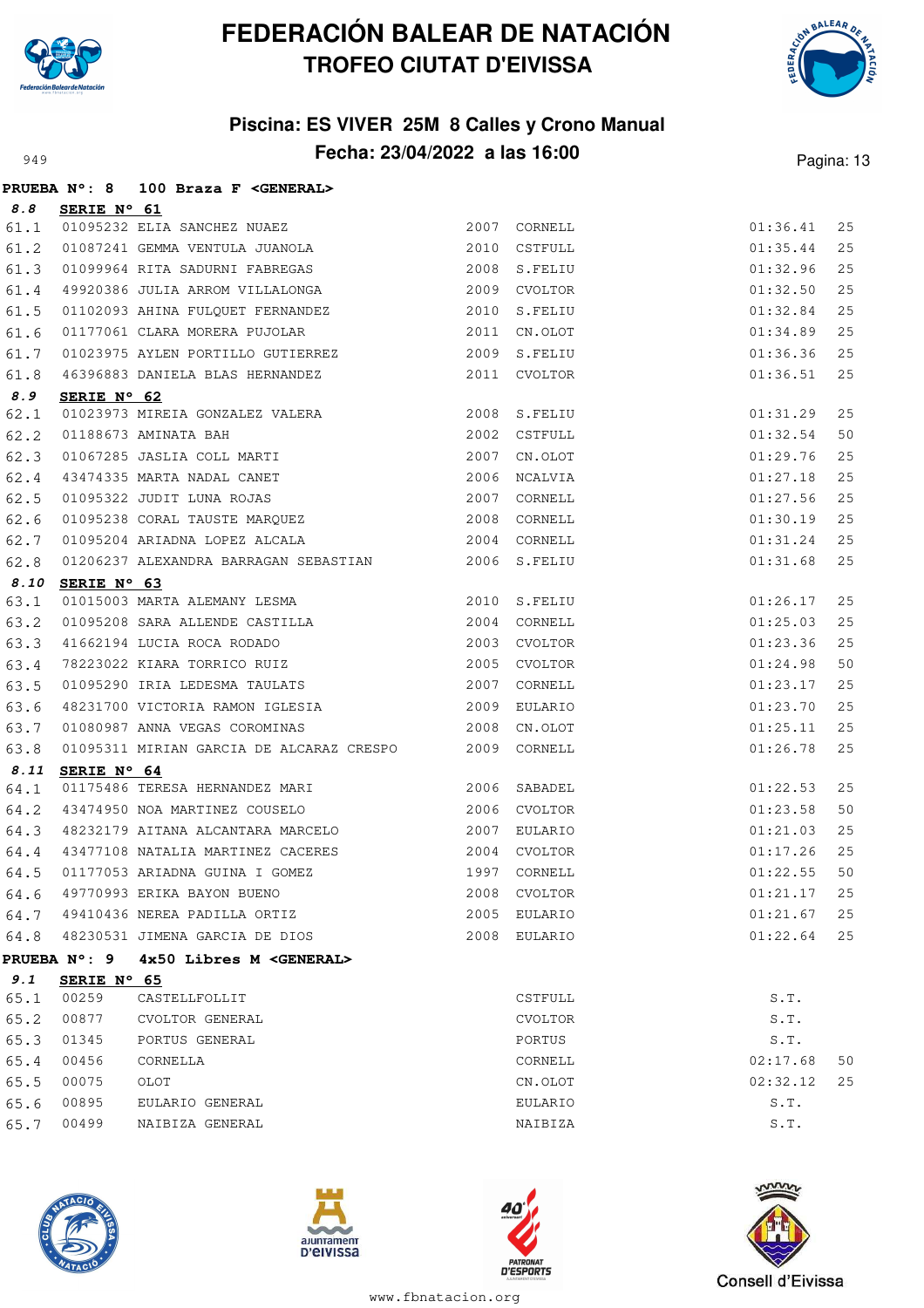



#### **Piscina: ES VIVER 25M 8 Calles y Crono Manual** Pagina: 14

|      |                  | PRUEBA N°: 10 4x50 Libres F < GENERAL>          |      |              |               |    |
|------|------------------|-------------------------------------------------|------|--------------|---------------|----|
|      | 10.1 SERIE N° 66 |                                                 |      |              |               |    |
| 66.2 | 00259            | CASTELLFOLLIT                                   |      | CSTFULL      | S.T.          |    |
| 66.3 | 00499            | NAIBIZA GENERAL                                 |      | NAIBIZA      | S.T.          |    |
| 66.4 | 00456            | CORNELLA                                        |      | CORNELL      | 02:31.13      | 50 |
| 66.5 | 01345            | PORTUS GENERAL                                  |      | PORTUS       | S.T.          |    |
|      | 66.6 00877       | CVOLTOR GENERAL                                 |      | CVOLTOR      | S.T.          |    |
|      |                  | PRUEBA N°: 11 4x50 Libres M <general></general> |      |              |               |    |
|      | 11.1 SERIE N° 67 |                                                 |      |              |               |    |
| 67.1 | 00144            | S.FELIU                                         |      | S.FELIU      | S.T.          |    |
| 67.2 | 00499            | NAIBIZA GENERAL                                 |      | NAIBIZA      | S.T.          |    |
| 67.3 | 00883            | NCALVIA GENERAL                                 |      | NCALVIA      | S.T.          |    |
| 67.4 | 00456            | CORNELLA                                        |      | CORNELL      | 01:37.25      | 50 |
| 67.5 | 00075            | OLOT                                            |      | CN.OLOT      | 02:17.99      | 25 |
| 67.6 | 00877            | CVOLTOR GENERAL                                 |      | CVOLTOR      | S.T.          |    |
| 67.7 | 01345            | PORTUS GENERAL                                  |      | PORTUS       | S.T.          |    |
| 67.8 | 00259            | CASTELLFOLLIT                                   |      | CSTFULL      | S.T.          |    |
|      |                  | PRUEBA N°: 12 4x50 Libres F <general></general> |      |              |               |    |
|      | 12.1 SERIE N° 68 |                                                 |      |              |               |    |
| 68.3 | 00144            | S.FELIU                                         |      | S.FELIU      | S.T.          |    |
| 68.4 | 00499            | NAIBIZA GENERAL                                 |      | NAIBIZA      | S.T.          |    |
| 68.5 | 00883            | NCALVIA GENERAL                                 |      | NCALVIA      | S.T.          |    |
| 68.6 | 00259            | CASTELLFOLLIT                                   |      | CSTFULL      | S.T.          |    |
|      | 12.2 SERIE Nº 69 |                                                 |      |              |               |    |
| 69.2 | 00895            | EULARIO GENERAL                                 |      | EULARIO      | S.T.          |    |
| 69.3 | 01345            | PORTUS GENERAL                                  |      | PORTUS       | S.T.          |    |
| 69.4 | 00456            | CORNELLA                                        |      | CORNELL      | 01:52.39      | 25 |
| 69.5 | 00075            | OLOT                                            |      | CN.OLOT      | 01:59.38      | 25 |
| 69.6 | 00877            | CVOLTOR GENERAL                                 |      | CVOLTOR      | S.T.          |    |
|      |                  | PRUEBA N°: 13 50 Mariposa M < GENERAL>          |      |              |               |    |
|      | 13.1 SERIE N° 70 |                                                 |      |              |               |    |
|      |                  | 70.2 49414672 AITOR PASCUAL MORENO              |      | 2013 EULARIO | S.T.          |    |
|      |                  | 70.3 4002859 LUCIO VILA RAPETTI                 |      | 2012 EULARIO | S.T.          |    |
|      |                  | 70.4 49414654 ALEJANDRO RIBAS SCHLÖTKE          |      | 2013 NAIBIZA | S.T.          |    |
| 70.5 |                  | 49413267 ZEUS MARTOS MOLINA                     |      | 2012 NAIBIZA | S.T.          |    |
| 70.6 |                  | 20545722 MARTIN BLANCO PRESA                    |      | 2012 PORTUS  | S.T.          |    |
| 70.7 |                  | 49413832 IVAN RAMOS IKKONEN                     |      | 2013 EULARIO | S.T.          |    |
| 13.2 | SERIE N° 71      |                                                 |      |              |               |    |
| 71.1 |                  | 4348323 VIKTOR BATALLA SAWICKI                  |      | 2010 CVOLTOR | 01:01.95      | 25 |
| 71.2 |                  | 01182507 AKRAM EL LAUCHI EL BAKKALI             | 2012 | S.FELIU      | 01:01.81      | 25 |
| 71.3 |                  | 01184590 OWEN LALALEO VINCENT                   | 2012 | S.FELIU      | 00:56.14      | 25 |
| 71.4 |                  | 49411831 MIQUEL LLORENS RIERA                   | 2011 | NAIBIZA      | 00:54.28      | 25 |
| 71.5 |                  | 01188284 GUILLEM COSTA ROYO                     | 2011 | CN.OLOT      | 00:55.48      | 25 |
|      |                  | 71.6 01177396 ANDRES JIMENEZ GARCIA             |      | 2012 CORNELL | $01:00.26$ 25 |    |









www.fbnatacion.org

71.7 01202795 JOAN RODRIGUEZ PAREZ 2012 S.FELIU 01:01.81 25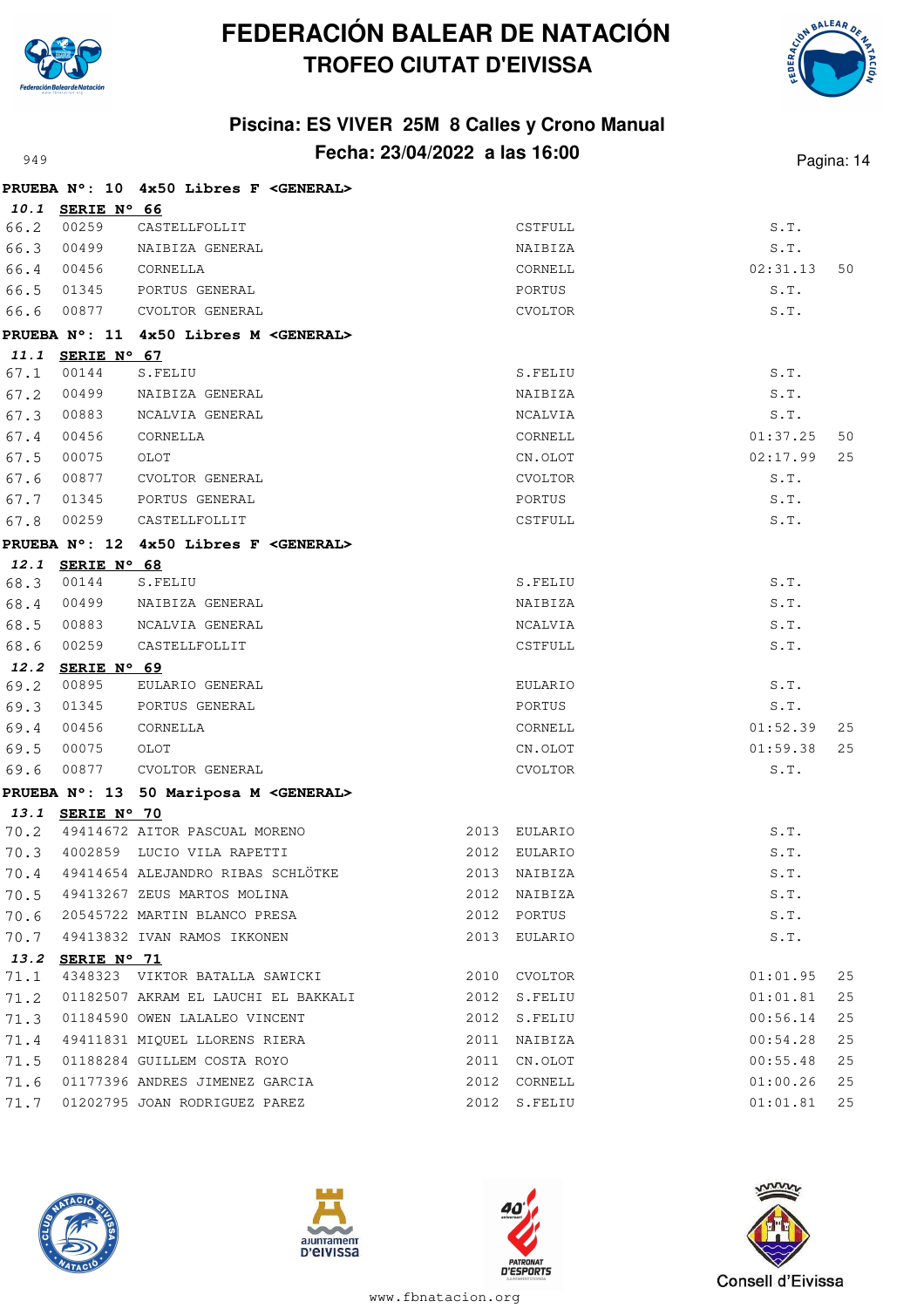



#### **Piscina: ES VIVER 25M 8 Calles y Crono Manual** Pagina: 15

|      |                  | PRUEBA Nº: 13 50 Mariposa M <general></general> |              |          |    |
|------|------------------|-------------------------------------------------|--------------|----------|----|
|      | 13.3 SERIE Nº 72 |                                                 |              |          |    |
| 72.1 |                  | 48233669 JOAN ROIG PLANELLS                     | 2010 NAIBIZA | 00:49.79 | 25 |
| 72.2 |                  | 01177884 ANIOL VIDAL ASENCIO                    | 2011 CN.OLOT | 00:48.30 | 25 |
| 72.3 |                  | 01177369 ANGEL DIAZ LOZANO                      | 2011 CORNELL | 00:46.49 | 25 |
| 72.4 |                  | 01095306 ADRIAN FERNANDEZ FAJARDO               | 2010 CORNELL | 00:45.02 | 25 |
| 72.5 |                  | 49411002 BRUNO LLORENS SURIGUEZ                 | 2011 NAIBIZA | 00:45.05 | 25 |
| 72.6 |                  | 01195197 GUILLEM CARRERA GONZALEZ               | 2012 CN.OLOT | 00:47.94 | 25 |
| 72.7 |                  | 20545611 LLUC CARDONA MORATA                    | 2011 PORTUS  | 00:48.44 | 25 |
| 72.8 |                  | 01081563 ORIOL VIAOLAS TORRES                   | 2010 CN.OLOT | 00:50.57 | 25 |
|      | 13.4 SERIE Nº 73 |                                                 |              |          |    |
| 73.1 |                  | 49771248 XAVIER COLOM CARRERES                  | 2011 CVOLTOR | 00:44.14 | 50 |
| 73.2 |                  | 49413232 ERIC SERRA ROMERO                      | 2011 PORTUS  | 00:41.80 | 25 |
| 73.3 |                  | 48233261 AITOR MOLINA BERNAUS                   | 2010 NAIBIZA | 00:38.09 | 25 |
| 73.4 |                  | 48233128 UMI CRISTIAN PEREZ OTA                 | 2010 EULARIO | 00:34.39 | 25 |
| 73.5 |                  | 48233946 PAU TORRES VEGA                        | 2010 NAIBIZA | 00:36.45 | 25 |
| 73.6 |                  | 48233464 GERARD PRATS TUR                       | 2010 PORTUS  | 00:40.96 | 25 |
| 73.7 |                  | 01087244 JOAN HERNANDO ORITGOSA                 | 2010 CN.OLOT | 00:42.62 | 25 |
| 73.8 |                  | 01177270 IAN ESPUAA PUIGVERT                    | 2011 CN.OLOT | 00:44.81 | 50 |
|      |                  | PRUEBA N°: 14 50 Mariposa F <general></general> |              |          |    |
|      | 14.1 SERIE Nº 74 |                                                 |              |          |    |
| 74.1 |                  | 01209868 ALBA FERRETE RUIZ                      | 2012 S.FELIU | S.T.     |    |
| 74.2 |                  | 01205497 SOFIA CARRERA MEDIAVILLA               | 2012 CORNELL | 00:57.22 | 25 |
| 74.3 |                  | 20546010 RENEE ALVAREZ ARGENTO                  | 2013 EULARIO | 00:55.04 | 25 |
| 74.4 |                  | 01205034 NURIA URIGAEN LEON                     | 2012 CORNELL | 00:52.16 | 25 |
| 74.5 |                  | 04855552 GINEVRA MENOTTI TEOFOLI                | 2012 NAIBIZA | 00:54.09 | 25 |
| 74.6 |                  | 49413413 MARIA PRATS TUR                        | 2013 PORTUS  | 00:57.21 | 25 |
| 74.7 |                  | 49922386 JULIA ACEITON BUELE                    | 2013 CVOLTOR | 00:59.06 | 25 |
| 74.8 |                  | 49919005 NOA SILLERO FERNANDEZ                  | 2012 CVOLTOR | S.T.     |    |
|      | 14.2 SERIE Nº 75 |                                                 |              |          |    |
| 75.1 |                  | 49416824 NINA PAVÓN RUIZ                        | 2012 PORTUS  | 00:51.49 | 25 |
| 75.2 |                  | 01177373 CLAUDIA AYZA DE LA CRUZ                | 2012 CORNELL | 00:48.95 | 25 |
| 75.3 |                  | 49416196 ARIANNE DE SANTANA ÁLVAREZ             | 2013 PORTUS  | 00:47.36 | 25 |
| 75.4 |                  | 20545681 MARIA TORRES PLANELLS                  | 2012 EULARIO | 00:43.06 | 25 |
| 75.5 |                  | 20545707 MARTINA NOGUERA CONTRERAS              | 2012 EULARIO | 00:44.81 | 25 |
| 75.6 |                  | 03163070 DOA RESHATOVA RASHIDOVA                | 2013 CVOLTOR | 00:47.97 | 25 |
| 75.7 |                  | 49413119 IARA CANALEJO SELAS                    | 2012 PORTUS  | 00:51.38 | 25 |
| 75.8 |                  | 02981385 WALAE MEFTAH EL MODEN                  | 2012 PORTUS  | 00:51.78 | 25 |







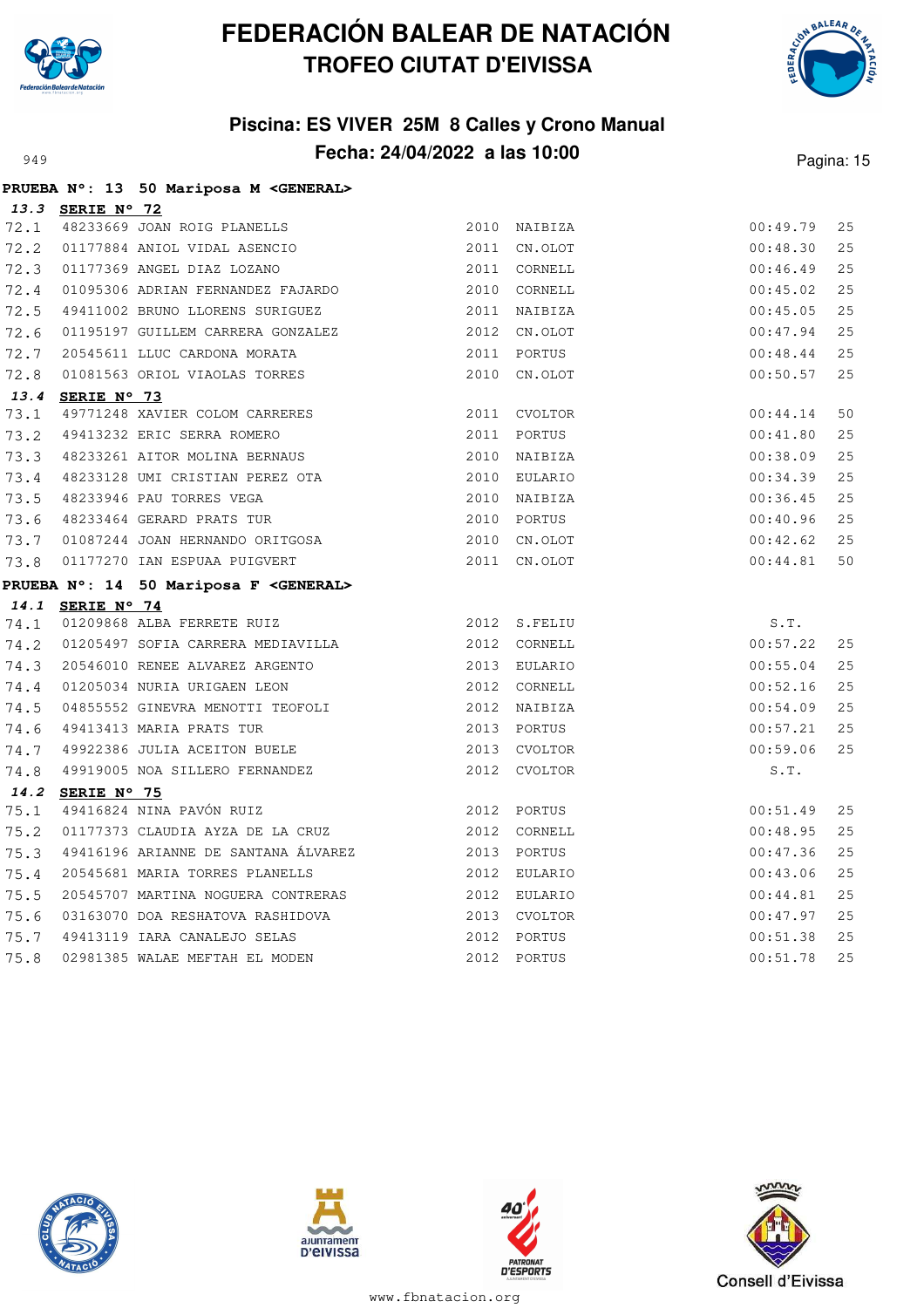



#### **Piscina: ES VIVER 25M 8 Calles y Crono Manual** Pagina: 16

|      |                  | PRUEBA N°: 15 100 Mariposa M <general></general>                                                              |      |              |          |    |
|------|------------------|---------------------------------------------------------------------------------------------------------------|------|--------------|----------|----|
|      | 15.1 SERIE N° 76 |                                                                                                               |      |              |          |    |
|      |                  |                                                                                                               |      |              | S.T.     |    |
|      |                  | 76.2 47409290 IGNACIO BISQUERRA LUJAN 1999 2006 PORTUS<br>76.3 48233940 MARC CARDONA MARTIN 1999 2006 NAIBIZA |      |              | S.T.     |    |
|      |                  | 76.4 49613168 MANUEL FLORIT CASTILLO                                                                          |      | 2009 CVOLTOR | 01:56.18 | 25 |
|      |                  | 76.5 48199434 JOSE MARIA AZNAREZ TUR                                                                          |      | 2006 NAIBIZA | S.T.     |    |
|      |                  | 76.6 45189527 GUIEM MAS HERNANDEZ                                                                             |      | 2008 CVOLTOR | S.T.     |    |
|      |                  | 76.7 49414378 ALEXIS MIRALLES RUBIO-QUINTANILLA 2005 PORTUS                                                   |      |              | S.T.     |    |
|      | 15.2 SERIE Nº 77 |                                                                                                               |      |              |          |    |
| 77.1 |                  | 01102309 ABEL BRAVO GARCIA                                                                                    | 2009 | CORNELL      | 01:34.81 | 25 |
| 77.2 |                  | 01087219 MAHAMADOU DAMBELLEH JARRA 2005 CSTFULL                                                               |      |              | 01:33.25 | 25 |
| 77.3 |                  |                                                                                                               |      |              | 01:30.21 | 25 |
| 77.4 |                  |                                                                                                               |      |              | 01:28.62 | 25 |
| 77.5 |                  |                                                                                                               |      |              | 01:29.51 | 25 |
| 77.6 |                  | 01095173 SERGIO ESPIGARES SANTIAGO                                                                            |      | 2007 CORNELL | 01:30.34 | 25 |
|      |                  | 77.7 48199330 NICOLÁS SERRA ROBLES                                                                            |      | 2008 PORTUS  | 01:33.35 | 25 |
|      | 15.3 SERIE Nº 78 |                                                                                                               |      |              |          |    |
| 78.1 |                  | 48199604 PABLO TORRES JIMENEZ                                                                                 |      | 2008 NAIBIZA | 01:26.66 | 25 |
|      |                  | 78.2 45692114 NAOKI MONTORO ORIDE                                                                             |      | 2009 NCALVIA | 01:23.00 | 50 |
| 78.3 |                  |                                                                                                               |      | 2008 NCALVIA | 01:20.56 | 25 |
| 78.4 |                  | 45189993 MARC TORO GARCIA<br>01194823 MIQUEL BOIRA DIAZ<br>00342128 NICOLAS HUTHER                            |      | 2007 S.FELIU | 01:20.40 | 25 |
| 78.5 |                  |                                                                                                               | 2008 | CVOLTOR      | 01:20.48 | 25 |
| 78.6 |                  |                                                                                                               |      |              | 01:21.87 | 25 |
| 78.7 |                  | 01087240 ANGEL DAVID CHUGDEN ORRILLO 2009 CSTFULL                                                             |      |              | 01:24.43 | 25 |
| 78.8 |                  | 01082350 GUILLEM HERNANDEZ NOGUA                                                                              |      | 2009 CN.OLOT | 01:28.11 | 25 |
| 15.4 | SERIE N° 79      |                                                                                                               |      |              |          |    |
| 79.1 |                  |                                                                                                               |      |              | 01:19.69 | 25 |
| 79.2 |                  | 01202794 BRAYNER FELIX GAMEZ COVA 2007 S.FELIU                                                                |      |              | 01:18.93 | 50 |
| 79.3 |                  | 46388467 SERGIO PIQUERAS CHAVARRIA<br>43467664 HUGO MORENO BONET                                              |      | 2009 CVOLTOR | 01:17.28 | 25 |
| 79.4 |                  |                                                                                                               |      | 2007 NAIBIZA | 01:17.06 | 25 |
| 79.5 |                  | 01095267 ERIC ALQUEZAR ROMERO                                                                                 | 2009 | CORNELL      | 01:17.13 | 25 |
| 79.6 |                  | 48199742 MARCOS GARCIA IZQUIERDO                                                                              |      | 2006 NAIBIZA | 01:17.43 | 25 |
|      |                  | 79.7 47431915 MATEO TORRES JIMENEZ<br>79.8 01080544 PAU PAGES RUIZ                                            |      | 2007 NAIBIZA | 01:19.25 | 25 |
| 79.8 |                  |                                                                                                               | 2009 | CN.OLOT      | 01:20.35 | 25 |
| 15.5 | SERIE N° 80      |                                                                                                               |      |              |          |    |
| 80.1 |                  | 01095236 HUGO SALAZAR PIZARRO                                                                                 |      | 2006 CORNELL | 01:15.80 | 50 |
| 80.2 |                  | 48199418 VICTOR VILLARINO SANTOLARIA                                                                          | 2007 | EULARIO      | 01:12.27 | 25 |
| 80.3 |                  | 01137819 SERGIO ZVIR                                                                                          |      | 2005 CORNELL | 01:09.21 | 25 |
| 80.4 |                  | 01015004 MAX ALEMANY LESMA                                                                                    |      | 2008 S.FELIU | 01:08.07 | 25 |
| 80.5 |                  | 01095247 RAUL ESTEBAN AGUILERA                                                                                | 2003 | CORNELL      | 01:08.54 | 25 |
| 80.6 |                  | 01095183 ADRIAN MARTIN MURILLO                                                                                | 2002 | CORNELL      | 01:10.97 | 25 |
| 80.7 |                  | 47433258 MARC VALLVE PALERM                                                                                   |      | 2007 NAIBIZA | 01:13.33 | 25 |
| 80.8 |                  | 47431112 HECTOR ROSELLO FERNANDEZ                                                                             |      | 2005 NAIBIZA | 01:14.74 | 25 |







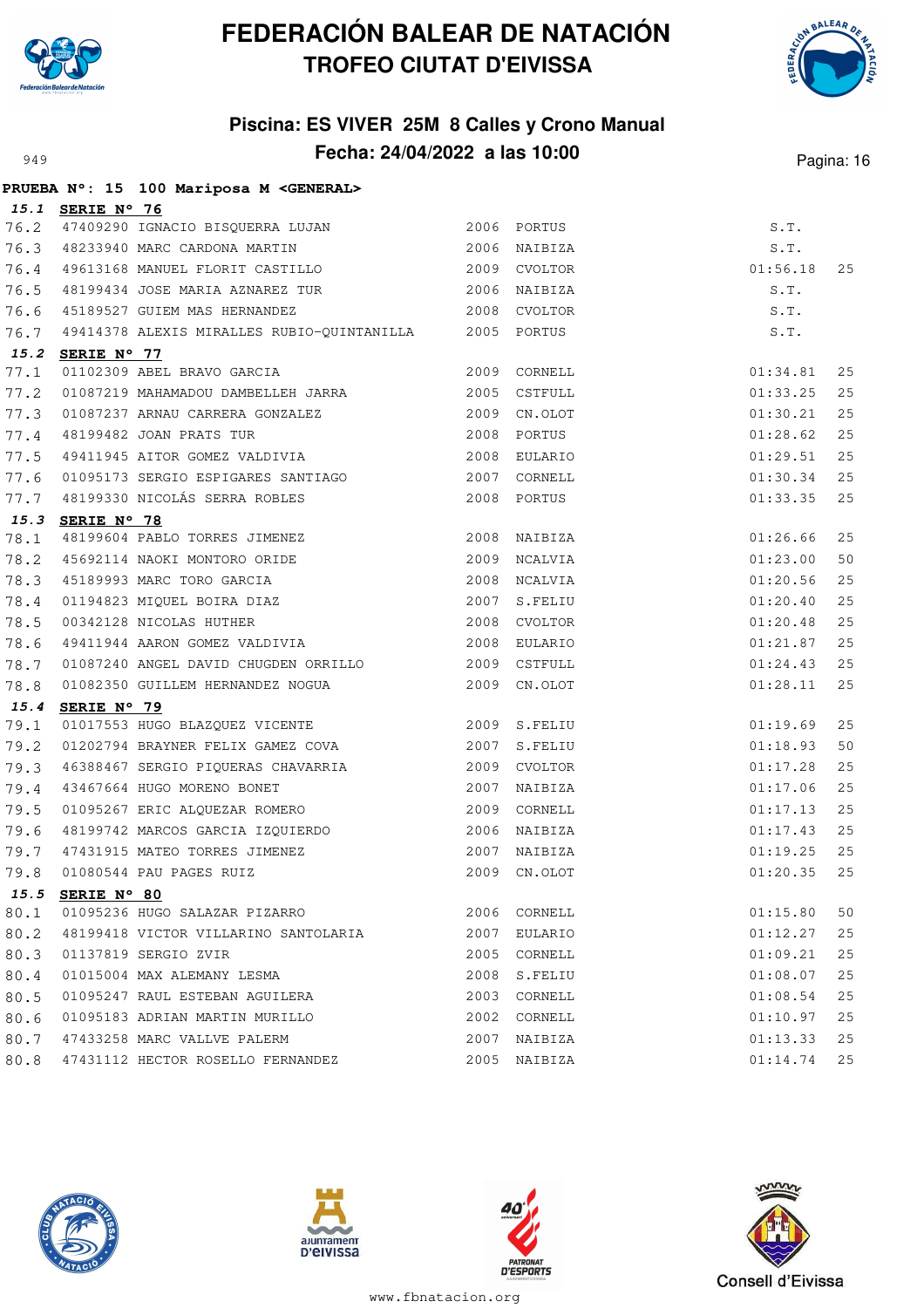



#### **Piscina: ES VIVER 25M 8 Calles y Crono Manual** Pagina: 17 **Fecha: 24/04/2022 a las 10:00** Pagina: 17

|      |                  | PRUEBA N°: 15 100 Mariposa M <general></general>                                                                                                                         |      |              |                                      |    |
|------|------------------|--------------------------------------------------------------------------------------------------------------------------------------------------------------------------|------|--------------|--------------------------------------|----|
|      | 15.6 SERIE N° 81 |                                                                                                                                                                          |      |              |                                      |    |
| 81.1 |                  | 01094938 MAGI PIJOAN AUMATELL                                                                                                                                            |      | 2000 TORELLO | 01:07.12                             | 25 |
| 81.2 |                  | 01095200 ADRIAN AVELLANEDA RODRIGUEZ $2002$ CORNELL                                                                                                                      |      |              | 01:07.02                             | 50 |
| 81.3 |                  | 43466210 MARCOS RUIZ MARTIN 2005 CVOLTOR                                                                                                                                 |      |              | 01:03.65                             | 25 |
| 81.4 |                  | 01095293 MANUEL GARCIA LOPEZ                                                                                                                                             |      | 2006 CORNELL | 01:04.28                             | 50 |
| 81.5 |                  | 43466668 JAIME FLORIT CASTILLO                                                                                                                                           |      | 2005 CVOLTOR | 01:03.39                             | 25 |
| 81.6 |                  |                                                                                                                                                                          |      | 2007 NCALVIA | 01:05.21                             | 50 |
| 81.7 |                  | 43470583 PAU REY GARCIA<br>45188997 LLUC ZANIN BARCELO                                                                                                                   |      | 2007 NCALVIA | 01:06.90                             | 50 |
| 81.8 |                  | 47433603 IZAN RIBAS RODRIGUEZ                                                                                                                                            |      | 2007 PORTUS  | 01:07.46                             | 25 |
|      | 15.7 SERIE N° 82 |                                                                                                                                                                          |      |              |                                      |    |
| 82.1 |                  | 17409850 MARC TORRES VEGA<br>18199417 IVAN VILLARINO SANTOLARIA 18199417 IVAN VILLARINO SANTOLARIA 2005 EULARIO                                                          |      | 2004 NAIBIZA | 01:01.46                             | 25 |
| 82.2 |                  |                                                                                                                                                                          |      |              | 01:02.30                             | 50 |
| 82.3 |                  | 01037632 MARC BLANCO CORONADO                                                                                                                                            |      | 1998 CORNELL | 01:01.17                             | 50 |
| 82.4 |                  | 01095154 JUAN MANUEL SANCHEZ LOPEZ                                                                                                                                       |      | 2003 CORNELL | 00:57.49                             | 50 |
| 82.5 |                  |                                                                                                                                                                          |      |              | 00:57.46                             | 50 |
| 82.6 |                  | 47406107 ANGEL ESTEBAN SEGOVIA (2004)<br>2004 NAIBIZA<br>2004 CORNELL (2004)<br>2004 CORNELL (2004)<br>2004 CORNELL (2004)<br>2004 CORNELL (2004)<br>2004 CORNELL (2004) |      |              | 01:00.11                             | 25 |
| 82.7 |                  |                                                                                                                                                                          |      |              | 01:02.52                             | 50 |
| 82.8 |                  | 01095157 PAU XIAO ANDREU GASCON 2004 CORNELL                                                                                                                             |      |              | 01:04.03                             | 50 |
|      |                  | PRUEBA N°: 16 100 Mariposa F <general></general>                                                                                                                         |      |              |                                      |    |
|      | 16.1 SERIE Nº 83 |                                                                                                                                                                          |      |              |                                      |    |
| 83.2 |                  | 49410436 NEREA PADILLA ORTIZ                                                                                                                                             |      | 2005 EULARIO | S.T.                                 |    |
|      |                  | 83.3 41662194 LUCIA ROCA RODADO                                                                                                                                          |      | 2003 CVOLTOR | S.T.                                 |    |
| 83.4 |                  | 49770993 ERIKA BAYON BUENO                                                                                                                                               |      | 2008 CVOLTOR | S.T.                                 |    |
| 83.5 |                  | 47433046 ALBA PRATS MARTINEZ                                                                                                                                             |      | 2007 PORTUS  | S.T.                                 |    |
| 83.6 |                  | 48232179 AITANA ALCANTARA MARCELO                                                                                                                                        |      | 2007 EULARIO | S.T.                                 |    |
| 83.7 |                  | 41664764 NEUS QUETGLAS CARBONELL                                                                                                                                         |      | 2006 NCALVIA | S.T.                                 |    |
|      | 16.2 SERIE Nº 84 |                                                                                                                                                                          |      |              |                                      |    |
| 84.2 |                  | 2004 NAIBIZA<br>47433057 EVA PARRA OLIVA                                                                                                                                 |      |              | S.T.                                 |    |
| 84.3 |                  | 01206751 Mia Isabella Quintero Siles 612011 CSTFULL                                                                                                                      |      |              | 02:05.03                             | 25 |
| 84.4 |                  | 01188862 FATOUMATA BAH                                                                                                                                                   |      | 2005 CSTFULL | 01:49.92                             | 25 |
| 84.5 |                  | 01103100 CHLOE SIMON HARO                                                                                                                                                |      | 2011 CORNELL | 01:50.36                             | 25 |
| 84.6 |                  | 48233287 ADRIANA ESTEBAN SEGOVIA                                                                                                                                         |      | 2007 NAIBIZA | S.T.                                 |    |
|      |                  | 84.7 47409922 IRENE GARCIA DE DIOS                                                                                                                                       |      | 2005 EULARIO | $\texttt{S} \centerdot \texttt{T}$ . |    |
| 16.3 | SERIE N° 85      |                                                                                                                                                                          |      |              |                                      |    |
| 85.1 |                  | 49412214 SOFIA MARIA JUAN GARCIA                                                                                                                                         | 2011 | PORTUS       | 01:46.50                             | 25 |
| 85.2 |                  | 01015784 MARTINA BLANCH TORRENTE                                                                                                                                         | 2009 | S.FELIU      | 01:43.47                             | 25 |
| 85.3 |                  | 01005612 ANA JORDI DE LA CRUZ                                                                                                                                            | 2010 | S.FELIU      | 01:42.46                             | 25 |
| 85.4 |                  | 01016286 LLUNA RODRIGUEZ PEREZ                                                                                                                                           | 2010 | S.FELIU      | 01:39.13                             | 25 |
| 85.5 |                  | 01095238 CORAL TAUSTE MARQUEZ                                                                                                                                            | 2008 | CORNELL      | 01:40.62                             | 25 |
| 85.6 |                  | 49413486 JUDITH PEREZ GARCIA                                                                                                                                             | 2011 | EULARIO      | 01:42.89                             | 25 |
| 85.7 |                  | 49611179 CARLA ARTEAGA MOLINA                                                                                                                                            | 2010 | CVOLTOR      | 01:44.45                             | 25 |
| 85.8 |                  | 01142576 BERTA SANTOS AYATS                                                                                                                                              | 2009 | CN.OLOT      | 01:49.86                             | 25 |







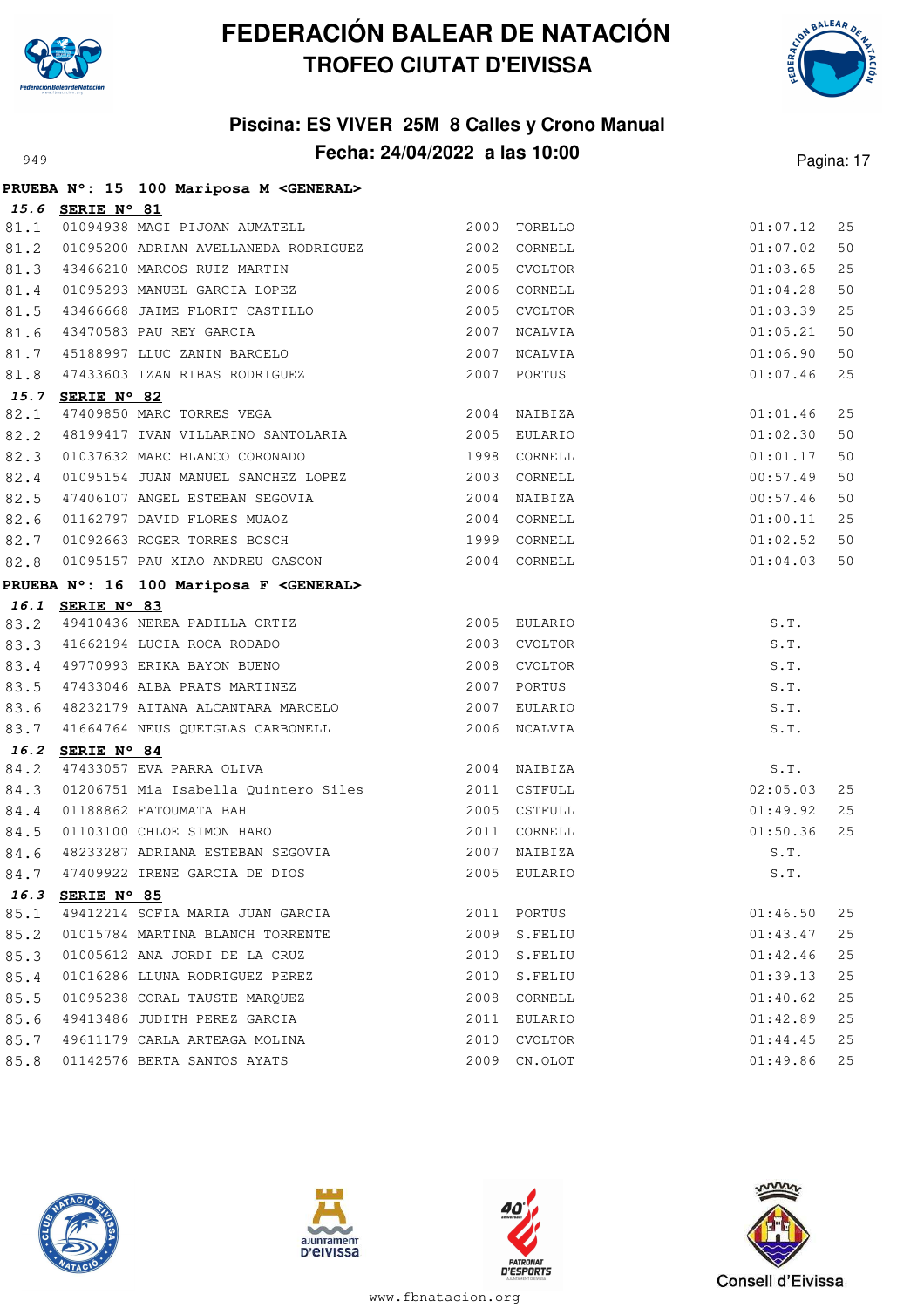



#### **Piscina: ES VIVER 25M 8 Calles y Crono Manual** Pagina: 18

|      |                  | PRUEBA N°: 16 100 Mariposa F <general></general>                                              |      |              |          |      |
|------|------------------|-----------------------------------------------------------------------------------------------|------|--------------|----------|------|
|      | 16.4 SERIE N° 86 |                                                                                               |      |              |          |      |
| 86.1 |                  | 01087241 GEMMA VENTULA JUANOLA 2010 CSTFULL                                                   |      |              | 01:37.67 | 25   |
| 86.2 |                  | 01139261 KARLETH VICTORIA GAMEZ URBANO 2011 S.FELIU                                           |      |              | 01:35.89 | 25   |
| 86.3 |                  |                                                                                               |      |              | 01:33.50 | 25   |
| 86.4 |                  |                                                                                               |      |              | 01:33.35 | 25   |
| 86.5 |                  | 01023975 AYLEN PORTILLO GUTIERREZ 2009 S.FELIU                                                |      |              | 01:33.41 | 25   |
| 86.6 |                  |                                                                                               |      |              | 01:35.64 | 25   |
| 86.7 |                  |                                                                                               |      |              | 01:36.82 | 25   |
| 86.8 |                  |                                                                                               |      |              | 01:37.86 | 25   |
| 16.5 | SERIE N° 87      |                                                                                               |      |              |          |      |
| 87.1 |                  | 01095311 MIRIAN GARCIA DE ALCARAZ CRESPO 2009 CORNELL                                         |      |              | 01:31.08 | 25   |
| 87.2 |                  | 01016367 BERTA RAMOS CAMPOS CAMPOS 2009 S.FELIU                                               |      |              | 01:29.36 | 25   |
| 87.3 |                  |                                                                                               |      |              | 01:28.86 | 25   |
| 87.4 |                  | 01089880 BERTA NICOLAU VEGAS                                                                  |      | 2009 CN.OLOT | 01:27.23 | 25   |
| 87.5 |                  | 01004675 MARIONA PERAL ANGLADA                                                                | 2008 | S.FELIU      | 01:27.88 | 25   |
| 87.6 |                  | 01086853 MIREIA GONZALEZ CARMONA                                                              |      | 2008 CORNELL | 01:29.35 | 25   |
| 87.7 |                  |                                                                                               |      | 2009 EULARIO | 01:30.26 | 25   |
| 87.8 |                  | 48231699 ALICIA RAMON IGLESIA<br>01087249 ANNA SIDERA CANO                                    |      | 2009 CN.OLOT | 01:31.70 | 25   |
|      | 16.6 SERIE N° 88 |                                                                                               |      |              |          |      |
| 88.1 |                  | 01179785 MAR BUSQUETS DOMANECH 2007 CN.OLOT                                                   |      |              | 01:26.25 | 25   |
| 88.2 |                  | 01015786 ARIADNA ROVIRA NOVA (2010) S.FELIU<br>47433423 YARA ROSELLO RODRIGUEZ (2006) NAIBIZA |      |              | 01:24.82 | 25   |
| 88.3 |                  |                                                                                               |      |              | 01:23.43 | 25   |
| 88.4 |                  | 01015003 MARTA ALEMANY LESMA                                                                  |      | 2010 S.FELIU | 01:23.09 | 50   |
| 88.5 |                  | 01067275 EMMA LOBATO RUIZ                                                                     | 2007 | CN.OLOT      | 01:23.14 | 25   |
| 88.6 |                  | 01016298 CLAUDIA PALMERO ALVAREZ                                                              |      | 2009 S.FELIU | 01:23.69 | 25   |
| 88.7 |                  | 01092423 JULIA CRIVILLES ORENSANZ 2004 CSTFULL                                                |      |              | 01:25.47 | 25   |
| 88.8 |                  | 01023973 MIREIA GONZALEZ VALERA                                                               |      | 2008 S.FELIU | 01:26.87 | 25   |
| 16.7 | SERIE N° 89      |                                                                                               |      |              |          |      |
| 89.1 |                  | 01177071 JULIA JIMANEZ MORILLO                                                                |      | 2008 S.FELIU | 01:21.58 | 25   |
| 89.2 |                  |                                                                                               |      |              | 01:20.59 | 25   |
| 89.3 |                  | 01095265 FLAVIA MORA CACERES<br>01016294 MARIA SUAER SALA 2009 S.FELIU                        |      |              | 01:19.63 | 25   |
| 89.4 |                  | 01016135 MARIA FIGUEROA GARCIA (2009 S.FELIU                                                  |      |              | 01:18.66 | 50   |
|      |                  | 89.5 01095208 SARA ALLENDE CASTILLA 69.5 2004 CORNELL 2004 CORNELL 01:18.79 25                |      |              |          |      |
| 89.6 |                  | 01087250 MARIANE AHUMADA FRANCAS                                                              |      | 2007 CN.OLOT | 01:19.97 | 25   |
| 89.7 |                  | 49411450 ANIA FERRER CARASA                                                                   |      | 2010 EULARIO | 01:20.81 | $25$ |
| 89.8 |                  | 01081427 NASRIA GIFREU MATILLA                                                                | 2008 | CN.OLOT      | 01:21.99 | 25   |
| 16.8 | SERIE N° 90      |                                                                                               |      |              |          |      |
| 90.1 |                  | 46394475 LAURA CASTAÑER NOGUERA                                                               | 2009 | CVOLTOR      | 01:16.64 | 25   |
| 90.2 |                  | 49410044 PATRICIA QUIROS TUR                                                                  | 2007 | NAIBIZA      | 01:16.12 | 25   |
| 90.3 |                  | 45370765 AINA FERNANDEZ BERTH                                                                 | 2008 | CVOLTOR      | 01:14.76 | $25$ |
| 90.4 |                  | 48231123 PAULA PEREZ MULAS                                                                    | 2007 | EULARIO      | 01:12.29 | $25$ |
| 90.5 |                  | 01177053 ARIADNA GUINA I GOMEZ                                                                | 1997 | CORNELL      | 01:12.33 | 25   |
| 90.6 |                  | 47431743 MARIA JUAN MARI                                                                      | 2005 | NAIBIZA      | 01:15.59 | 25   |
| 90.7 |                  | 49481006 LUCIA MOYA JIMENEZ                                                                   | 2007 | NCALVIA      | 01:16.21 | 25   |
| 90.8 |                  | 01095204 ARIADNA LOPEZ ALCALA                                                                 | 2004 | CORNELL      | 01:17.59 | 25   |







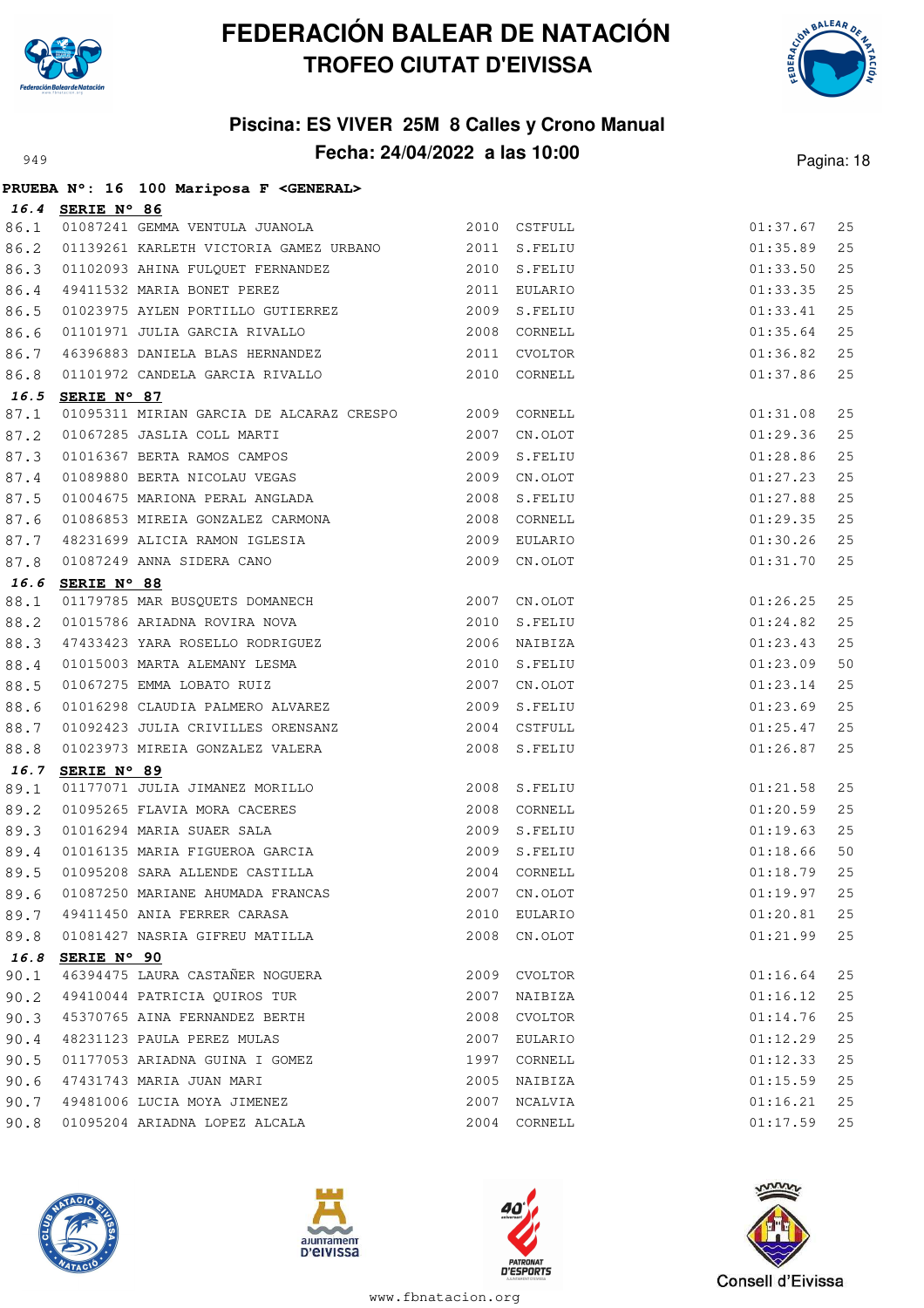



#### **Piscina: ES VIVER 25M 8 Calles y Crono Manual** Pagina: 19<br>**Fecha: 24/04/2022 a las 10:00** Pagina: 19

|      |                  | PRUEBA N°: 16 100 Mariposa F <general></general>                                                  |      |               |          |    |
|------|------------------|---------------------------------------------------------------------------------------------------|------|---------------|----------|----|
|      | 16.9 SERIE N° 91 |                                                                                                   |      |               |          |    |
| 91.1 |                  | 43477108 NATALIA MARTINEZ CACERES 2004 CVOLTOR                                                    |      |               | 01:10.61 | 50 |
| 91.2 |                  | 01093297 LUCIA DE LA FLOR GARCIA (2003 CORNELL                                                    |      |               | 01:09.72 | 50 |
| 91.3 |                  |                                                                                                   |      | 2005 CVOLTOR  | 01:06.83 | 25 |
| 91.4 |                  | 18223022 KIARA TORRICO RUIZ<br>54878548 CATALINA FOURCADE<br>48199999 : - -                       |      | 2003 EULARIO  | 01:04.77 | 25 |
| 91.5 |                  | 48198922 MARIA RIERA PRATS                                                                        |      | 2006 NAIBIZA  | 01:06.31 | 25 |
| 91.6 |                  | 46394473 NEREA CASTAÑER NOGUERA<br>48199024 MARTA BONET PEREZ                                     |      | 2003 CVOLTOR  | 01:07.50 | 25 |
| 91.7 |                  |                                                                                                   |      | 2008 EULARIO  | 01:08.98 | 25 |
|      |                  | 91.8 48199273 VIOLETA CUBERO SOLER                                                                |      | 2006 NAIBIZA  | 01:12.82 | 50 |
|      |                  | PRUEBA N°: 17 50 Espalda M <general></general>                                                    |      |               |          |    |
|      | 17.1 SERIE Nº 92 |                                                                                                   |      |               |          |    |
|      |                  | 92.3 49410450 ALEJANDRO MONTERO ESCANDELL 2010 NAIBIZA                                            |      |               | S.T.     |    |
|      |                  | 92.4 01384599 MOHAMED MESOUAB<br>92.4 01384599 MOHAMED MESOUAB<br>92.5 49416229 AUSTIN MARI LOUND |      | 2010 PORTUS   | S.T.     |    |
|      |                  |                                                                                                   |      | 2013 EULARIO  | S.T.     |    |
|      |                  | 92.6 54880202 JOEL GUASCH DELGADO                                                                 |      | 2013 NAIBIZA  | S.T.     |    |
|      | 17.2 SERIE Nº 93 |                                                                                                   |      |               |          |    |
| 93.2 |                  | 49414672 AITOR PASCUAL MORENO                                                                     |      | 2013 EULARIO  | S.T.     |    |
| 93.3 |                  | 49414277 IAGO LOSADA FERNANDEZ                                                                    |      | 2013 NAIBIZA  | S.T.     |    |
|      |                  | 93.4 54879496 MARC RIBAS ROSELLO                                                                  |      | 2012 NAIBIZA  | S.T.     |    |
|      |                  | 93.5 49416993 ENZO AYLLON GAZQUEZ                                                                 |      | 2012 NAIBIZA  | S.T.     |    |
| 93.6 |                  | 04340624 LORENSO LUISS MOROZOVS                                                                   |      | 2011 LLUCMA   | S.T.     |    |
|      | 17.3 SERIE Nº 94 |                                                                                                   |      |               |          |    |
| 94.1 |                  | 49414654 ALEJANDRO RIBAS SCHLÖTKE<br>$$\tt 2013$$ NAIBIZA                                         |      |               | S.T.     |    |
| 94.2 |                  | 46396780 JORGE REINA MATA                                                                         | 2010 | CVOLTOR       | 01:06.86 | 25 |
| 94.3 |                  | 20545722 MARTIN BLANCO PRESA                                                                      |      | 2012 PORTUS   | 01:04.30 | 25 |
| 94.4 |                  | 01194720 ALAN BRAVO GARCIA                                                                        |      | 2012 CORNELL  | 01:02.24 | 25 |
| 94.5 |                  | 01195242 TONY FERNANDEZ FERNANDEZ                                                                 |      | 2012 CORNELL  | 01:03.92 | 25 |
| 94.6 |                  | 01211292 JAN TRIADAS GARCIA                                                                       |      | 2011 CN.OLOT  | 01:06.69 | 25 |
| 94.7 |                  | 49410519 MARC BALBURE CARDONA                                                                     |      | 2011 NAIBIZA  | S.T.     |    |
|      |                  | 94.8 48232779 JAEL AYLLON GAZQUEZ                                                                 |      | 2010 NAIBIZA  | S.T.     |    |
|      | 17.4 SERIE Nº 95 |                                                                                                   |      |               |          |    |
| 95.1 |                  | 49413267 ZEUS MARTOS MOLINA                                                                       |      | 2012 NAIBIZA  | 01:01.34 | 25 |
|      |                  | 95.2 01177408 POL HERNANDEZ NOGUA 2011 CN.OLOT                                                    |      | $00:56.32$ 25 |          |    |
|      |                  | 95.3 01182507 AKRAM EL LAUCHI EL BAKKALI                                                          |      | 2012 S.FELIU  | 00:51.62 | 50 |
| 95.4 |                  | 48233661 NICOLAS ALBA ESCOBAR                                                                     |      | 2010 NAIBIZA  | 00:48.76 | 25 |
| 95.5 |                  | 20546732 ABRAHAM BARRON CARDONA                                                                   |      | 2012 PORTUS   | 00:49.52 | 25 |
| 95.6 |                  | 4348323 VIKTOR BATALLA SAWICKI                                                                    |      | 2010 CVOLTOR  | 00:51.44 | 25 |
| 95.7 |                  | 01081544 JOEL CASADO PLA                                                                          |      | 2010 CSTFULL  | 00:57.93 | 25 |
| 95.8 |                  | 01194945 ELIAS MORENO BARBERO                                                                     |      | 2012 CORNELL  | 01:02.07 | 25 |







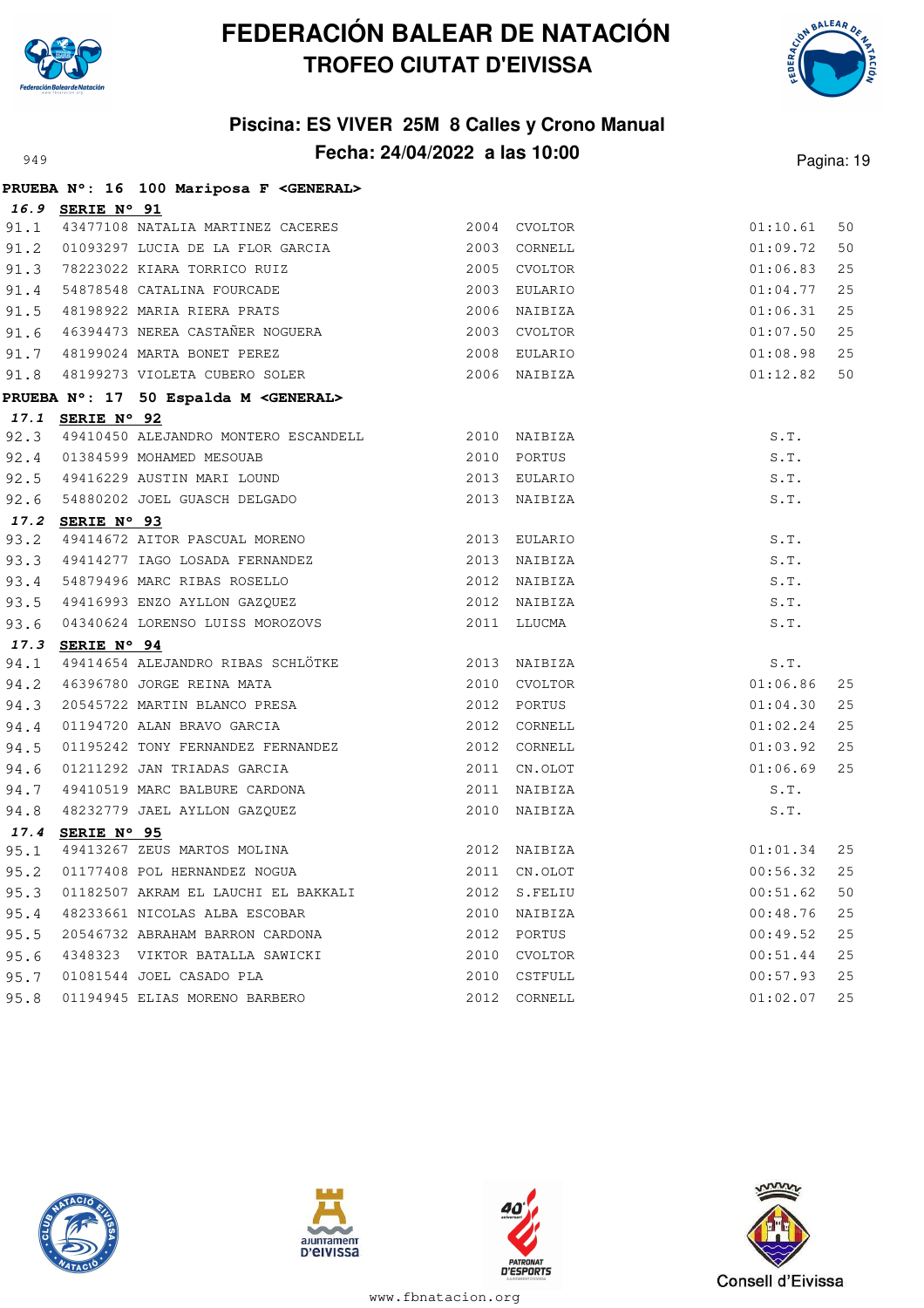



#### **Piscina: ES VIVER 25M 8 Calles y Crono Manual Fecha: 24/04/2022 a las 10:00** Pagina: 20

|      |                   | PRUEBA Nº: 17 50 Espalda M <general></general>                  |              |              |               |    |
|------|-------------------|-----------------------------------------------------------------|--------------|--------------|---------------|----|
|      | 17.5 SERIE N° 96  |                                                                 |              |              |               |    |
| 96.1 |                   | 01177884 ANIOL VIDAL ASENCIO                                    |              | 2011 CN.OLOT | 00:47.52      | 25 |
| 96.2 |                   | 54877873 MARC ROIG MORENO                                       |              | 2011 EULARIO | 00:46.30      | 25 |
| 96.3 |                   | 01201574 MAXIM VOROBYOV                                         |              | 2010 CORNELL | 00:46.05      | 25 |
| 96.4 |                   | 01095306 ADRIAN FERNANDEZ FAJARDO                               |              | 2010 CORNELL | 00:44.12      | 25 |
| 96.5 |                   | 49413232 ERIC SERRA ROMERO                                      |              | 2011 PORTUS  | 00:45.00      | 25 |
| 96.6 |                   | 49411831 MIQUEL LLORENS RIERA                                   |              | 2011 NAIBIZA | 00:46.09      | 25 |
| 96.7 |                   | 01081563 ORIOL VIAOLAS TORRES                                   |              | 2010 CN.OLOT | 00:47.16      | 25 |
| 96.8 |                   | 01177671 AMAT DANES COLOMER                                     |              | 2011 CN.OLOT | 00:48.70      | 25 |
|      | 17.6 SERIE Nº 97  |                                                                 |              |              |               |    |
| 97.1 |                   | 01195197 GUILLEM CARRERA GONZALEZ 2012 CN.OLOT                  |              |              | 00:43.86      | 25 |
| 97.2 |                   | 49480144 ALEJANDRO LOPEZ SERRA                                  |              | 2010 CVOLTOR | 00:42.92      | 25 |
| 97.3 |                   | 01087244 JOAN HERNANDO ORITGOSA                                 |              | 2010 CN.OLOT | 00:42.31      | 25 |
| 97.4 |                   | 48233261 AITOR MOLINA BERNAUS                                   |              | 2010 NAIBIZA | 00:39.41      | 25 |
|      |                   | 97.5 48233464 GERARD PRATS TUR                                  | 2010 PORTUS  |              | 00:41.31      | 25 |
| 97.6 |                   | 49771248 XAVIER COLOM CARRERES 2011 CVOLTOR                     |              |              | 00:42.87      | 25 |
| 97.7 |                   | 01177270 IAN ESPUAA PUIGVERT                                    |              | 2011 CN.OLOT | 00:44.86      | 50 |
| 97.8 |                   | 48232467 MATIAS ADDA FERRER                                     | 2010 EULARIO |              | 00:43.89      | 25 |
|      |                   | PRUEBA N°: 18 50 Espalda F <general></general>                  |              |              |               |    |
|      | 18.1 SERIE N° 98  |                                                                 |              |              |               |    |
|      |                   | 98.1 49417225 LUCIA ALVAREZ MARTIN 2015 NAIBIZA                 |              |              | S.T.          |    |
|      |                   | 98.2 49919006 MARTA SAMPOL PEREZ                                |              | 2013 CVOLTOR | S.T.          |    |
|      |                   | 98.3 49416594 VALERIA TUR DEMCHEUK                              | 2014 PORTUS  |              | 01:23.42      | 25 |
| 98.4 |                   | 01181848 JUDIT CANTELI ABAD                                     |              | 2012 CSTFULL | 01:06.07      | 25 |
| 98.5 |                   | 49415714 SOFIA RIQUELME PLANELLS<br>49416244 ELENA VAZ PARRILLA |              | 2014 NAIBIZA | 01:22.82      | 25 |
| 98.6 |                   |                                                                 |              | 2014 NAIBIZA | 01:32.85      | 25 |
| 98.7 |                   | 49416088 CLAUDIA RIBAS ROIG                                     |              | 2012 NAIBIZA | S.T.          |    |
| 98.8 |                   | 54879495 MARIA RIBAS ROSELLO                                    |              | 2012 NAIBIZA | S.T.          |    |
|      | 18.2 SERIE N° 99  |                                                                 |              |              |               |    |
| 99.1 |                   | 01205497 SOFIA CARRERA MEDIAVILLA 2012 CORNELL                  |              |              | 01:02.47      | 25 |
|      |                   | 99.2 49416370 ADRIANA TORRES DEL PINO                           |              | 2012 NAIBIZA | 00:58.18      | 25 |
|      |                   |                                                                 |              |              | 00:57.56      | 25 |
|      |                   |                                                                 |              |              | $00:55.84$ 25 |    |
|      |                   | 99.5 49776594 ALEXIA BLAS HERNANDEZ                             |              | 2013 CVOLTOR | 00:55.95      | 25 |
|      |                   | 99.6 49416591 MARÍA HERNÁNDEZ MARÍN                             |              | 2013 PORTUS  | 00:57.59      | 25 |
|      |                   | 99.7 49413640 ABRIL CURBELO CASADO                              |              | 2012 NAIBIZA | 00:58.37      | 25 |
|      |                   | 99.8 49413708 LUZ ELIAS ARANDIA                                 |              | 2013 EULARIO | 01:04.32      | 25 |
|      | 18.3 SERIE N° 100 |                                                                 |              |              |               |    |
|      |                   | 100.1 49922386 JULIA ACEITON BUELE                              |              | 2013 CVOLTOR | 00:53.83      | 25 |
|      |                   | 100.2 03163070 DOA RESHATOVA RASHIDOVA                          |              | 2013 CVOLTOR | 00:53.53      | 25 |
|      |                   | 100.3 49413413 MARIA PRATS TUR                                  |              | 2013 PORTUS  | 00:50.15      | 25 |
|      |                   | 100.4 01177373 CLAUDIA AYZA DE LA CRUZ                          |              | 2012 CORNELL | 00:48.03      | 25 |
|      |                   | 100.5 20545681 MARIA TORRES PLANELLS                            |              | 2012 EULARIO | 00:48.39      | 25 |
|      |                   | 100.6 02981385 WALAE MEFTAH EL MODEN                            |              | 2012 PORTUS  | 00:52.01      | 25 |
|      |                   | 100.7 49413119 IARA CANALEJO SELAS                              |              | 2012 PORTUS  | 00:53.56      | 25 |
|      |                   | 100.8 01196284 ARLET LOPEZ LARA                                 |              | 2012 CORNELL | 00:55.45      | 25 |







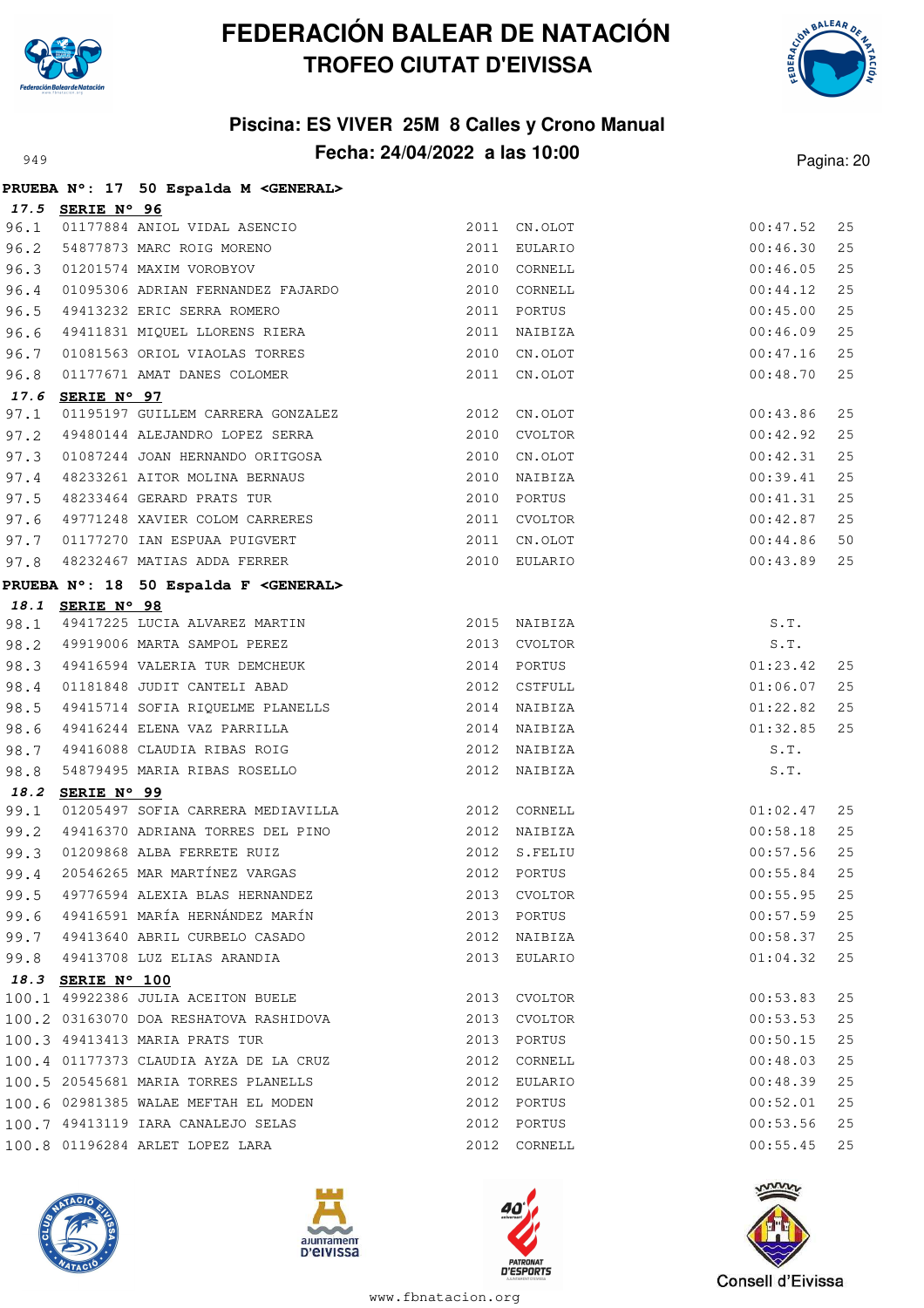



#### **Piscina: ES VIVER 25M 8 Calles y Crono Manual** Pagina: 21/04/2022 **a las 10:00** Pagina: 21

|                   | PRUEBA Nº: 19 100 Espalda M <general></general>                             |      |              |          |    |
|-------------------|-----------------------------------------------------------------------------|------|--------------|----------|----|
| 19.1 SERIE N° 101 |                                                                             |      |              |          |    |
|                   | 101.1 41664334 MARC TOMAS MORCILLO<br>101.2 01205063 VICTOR URIGAEN LEON    |      | 2006 CVOLTOR | S.T.     |    |
|                   |                                                                             |      | 2009 CORNELL | 01:51.91 | 25 |
|                   | 101.3 01205496 LEONEL CARRERA MEDIAVILLA 2009 CORNELL                       |      |              | 01:38.19 | 25 |
|                   | 101.4 01094471 NIL SIMAN HARO                                               | 2009 | CORNELL      | 01:36.22 | 25 |
|                   | 101.5 48199638 ARNAU VALLVE PALERM                                          |      | 2009 NAIBIZA | 01:36.57 | 25 |
|                   | 101.6 48230103 NESTOR GALVEZ RODRIGUEZ 2009                                 |      | NAIBIZA      | 01:41.76 | 25 |
|                   | 101.7 01087313 DIEGO JIMENEZ GARCIA                                         |      | 2009 CORNELL | 01:53.13 | 25 |
| 19.2 SERIE N° 102 |                                                                             |      |              |          |    |
|                   |                                                                             |      |              | 01:35.88 | 25 |
|                   | 102.2 20545313 GABRIEL TORRES DE SOUSA                                      |      | 2009 EULARIO | 01:34.72 | 25 |
|                   | 102.3 49416424 ASIER ROIG SOLER<br>2009 EULARIO                             |      |              | 01:32.56 | 25 |
|                   | 102.4 01095248 POL-MICHEL GUERRERO BLAZQUEZ 2009 CORNELL                    |      |              | 01:31.34 | 25 |
|                   | 2009 CN.OLOT<br>102.5 01087242 ORIOL MARTIN GAYOLA                          |      |              | 01:32.41 | 25 |
|                   | 102.6 01087240 ANGEL DAVID CHUGDEN ORRILLO 2009 CSTFULL                     |      |              | 01:33.00 | 25 |
|                   | 102.7 01087219 MAHAMADOU DAMBELLEH JARRA 2005 CSTFULL                       |      |              | 01:35.64 | 25 |
| 19.3 SERIE N° 103 |                                                                             |      |              |          |    |
|                   | 103.1 48199918 SIMON HORMIGO ROSELLO                                        | 2008 | NAIBIZA      | 01:30.03 | 25 |
|                   | 103.2 45189527 GUIEM MAS HERNANDEZ<br>103.3 01194990 AITOR CASTRO OYA       | 2008 | CVOLTOR      | 01:27.60 | 25 |
|                   |                                                                             |      | 2008 CORNELL | 01:26.25 | 25 |
|                   | 103.4 01090439 ALAN SEGURA CAMPOS                                           |      | 2006 CORNELL | 01:23.85 | 25 |
|                   | 103.5 48199482 JOAN PRATS TUR                                               |      | 2008 PORTUS  | 01:24.43 | 25 |
|                   | 103.6 48230105 ALBERT ROMERO DOMINGUEZ                                      |      | 2009 NAIBIZA | 01:26.29 | 25 |
|                   | 103.7 01093292 HUGO SEGURA CAMPOS                                           |      | 2009 CORNELL | 01:28.71 | 25 |
|                   | 103.8 49613168 MANUEL FLORIT CASTILLO                                       |      | 2009 CVOLTOR | 01:30.79 | 25 |
| 19.4 SERIE N° 104 |                                                                             |      |              |          |    |
|                   | 104.1 01102215 POL ORTIGOSA GORDILLO                                        | 2009 | CORNELL      | 01:22.18 | 25 |
|                   | 104.2 01095267 ERIC ALQUEZAR ROMERO                                         |      | 2009 CORNELL | 01:20.77 | 25 |
|                   | 104.3 49411944 AARON GOMEZ VALDIVIA                                         |      | 2008 EULARIO | 01:19.22 | 25 |
|                   | 104.4 45188997 LLUC ZANIN BARCELO                                           | 2007 | NCALVIA      | 01:17.05 | 25 |
|                   | 104.5 01017553 HUGO BLAZQUEZ VICENTE                                        | 2009 | S.FELIU      | 01:17.44 | 25 |
|                   | 104.6 01087237 ARNAU CARRERA GONZALEZ<br>104.7 01095293 MANUEL GARCIA LOPEZ |      | 2009 CN.OLOT | 01:19.71 | 25 |
|                   |                                                                             |      | 2006 CORNELL | 01:21.28 | 25 |
|                   | 104.8 45692114 NAOKI MONTORO ORIDE                                          |      | 2009 NCALVIA | 01:22.78 | 25 |
| 19.5 SERIE N° 105 |                                                                             |      |              |          |    |
|                   | 105.1 48199742 MARCOS GARCIA IZQUIERDO                                      | 2006 | NAIBIZA      | 01:15.87 | 25 |
|                   | 105.2 47433818 VICTOR ADDA FERRER                                           | 2008 | EULARIO      | 01:15.52 | 25 |
|                   | 105.3 01083655 ERIC VENTULA JUANOLA                                         | 2007 | CSTFULL      | 01:14.45 | 25 |
|                   | 105.4 01135765 JOEL RUSTULLET PUJOL                                         | 2005 | CSTFULL      | 01:14.26 | 25 |
|                   | 105.5 01016292 IAGO MARSO LAMONJA                                           | 2008 | S.FELIU      | 01:14.36 | 25 |
|                   | 105.6 01162812 ALEX AYZA DE LA CRUZ                                         | 2007 | CORNELL      | 01:14.45 | 25 |
|                   | 105.7 48199604 PABLO TORRES JIMENEZ                                         | 2008 | NAIBIZA      | 01:15.56 | 25 |
|                   | 105.8 01095205 MARTA LOPEZ ALCALA                                           | 2007 | CORNELL      | 01:16.25 | 25 |







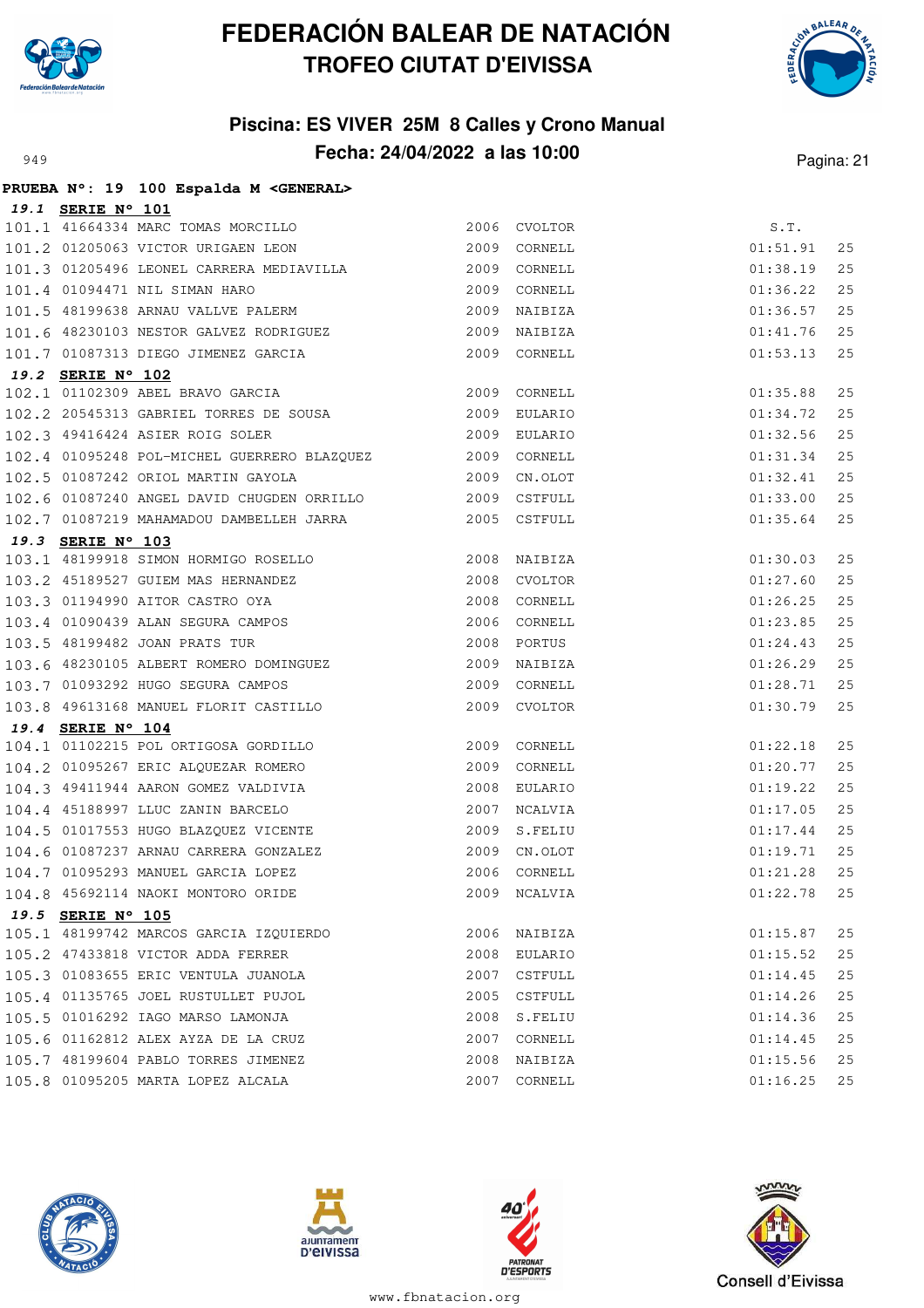



#### **Piscina: ES VIVER 25M 8 Calles y Crono Manual Fecha: 24/04/2022 a las 10:00** Pagina: 22

|                   | PRUEBA Nº: 19 100 Espalda M <general></general>                                 |               |          |    |
|-------------------|---------------------------------------------------------------------------------|---------------|----------|----|
| 19.6 SERIE Nº 106 |                                                                                 |               |          |    |
|                   | 106.1 43461584 PAU SOCIAS ROIG<br>106.2 45613692 JOAN BORDOY TASCON             | 2006 CVOLTOR  | 01:13.12 | 25 |
|                   |                                                                                 | 2007 NCALVIA  | 01:15.50 | 50 |
|                   | 106.3 45187628 XAVIER PUIG BLANCO                                               | 2007 NCALVIA  | 01:12.03 | 25 |
|                   | 106.4 48231044 RICARDO FERRER AGUILAR                                           | 2008 EULARIO  | 01:11.72 | 25 |
|                   |                                                                                 |               | 01:11.83 | 25 |
|                   | 106.6 47431915 MATEO TORRES JIMENEZ                                             | 2007 NAIBIZA  | 01:12.40 | 25 |
|                   |                                                                                 | 2008 S.FELIU  | 01:12.75 | 25 |
|                   | 106.7 01015004 MAX ALEMANY LESMA<br>106.8 01194823 MIQUEL BOIRA DIAZ            | 2007 S.FELIU  | 01:13.90 | 25 |
| 19.7 SERIE N° 107 |                                                                                 |               |          |    |
|                   | 107.1 01037634 GUILLEM ESCOFET MICOLAU 1995 CORNELL                             |               | 01:10.72 | 25 |
|                   | 107.2 01095157 PAU XIAO ANDREU GASCON                                           | 2004 CORNELL  | 01:08.73 | 25 |
|                   | 107.3 01162808 OSCAR BLANCO CORONADO<br>107.4 47433490 ALVARO BENITEZ RODRIGUEZ | 2006 CORNELL  | 01:10.74 | 50 |
|                   |                                                                                 | 2004 EULARIO  | 01:06.59 | 25 |
|                   |                                                                                 |               | 01:06.62 | 25 |
|                   | 107.6 43466210 MARCOS RUIZ MARTIN                                               | 2005 CVOLTOR  | 01:11.32 | 50 |
|                   |                                                                                 | 2008 CVOLTOR  | 01:09.62 | 25 |
|                   | 107.7 78223023 NOAH TORRICO RUIZ<br>107.8 43466668 JAIME FLORIT CASTILLO        | 2005 CVOLTOR  | 01:14.48 | 50 |
| 19.8 SERIE N° 108 |                                                                                 |               |          |    |
|                   | 108.1 01162757 MARTI COMAS TARRES                                               | 2001 TORELLO  | 01:08.23 | 50 |
|                   | 108.2 01094938 MAGI PIJOAN AUMATELL                                             | 2000 TORELLO  | 01:04.22 | 50 |
|                   | 108.3 43467664 HUGO MORENO BONET                                                | 2007 NAIBIZA  | 01:03.99 | 50 |
|                   | 108.4 01095154 JUAN MANUEL SANCHEZ LOPEZ 2003 CORNELL                           |               | 01:02.59 | 50 |
|                   | 108.5 01162797 DAVID FLORES MUAOZ                                               | 2004 CORNELL  | 01:03.52 | 50 |
|                   | 108.6 01095428 MARC ZARAGOZA CARBALLIDO                                         | 2000 CORNELL  | 01:01.64 | 25 |
|                   | 108.7 47409903 DAVID MEDINA CARDENAS<br>108.8 01094225 CUIIIEM COLL CARDENAS    | 2004 NAIBIZA  | 01:05.40 | 25 |
|                   | 108.8 01094225 GUILLEM COLL GARCIA                                              | 2006 CORNELL  | 01:06.34 | 25 |
|                   | PRUEBA N°: 20 100 Espalda F <general></general>                                 |               |          |    |
| 20.1 SERIE N° 109 |                                                                                 |               |          |    |
|                   | 109.2 49410044 PATRICIA QUIROS TURAN MARIS 2007 NAIBIZA                         |               | S.T.     |    |
|                   | 109.3 49605845 PAULA SILLERO FERNANDEZ                                          | 2010 CVOLTOR  | S.T.     |    |
|                   | 109.4 45695594 ARIADNA LEGEY SOLER 2009 NCALVIA                                 |               | S.T.     |    |
|                   | 109.5 48230531 JIMENA GARCIA DE DIOS 2008 EULARIO                               | $S \cdot T$ . |          |    |
|                   | 109.6 46394473 NEREA CASTAÑER NOGUERA                                           | 2003 CVOLTOR  | S.T.     |    |
|                   | 109.7 43474335 MARTA NADAL CANET                                                | 2006 NCALVIA  | S.T.     |    |
| 20.2 SERIE N° 110 |                                                                                 |               |          |    |
|                   | 110.1 49770993 ERIKA BAYON BUENO                                                | 2008 CVOLTOR  | S.T.     |    |
|                   | 110.2 45370765 AINA FERNANDEZ BERTH                                             | 2008 CVOLTOR  | S.T.     |    |
|                   | 110.3 47433047 ALBA PARRA OLIVA                                                 | 2004 NAIBIZA  | S.T.     |    |
|                   | 110.4 01103103 SOFIA FERNANDEZ REDONDO                                          | 2011 CORNELL  | S.T.     |    |
|                   | 110.5 49920386 JULIA ARROM VILLALONGA                                           | 2009 CVOLTOR  | S.T.     |    |
|                   | 110.6 47433423 YARA ROSELLO RODRIGUEZ                                           | 2006 NAIBIZA  | S.T.     |    |
|                   | 110.7 43477809 ADRIANA GATTI TASCON                                             | 2007 NCALVIA  | S.T.     |    |







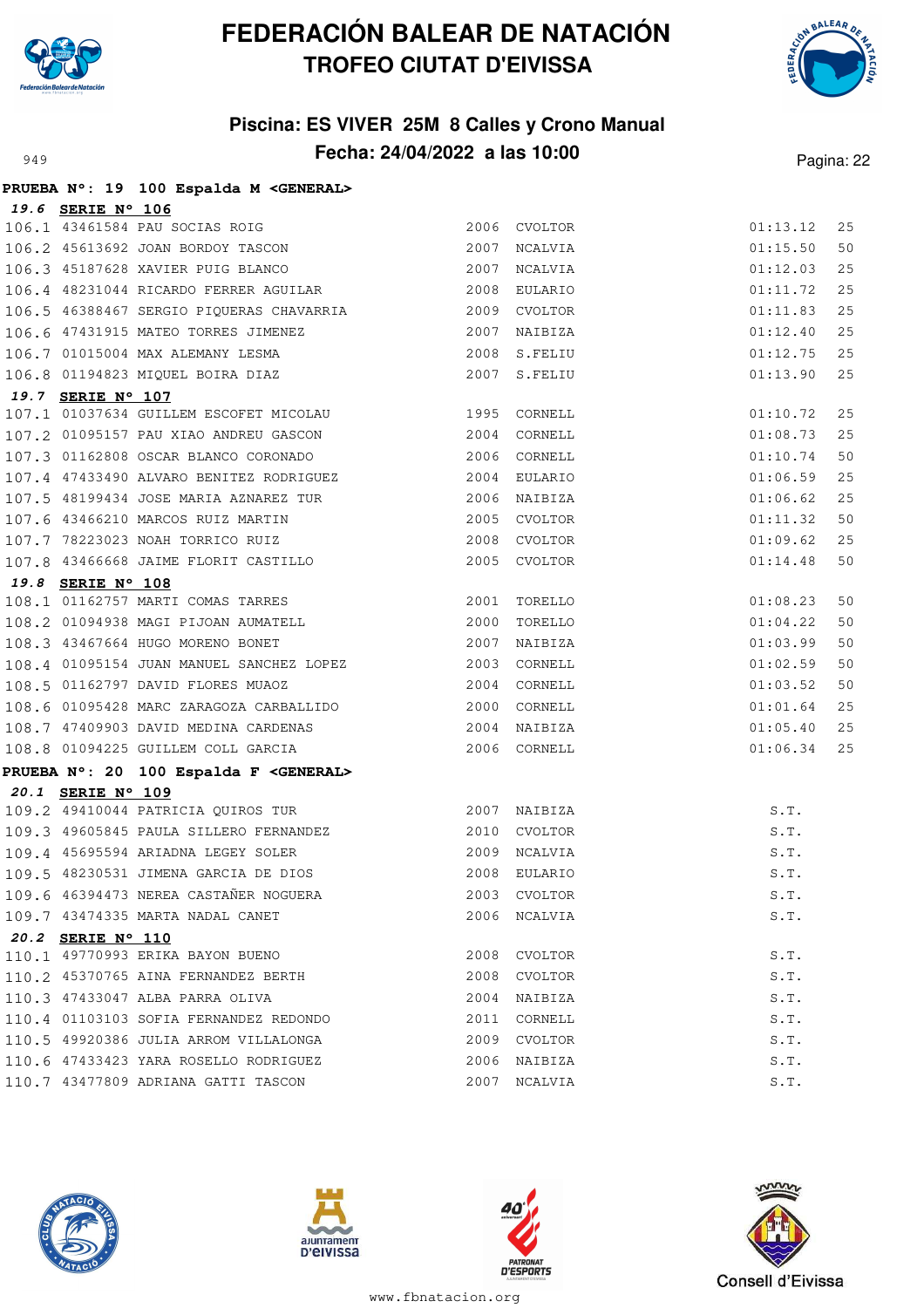



#### **Piscina: ES VIVER 25M 8 Calles y Crono Manual** Pagina: 24/04/2022 **a las 10:00** Pagina: 23

|                   | PRUEBA Nº: 20 100 Espalda F <general></general>                                                          |      |              |          |    |
|-------------------|----------------------------------------------------------------------------------------------------------|------|--------------|----------|----|
| 20.3 SERIE Nº 111 |                                                                                                          |      |              |          |    |
|                   | 111.1 49412273 TANIA BUFI RIERA                                                                          |      | 2008 EULARIO | S.T.     |    |
|                   | 111.2 01086854 MARIA GONZALEZ CARMONA                                                                    |      | 2011 CORNELL | 01:50.25 | 25 |
|                   | 111.3 48199923 MAR TUR FERRER                                                                            |      | 2009 EULARIO | 01:46.68 | 25 |
|                   | 111.4 49411571 CARLOTA TYSON MARTINEZ                                                                    |      | 2010 PORTUS  | 01:42.19 | 25 |
|                   | 111.5 49410356 ONA TUR FERRER                                                                            |      | 2010 EULARIO | 01:43.09 | 25 |
|                   | 111.6 01100260 MARTINA BOU ARROYO                                                                        |      | 2009 S.FELIU | 01:46.77 | 25 |
|                   | 111.7 49413187 SIRA BOFILL VIZOSO                                                                        |      | 2011 NAIBIZA | 01:59.87 | 25 |
|                   | 111.8 41664764 NEUS QUETGLAS CARBONELL                                                                   |      | 2006 NCALVIA | S.T.     |    |
| 20.4 SERIE Nº 112 |                                                                                                          |      |              |          |    |
|                   | 112.1 01188673 AMINATA BAH                                                                               |      | 2002 CSTFULL | 01:41.81 | 25 |
|                   | 112.2 49410573 MIRIAM RIERA ROSELLO                                                                      |      | 2010 NAIBIZA | 01:41.34 | 25 |
|                   | 112.3 01102312 LAIA ORTEGA GARRIGA                                                                       |      | 2011 CORNELL | 01:40.52 | 25 |
|                   | 112.4 49419563 MALENA BEDIANG SANAM SOUZA 2010 NAIBIZA                                                   |      |              | 01:39.88 | 25 |
|                   | 112.5 01095232 ELIA SANCHEZ NUAEZ 2007 CORNELL                                                           |      |              | 01:40.05 | 25 |
|                   | 112.6 48233375 MARTINA JIMENEZ CASTILLO<br>112.7 49412274 ELSA BUFI RIERA<br>110.0 01107570 SIMPIE MERRA |      | 2009 EULARIO | 01:40.74 | 25 |
|                   |                                                                                                          |      | 2010 EULARIO | 01:41.67 | 25 |
|                   | 112.8 01187570 CLAUDIA VELASCO BADOSA                                                                    |      | 2011 CN.OLOT | 01:41.96 | 25 |
| 20.5 SERIE Nº 113 |                                                                                                          |      |              |          |    |
|                   | 113.1 01070965 ANNA MORENO BEATOBE                                                                       |      | 2006 CSTFULL | 01:37.90 | 25 |
|                   |                                                                                                          |      | 2007 CN.OLOT | 01:36.34 | 25 |
|                   | 113.2 01176888 georgina MORENO CARLES<br>113.3 01095243 ZAIRA DURAN DANOZ                                |      | 2008 CORNELL | 01:36.00 | 25 |
|                   | 113.4 49411532 MARIA BONET PEREZ                                                                         |      | 2011 EULARIO | 01:35.50 | 25 |
|                   | 113.5 01101972 CANDELA GARCIA RIVALLO                                                                    |      | 2010 CORNELL | 01:35.67 | 25 |
|                   | 113.6 48233492 NOEMI CARDONA CASTILLO                                                                    |      | 2010 EULARIO | 01:36.16 | 25 |
|                   | 113.7 01095295 JASLIA MORENO GUTIERREZ                                                                   |      | 2007 CORNELL | 01:36.56 | 25 |
|                   | 113.8 01103100 CHLOE SIMON HARO                                                                          |      | 2011 CORNELL | 01:37.98 | 25 |
| 20.6 SERIE Nº 114 |                                                                                                          |      |              |          |    |
|                   | 114.1 01016367 BERTA RAMOS CAMPOS                                                                        |      | 2009 S.FELIU | 01:34.84 | 25 |
|                   | 114.2 54877872 LAIA ROIG MORENO                                                                          |      | 2011 EULARIO | 01:34.34 | 25 |
|                   | 114.3 49413486 JUDITH PEREZ GARCIA                                                                       |      | 2011 EULARIO | 01:33.50 | 25 |
|                   | 114.4 49480154 PILAR BARRIENTOS DURAN                                                                    |      | 2010 CVOLTOR | 01:32.92 | 25 |
|                   | 114.5 01016125 NOA PEREDA AMILLS                                                                         |      | 2009 S.FELIU | 01:32.98 | 25 |
|                   | 114.6 48233975 PAULA ARTEAGA CABALLERO                                                                   |      | 2010 NAIBIZA | 01:34.14 | 25 |
|                   | 114.7 01177376 DIANA MARIA CHELARIU                                                                      |      | 2008 CORNELL | 01:34.62 | 25 |
|                   | 114.8 49411434 TANIT ALVAREZ ARGENTO                                                                     |      | 2011 EULARIO | 01:35.01 | 25 |
| 20.7 SERIE N° 115 |                                                                                                          |      |              |          |    |
|                   | 115.1 01101975 AINARA HERNANDEZ MOTA                                                                     | 2008 | CORNELL      | 01:32.13 | 25 |
|                   | 115.2 01081427 NASRIA GIFREU MATILLA                                                                     | 2008 | CN.OLOT      | 01:31.64 | 25 |
|                   | 115.3 45613777 NEUS GREGORIO RIERA                                                                       | 2009 | CVOLTOR      | 01:31.61 | 25 |
|                   | 115.4 01087239 BERTA COLOMER ROURA                                                                       | 2008 | CN.OLOT      | 01:30.55 | 25 |
|                   | 115.5 01016130 RITA MARCOS RIVERO                                                                        | 2011 | S.FELIU      | 01:31.06 | 25 |
|                   | 115.6 01139261 KARLETH VICTORIA GAMEZ URBANO                                                             |      | 2011 S.FELIU | 01:31.61 | 25 |
|                   | 115.7 01171646 NAWAR EL LAUCHI EL BAKKALI                                                                | 2010 | S.FELIU      | 01:31.94 | 25 |
|                   | 115.8 01195190 Queralt Jorquera Serra                                                                    | 2010 | CN.OLOT      | 01:32.53 | 25 |







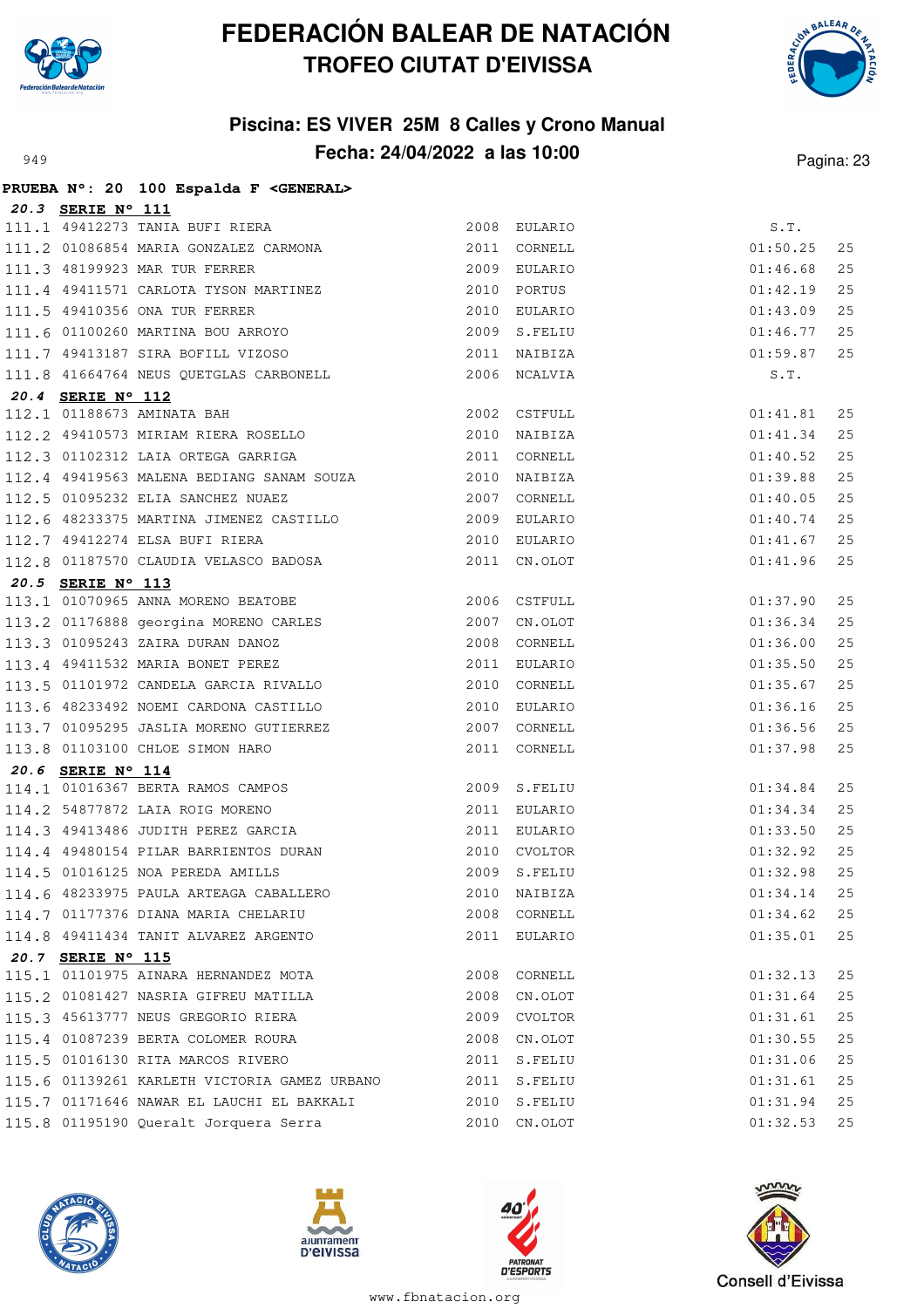



#### **Piscina: ES VIVER 25M 8 Calles y Crono Manual** Pagina: 24/04/2022 **a las 10:00** Pagina: 24

|                    | PRUEBA N°: 20 100 Espalda F <general></general>          |      |               |          |    |
|--------------------|----------------------------------------------------------|------|---------------|----------|----|
| 20.8 SERIE Nº 116  |                                                          |      |               |          |    |
|                    | 116.1 01016298 CLAUDIA PALMERO ALVAREZ                   |      | 2009 S.FELIU  | 01:30.02 | 25 |
|                    | 116.2 48231700 VICTORIA RAMON IGLESIA 2009 EULARIO       |      |               | 01:29.83 | 25 |
|                    | 116.3 01005612 ANA JORDI DE LA CRUZ                      |      | 2010 S.FELIU  | 01:29.26 | 25 |
|                    | 116.4 49413375 AROA WONG PADILLA                         |      | 2011 EULARIO  | 01:28.45 | 25 |
|                    | 116.5 46396883 DANIELA BLAS HERNANDEZ                    | 2011 | CVOLTOR       | 01:28.90 | 25 |
|                    | 116.6 01016135 MARIA FIGUEROA GARCIA                     |      | 2009 S.FELIU  | 01:29.63 | 25 |
|                    | 116.7 49922387 CARLA ACEITON BUELE                       |      | 2010 CVOLTOR  | 01:29.96 | 25 |
|                    | 116.8 01194818 BERTA NEVES MARTIN                        |      | 2007 S.FELIU  | 01:30.15 | 25 |
| 20.9 SERIE N° 117  |                                                          |      |               |          |    |
|                    | 117.1 01095304 MARTA LUQUE PATRICIO                      |      | 2009 CORNELL  | 01:26.01 | 25 |
|                    | 117.2 01095290 IRIA LEDESMA TAULATS 2007 CORNELL         |      |               | 01:24.02 | 25 |
|                    | 117.3 01092423 JULIA CRIVILLES ORENSANZ                  |      | 2004 CSTFULL  | 01:22.27 | 25 |
|                    | 117.4 01101971 JULIA GARCIA RIVALLO                      |      | 2008 CORNELL  | 01:21.54 | 25 |
|                    | 117.5 01004675 MARIONA PERAL ANGLADA                     | 2008 | S.FELIU       | 01:22.08 | 25 |
|                    | 117.6 48231699 ALICIA RAMON IGLESIA                      |      | 2009 EULARIO  | 01:22.62 | 25 |
|                    | 117.7 01177061 CLARA MORERA PUJOLAR 2011 CN.OLOT         |      |               | 01:25.10 | 25 |
|                    | 117.8 47433422 ENOLA ROSELLO RODRIGUEZ 6002 NAIBIZA      |      |               | 01:27.72 | 25 |
| 20.10 SERIE N° 118 |                                                          |      |               |          |    |
|                    | 118.1 01089880 BERTA NICOLAU VEGAS                       |      | 2009 CN.OLOT  | 01:22.94 | 50 |
|                    | 118.2 01089871 NASRIA PONS ESQUENA                       |      | 2010 CN.OLOT  | 01:20.32 | 25 |
|                    | 118.3 01080987 ANNA VEGAS COROMINAS<br>2008 CN.OLOT      |      |               | 01:21.52 | 50 |
|                    | 118.4 01086853 MIREIA GONZALEZ CARMONA 2008 CORNELL      |      |               | 01:18.43 | 25 |
|                    | 118.5 43474950 NOA MARTINEZ COUSELO                      |      | 2006 CVOLTOR  | 01:18.62 | 25 |
|                    | 118.6 01099964 RITA SADURNI FABREGAS                     |      | 2008 S.FELIU  | 01:19.58 | 25 |
|                    | 118.7 01179785 MAR BUSQUETS DOMANECH                     |      | 2007 CN.OLOT  | 01:20.35 | 25 |
|                    | 118.8 01015786 ARIADNA ROVIRA NOVA                       |      | 2010 S.FELIU  | 01:20.87 | 25 |
| 20.11 SERIE N° 119 |                                                          |      |               |          |    |
|                    | 119.1 01142576 BERTA SANTOS AYATS                        |      | 2009 CN.OLOT  | 01:20.37 | 50 |
|                    | 119.2 01087249 ANNA SIDERA CANO                          |      | 2009 CN.OLOT  | 01:17.46 | 25 |
|                    | 119.3 47433057 EVA PARRA OLIVA                           |      | 2004 NAIBIZA  | 01:15.30 | 25 |
|                    | 119.4 01206237 ALEXANDRA BARRAGAN SEBASTIAN 2006 S.FELIU |      |               | 01:13.86 | 25 |
|                    | 119.5 01095208 SARA ALLENDE CASTILLA 2004 CORNELL        |      | $01:16.57$ 50 |          |    |
|                    | 119.6 47433046 ALBA PRATS MARTINEZ                       |      | 2007 PORTUS   | 01:16.09 | 25 |
|                    | 119.7 01095322 JUDIT LUNA ROJAS                          |      | 2007 CORNELL  | 01:17.52 | 25 |
|                    | 119.8 01016294 MARIA SUAER SALA                          |      | 2009 S.FELIU  | 01:18.33 | 25 |
| 20.12 SERIE N° 120 |                                                          |      |               |          |    |
|                    | 120.1 49410260 CLAUDIA BASILIO FERNANDEZ                 |      | 2005 EULARIO  | 01:13.10 | 25 |
|                    | 120.2 01087250 MARIANE AHUMADA FRANCAS                   |      | 2007 CN.OLOT  | 01:12.77 | 25 |
|                    | 120.3 48199024 MARTA BONET PEREZ                         |      | 2008 EULARIO  | 01:12.22 | 25 |
|                    | 120.4 48233287 ADRIANA ESTEBAN SEGOVIA                   | 2007 | NAIBIZA       | 01:11.98 | 25 |
|                    | 120.5 01037631 ALBA CERRILLO MARTINEZ                    |      | 1996 CORNELL  | 01:14.34 | 50 |
|                    | 120.6 01067275 EMMA LOBATO RUIZ                          |      | 2007 CN.OLOT  | 01:12.52 | 25 |
|                    | 120.7 49481006 LUCIA MOYA JIMENEZ                        | 2007 | NCALVIA       | 01:12.92 | 25 |
|                    | 120.8 47409922 IRENE GARCIA DE DIOS                      |      | 2005 EULARIO  | 01:13.68 | 25 |







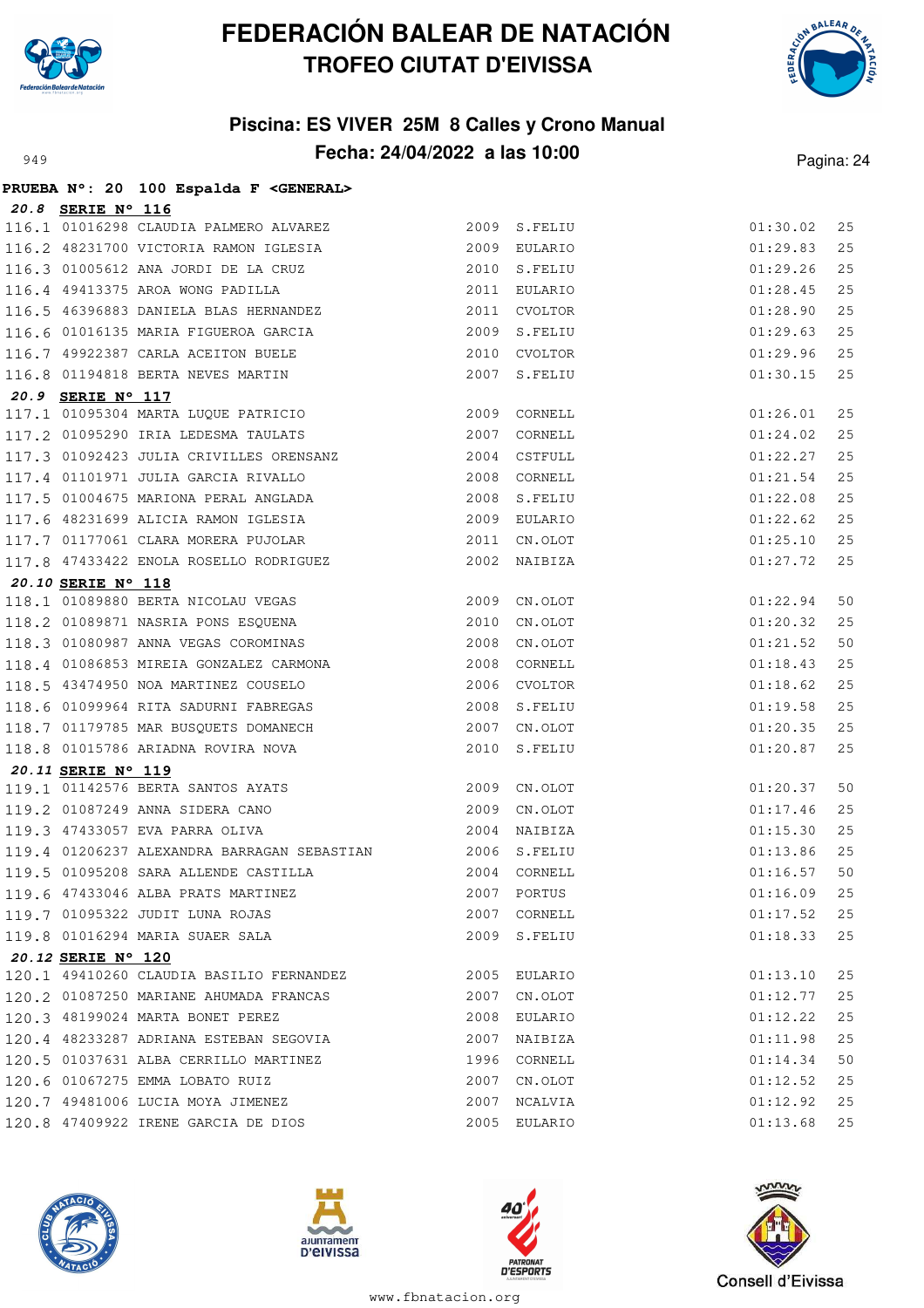

**20.13 SERIE Nº 121**

**21.1 SERIE Nº 122**

**PRUEBA Nº: 20 100 Espalda F <GENERAL>**

### **FEDERACIÓN BALEAR DE NATACIÓN TROFEO CIUTAT D'EIVISSA**



#### **Piscina: ES VIVER 25M 8 Calles y Crono Manual Fecha: 24/04/2022 a las 10:00** Pagina: 25

#### 121.1 01095204 ARIADNA LOPEZ ALCALA 2004 CORNELL 01:10.96 25 121.2 48198922 MARIA RIERA PRATS 2006 NAIBIZA 01:10.53 25 121.3 01093297 LUCIA DE LA FLOR GARCIA 2003 CORNELL 01:07.11 25 121.4 01175486 TERESA HERNANDEZ MARI 2006 SABADEL 01:06.40 50 121.5 54878548 CATALINA FOURCADE 2003 EULARIO 01:06.65 25 121.6 48199273 VIOLETA CUBERO SOLER 2006 NAIBIZA 01:07.35 25 121.7 48231123 PAULA PEREZ MULAS 2007 EULARIO 01:10.70 25 121.8 46394475 LAURA CASTAÑER NOGUERA 2009 CVOLTOR 01:11.74 25 **PRUEBA Nº: 21 4x50 Estilos M <GENERAL>** 122.2 00877 CVOLTOR GENERAL CVOLTOR S.T. 122.3 00499 NAIBIZA GENERAL SEREGAL NAIBIZA NAIBIZA S.T. 122.4 00456 CORNELLA CORNELL 02:39.24 50 122.5 00075 OLOT CN.OLOT 02:57.21 25 122.6 01345 PORTUS GENERAL PORTUS S.T. 122.7 00259 CASTELLFOLLIT CSTFULL S.T. **PRUEBA Nº: 22 4x50 Estilos F <GENERAL>**

| 22.1        | SERIE N° 123      |                                                  |                |          |    |
|-------------|-------------------|--------------------------------------------------|----------------|----------|----|
| 123.2 00895 |                   | EULARIO GENERAL                                  | EULARIO        | S.T.     |    |
| 123.3 00499 |                   | NAIBIZA GENERAL                                  | NAIBIZA        | S.T.     |    |
| 123.4 00456 |                   | CORNELLA                                         | CORNELL        | 02:50.11 | 25 |
| 123.5 01345 |                   | PORTUS GENERAL                                   | PORTUS         | S.T.     |    |
| 123.6 00877 |                   | CVOLTOR GENERAL                                  | CVOLTOR        | S.T.     |    |
| 123.7 00259 |                   | CASTELLFOLLIT                                    | CSTFULL        | S.T.     |    |
|             |                   | PRUEBA Nº: 23 4x50 Estilos M <general></general> |                |          |    |
|             | 23.1 SERIE N° 124 |                                                  |                |          |    |
| 124.3 00144 |                   | S.FELIU                                          | S.FELIU        | S.T.     |    |
| 124.4 00895 |                   | EULARIO GENERAL                                  | EULARIO        | S.T.     |    |
| 124.5 01345 |                   | PORTUS GENERAL                                   | PORTUS         | S.T.     |    |
| 124.6 00259 |                   | CASTELLFOLLIT                                    | CSTFULL        | S.T.     |    |
|             | 23.2 SERIE N° 125 |                                                  |                |          |    |
| 125.2 00499 |                   | NAIBIZA GENERAL                                  | NAIBIZA        | S.T.     |    |
| 125.3 00877 |                   | CVOLTOR GENERAL                                  | CVOLTOR        | S.T.     |    |
| 125.4 00456 |                   | CORNELLA                                         | CORNELL        | 01:47.75 | 50 |
| 125.5 00075 |                   | OLOT                                             | CN.OLOT        | 02:34.41 | 25 |
| 125.6 00883 |                   | NCALVIA GENERAL                                  | <b>NCALVIA</b> | S.T.     |    |